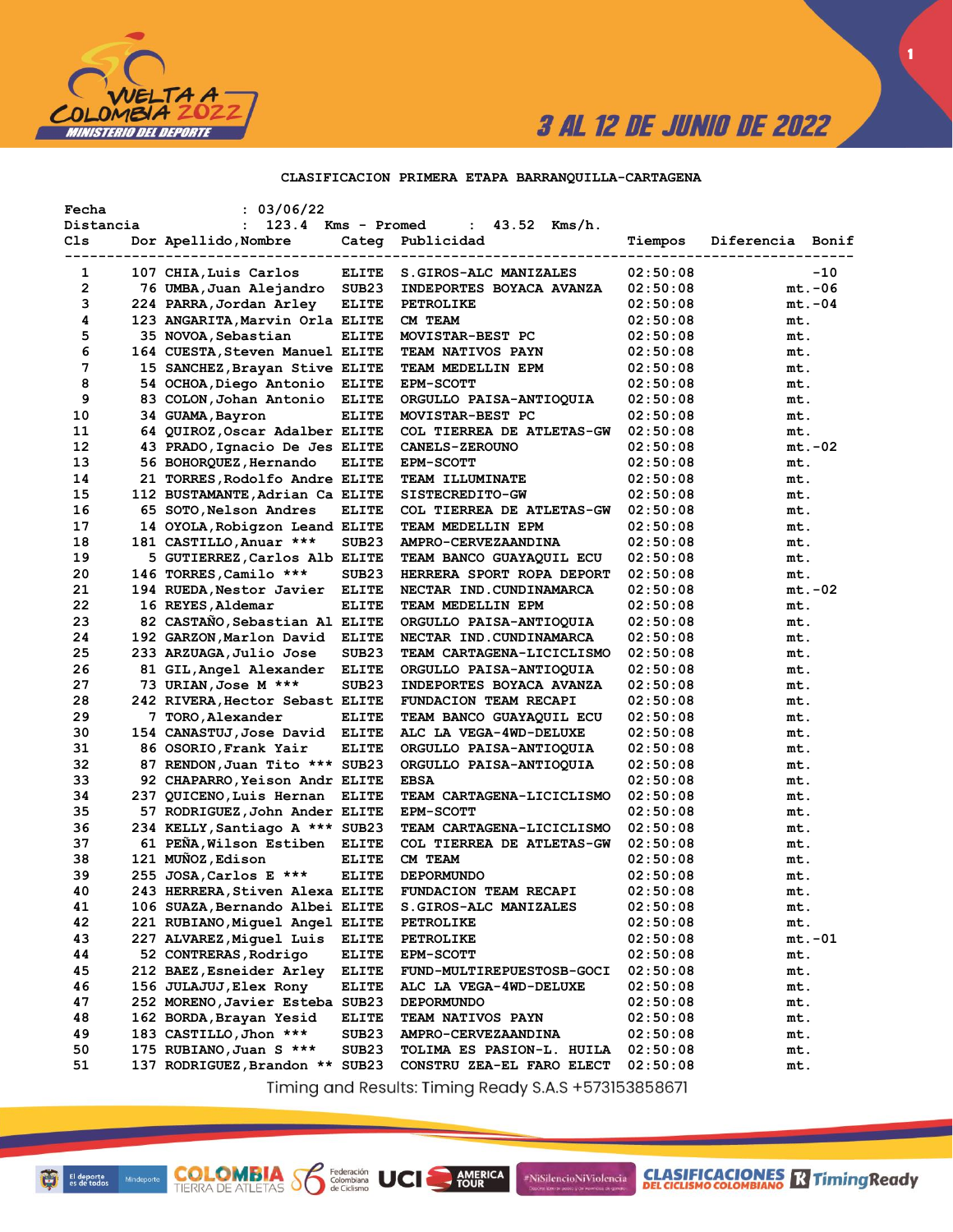

 $\overline{\mathbf{2}}$ 

### CLASIFICACION PRIMERA ETAPA BARRANQUILLA-CARTAGENA

| Fecha<br>Distancia | : 03/06/22<br>123.4 Kms - Promed<br>$\mathbf{L}$ |                   | $43.52$ Kms/h.<br>$2.0\%$        |          |                  |
|--------------------|--------------------------------------------------|-------------------|----------------------------------|----------|------------------|
| Cls.               | Dor Apellido, Nombre                             |                   | Categ Publicidad                 | Tiempos  | Diferencia Bonif |
| 52                 | 45 CADENA, Edgar ***                             | SUB23             | <b>CANELS-ZEROUNO</b>            | 02:50:08 | mt.              |
| 53                 | 235 DEL RISCO, Dario Jose ELITE                  |                   | <b>TEAM CARTAGENA-LICICLISMO</b> | 02:50:08 | mt.              |
| 54                 | 47 TORRES, Cristopher ** SUB23                   |                   | <b>CANELS-ZEROUNO</b>            | 02:50:08 | mt.              |
| 55                 | 211 PAREDES, Cesar Nicola ELITE                  |                   | FUND-MULTIREPUESTOSB-GOCI        | 02:50:08 | mt.              |
| 56                 | 225 CANO, Diego Fernando ELITE                   |                   | PETROLIKE                        | 02:50:08 | mt.              |
| 57                 | 132 VARGAS, Jhon Jairo                           | <b>ELITE</b>      | CONSTRU ZEA-EL FARO ELECT        | 02:50:08 | mt.              |
| 58                 | 223 MUÑIZ, Jose R ***                            | SUB <sub>23</sub> | PETROLIKE                        | 02:50:08 | $mt.-01$         |
| 59                 | 3 HARO, Steven Wilson                            | <b>ELITE</b>      | TEAM BANCO GUAYAQUIL ECU         | 02:50:08 | $mt.-01$         |
| 60                 | 84 OSORIO, Juan Felipe                           | ELITE             | ORGULLO PAISA-ANTIOQUIA          | 02:50:08 | mt.              |
| 61                 | 131 MUÑOZ, Jean Carlos                           | <b>ELITE</b>      | CONSTRU ZEA-EL FARO ELECT        | 02:50:08 | mt.              |
| 62                 | 166 ALONSO, John ***                             | SUB23             | TEAM NATIVOS PAYN                | 02:50:08 | mt.              |
| 63                 | 202 MARTINEZ, Rafael ***                         | SUB23             | FUERZAS ARMADAS COLOMBIA         | 02:50:08 | mt.              |
| 64                 | 6 QUINTEROS, Alexis Ben ELITE                    |                   | TEAM BANCO GUAYAQUIL ECU         | 02:50:08 | mt.              |
| 65                 | 213 DIAZ, Manuel Ignacio                         | <b>ELITE</b>      | FUND-MULTIREPUESTOSB-GOCI        | 02:50:08 | mt.              |
| 66                 | 74 PATIÑO, Edwin Alejand SUB23                   |                   | INDEPORTES BOYACA AVANZA         | 02:50:08 | mt.              |
| 67                 | 184 GAYON, Daniel F ***                          | SUB <sub>23</sub> | AMPRO-CERVEZAANDINA              | 02:50:08 | mt.              |
| 68                 | 203 JARAVA, Fernando ***                         | SUB <sub>23</sub> | FUERZAS ARMADAS COLOMBIA         | 02:50:08 | mt.              |
| 69                 | 95 EUGENIO, Yonathan Mig ELITE                   |                   | <b>EBSA</b>                      | 02:50:08 | mt.              |
| 70                 | 161 BOBADILLA, Duban Cami ELITE                  |                   | TEAM NATIVOS PAYN                | 02:50:08 | mt.              |
| 71                 | 111 AGUIRRE, Hernan Ricar ELITE                  |                   | SISTECREDITO-GW                  | 02:50:08 | mt.              |
| 72                 | 51 SUAREZ,Juan Pablo                             | <b>ELITE</b>      | <b>EPM-SCOTT</b>                 | 02:50:08 | mt.              |
| 73                 | 1 HERNANDEZ, Jose Tito ELITE                     |                   | TEAM BANCO GUAYAQUIL ECU         | 02:50:08 | mt.              |
| 74                 | 193 PEDRAZA, Walter Ferna ELITE                  |                   | NECTAR IND. CUNDINAMARCA         | 02:50:08 | mt.              |
| 75                 | 115 MARTINEZ, Juan Esteba ELITE                  |                   | SISTECREDITO-GW                  | 02:50:08 | mt.              |
| 76                 | 113 GOMEZ, David Santiago ELITE                  |                   | SISTECREDITO-GW                  | 02:50:08 | mt.              |
| 77                 | 25 KIANI, Aria                                   | <b>ELITE</b>      | <b>TEAM ILLUMINATE</b>           | 02:50:08 | mt.              |
| 78                 | 251 ARISMENDY, Brayan *** SUB23                  |                   | <b>DEPORMUNDO</b>                | 02:50:08 | mt.              |
| 79                 | 226 PEDROZA, Andres Camil ELITE                  |                   | <b>PETROLIKE</b>                 | 02:50:08 | mt.              |
| 80                 | 17 JAMAICA, Javier Ernes ELITE                   |                   | TEAM MEDELLIN EPM                | 02:50:08 | mt.              |
| 81                 | 104 MARTINEZ, Luis Miguel ELITE                  |                   | S.GIROS-ALC MANIZALES            | 02:50:08 | mt.              |
| 82                 | 77 DIAGAMA, Marlon ***                           | SUB <sub>23</sub> | INDEPORTES BOYACA AVANZA         | 02:50:08 | mt.              |
| 83                 | 36 CAICEDO, Pablo                                | <b>ELITE</b>      | MOVISTAR-BEST PC                 | 02:50:08 | mt.              |
| 84                 | 152 LOPEZ, Luis                                  | <b>ELITE</b>      | ALC LA VEGA-4WD-DELUXE           | 02:50:08 | mt.              |
| 85                 | 133 RODRIGUEZ, Wilmer Dar ELITE                  |                   | CONSTRU ZEA-EL FARO ELECT        | 02:50:08 | mt.              |
| 86                 | 167 FORERO, Juan David                           | SUB <sub>23</sub> | TEAM NATIVOS PAYN                | 02:50:08 | mt.              |
| 87                 | 66 PINEDA, Rafael Stive ELITE                    |                   | COL TIERREA DE ATLETAS-GW        | 02:50:08 | mt.              |
| 88                 | 105 RINCON, Yeison Alejan ELITE                  |                   | S.GIROS-ALC MANIZALES            | 02:50:08 | mt.              |
| 89                 | 215 CALLEJAS, Edinson *** SUB23                  |                   | FUND-MULTIREPUESTOSB-GOCI        | 02:50:08 | mt.              |
| 90                 | 97 PIRA, Omar ***                                | SUB <sub>23</sub> | <b>EBSA</b>                      | 02:50:08 | mt.              |
| 91                 | 53 MUÑOZ, Cristian Camil ELITE                   |                   | EPM-SCOTT                        | 02:50:08 | mt.              |
| 92                 | 172 RODRIGUEZ, Juan Pablo ELITE                  |                   | TOLIMA ES PASION-L. HUILA        | 02:50:08 | mt.              |
| 93                 | 241 ARIZA, Heimarhanz                            | <b>ELITE</b>      | FUNDACION TEAM RECAPI            | 02:50:08 | mt.              |
| 94                 | 103 TABARES, Jordan Felip ELITE                  |                   | S.GIROS-ALC MANIZALES            | 02:50:08 | mt.              |
| 95                 | 55 CHAVES, German Enriqu ELITE                   |                   | <b>EPM-SCOTT</b>                 | 02:50:08 | mt.              |
| 96                 | 134 MARTINEZ, Ivan Estive SUB23                  |                   | CONSTRU ZEA-EL FARO ELECT        | 02:50:08 | mt.              |
| 97                 | 176 ROBLES, Camilo A ***                         | SUB <sub>23</sub> | TOLIMA ES PASION-L. HUILA        | 02:50:08 | mt.              |
| 98                 | 153 MUÑOZ, Jonatrhan Stiv ELITE                  |                   | ALC LA VEGA-4WD-DELUXE           | 02:50:08 | mt.              |
| 99                 | 141 ROMERO, Carlos Andres SUB23                  |                   | HERRERA SPORT ROPA DEPORT        | 02:50:08 | mt.              |
| 100                | 231 RAMIREZ, Santiago                            | <b>ELITE</b>      | TEAM CARTAGENA-LICICLISMO        | 02:50:08 | mt.              |
| 101                | 151 RODRIGUEZ, Juan ***                          | SUB <sub>23</sub> | ALC LA VEGA-4WD-DELUXE           | 02:50:08 | mt.              |
| 102                | 122 BURGOS, Eli Saul                             | <b>ELITE</b>      | CM TEAM                          | 02:50:08 | mt.              |
| 103                | 214 PEREZ, Wilmar Jahir                          | <b>ELITE</b>      | FUND-MULTIREPUESTOSB-GOCI        | 02:50:08 | mt.              |
|                    |                                                  |                   |                                  |          |                  |

Timing and Results: Timing Ready S.A.S +573153858671

AMERICA

#NiSilencioNiViolencia

Federación<br>Colombiana<br>de Ciclismo

**COLOMBIA SP**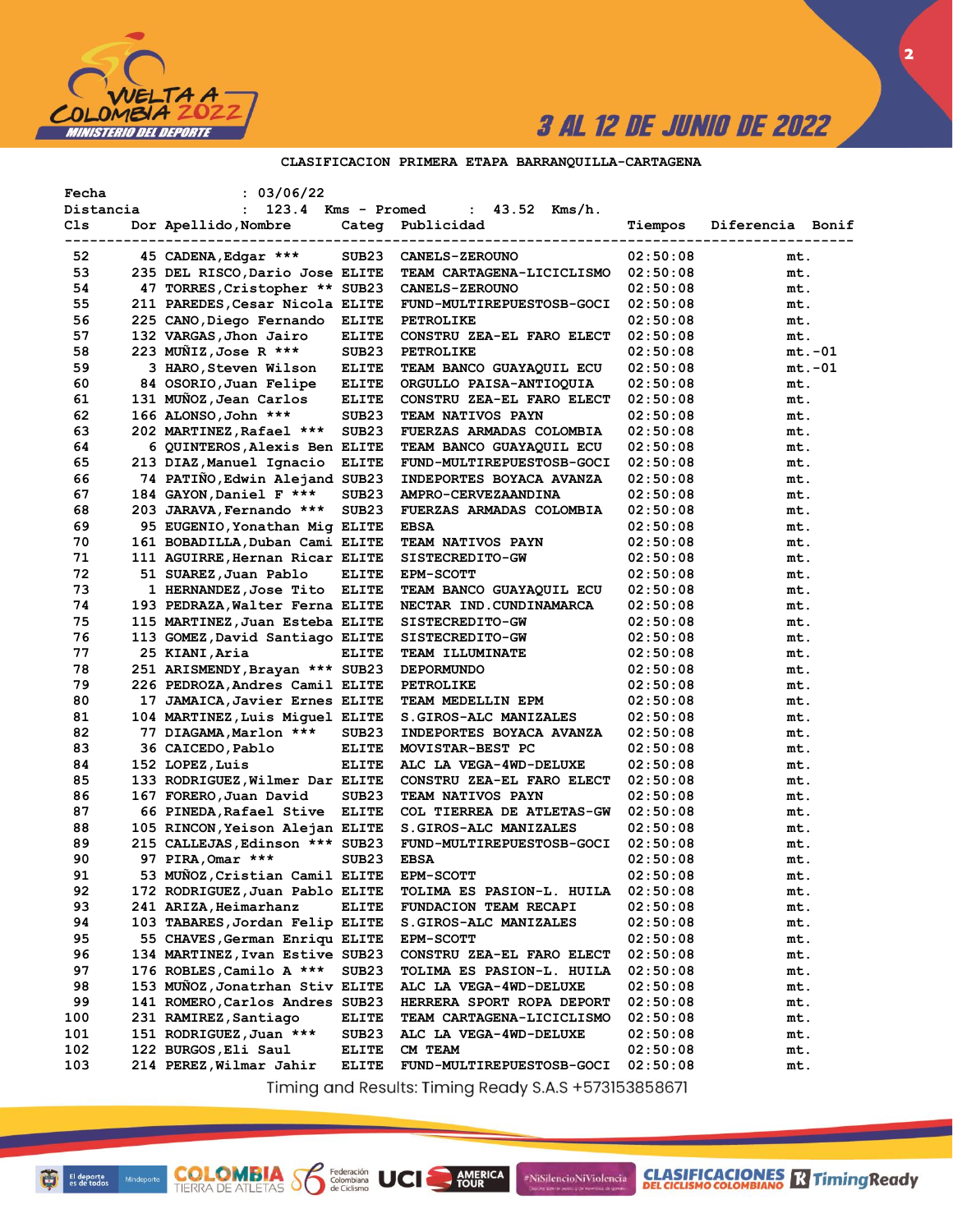

3

### CLASIFICACION PRIMERA ETAPA BARRANQUILLA-CARTAGENA

| 123.4 Kms - Promed<br>: $43.52$ Kms/h.<br>Distancia<br>$\mathbf{L}$<br>Cls<br>Dor Apellido, Nombre<br>Diferencia Bonif<br>Categ Publicidad<br>Tiempos<br>----------------------------<br>44 CORTE, Eduardo<br><b>ELITE</b><br>02:50:08<br>104<br><b>CANELS-ZEROUNO</b><br>mt.<br>105<br>22 SARMIENTO, Johnatan F ELITE<br><b>TEAM ILLUMINATE</b><br>02:50:08<br>mt.<br>106<br>163 APARICIO, Jair Antoni ELITE<br><b>TEAM NATIVOS PAYN</b><br>02:50:08<br>mt.<br>107<br>191 SIERRA, Yecid Arturo<br><b>ELITE</b><br>NECTAR IND. CUNDINAMARCA<br>02:50:08<br>mt.<br>108<br>62 ATAPUMA, Jhon Darwin ELITE<br>COL TIERREA DE ATLETAS-GW<br>02:50:08<br>mt.<br>109<br>31 URBANO, Jerson Ruben<br><b>ELITE</b><br>MOVISTAR-BEST PC<br>02:50:08<br>mt.<br>110<br>185 GONZALEZ, Jersson *** SUB23<br>AMPRO-CERVEZAANDINA<br>02:50:08<br>mt.<br>111<br>205 MOYA, Maycol Stiven<br>ELITE<br>FUERZAS ARMADAS COLOMBIA<br>02:50:08<br>mt.<br>112<br>101 CHAPARRO, Didier Alon ELITE<br>S.GIROS-ALC MANIZALES<br>02:50:08<br>mt.<br>113<br>67 RICO, Cristian David<br>SUB23<br>COL TIERREA DE ATLETAS-GW<br>02:50:08<br>mt.<br>114<br>114 GUERRERO, Juan Diego<br><b>ELITE</b><br>SISTECREDITO-GW<br>02:50:08<br>mt.<br>115<br>204 QUINTERO, Brayan ***<br>SUB <sub>23</sub><br>FUERZAS ARMADAS COLOMBIA<br>02:50:08<br>mt.<br>116<br>174 CERQUERA, William Ant ELITE<br>TOLIMA ES PASION-L. HUILA<br>02:50:08<br>mt.<br>117<br>41 PARRA, Heiner Rodrigo ELITE<br><b>CANELS-ZEROUNO</b><br>02:50:08<br>mt.<br>118<br>26 KELLER, John<br><b>ELITE</b><br>02:50:08<br><b>TEAM ILLUMINATE</b><br>mt.<br>119<br>102 MORENO, Salvador<br><b>ELITE</b><br>S.GIROS-ALC MANIZALES<br>02:50:08<br>mt.<br>120<br>24 SCHAUB, Sebastian<br><b>ELITE</b><br>TEAM ILLUMINATE<br>02:50:08<br>mt.<br>121<br>12 DUARTE, Fabio Andres ELITE<br>TEAM MEDELLIN EPM<br>02:50:08<br>mt.<br>122<br>246 GOMEZ, Hernan Dario<br><b>ELITE</b><br><b>FUNDACION TEAM RECAPI</b><br>02:50:08<br>mt.<br>123<br>117 SAMUDIO, Carlos Ariel ELITE<br>$mt.-06$<br>SISTECREDITO-GW<br>02:50:08<br>124<br>116 CARDONA, Julian<br>ELITE<br>SISTECREDITO-GW<br>02:50:08<br>mt.<br>125<br>71 VARGAS, Adrian Enriqu ELITE<br>INDEPORTES BOYACA AVANZA<br>02:50:08<br>mt.<br>126<br>2 CHALAPUD, Robinson Ed ELITE<br>TEAM BANCO GUAYAQUIL ECU<br>02:50:08<br>mt.<br>127<br>144 SIERRA, Brian Santiag ELITE<br>HERRERA SPORT ROPA DEPORT<br>02:50:08<br>mt.<br>128<br>42 SANTOS, Efren<br><b>ELITE</b><br><b>CANELS-ZEROUNO</b><br>02:50:08<br>mt.<br>129<br>33 PANTOJA, Cesar ***<br>SUB <sub>23</sub><br>MOVISTAR-BEST PC<br>02:50:08<br>mt.<br>130<br>85 SUESCA, Marco Tulio<br><b>ELITE</b><br>ORGULLO PAISA-ANTIOQUIA<br>02:50:08<br>mt.<br>131<br>216 BLANCO, Lukas ***<br>SUB <sub>23</sub><br>FUND-MULTIREPUESTOSB-GOCI<br>02:50:08<br>mt.<br>132<br>63 MENDOZA, Omar Alberto ELITE<br>COL TIERREA DE ATLETAS-GW<br>02:50:08<br>mt.<br>133<br>142 MALDONADO, Jonnathan<br>SUB <sub>23</sub><br>HERRERA SPORT ROPA DEPORT<br>02:50:08<br>mt.<br>134<br>206 MACA, Leison Damian<br><b>ELITE</b><br>FUERZAS ARMADAS COLOMBIA<br>02:50:08<br>mt.<br>135<br>182 ORTIZ, Emmanuel<br>SUB <sub>23</sub><br>AMPRO-CERVEZAANDINA<br>02:50:08<br>mt.<br>136<br>91 ORTEGA, Robinson Arma ELITE<br><b>EBSA</b><br>02:50:08<br>mt.<br>137<br>145 VALBUENA, Mario ***<br>SUB <sub>23</sub><br>HERRERA SPORT ROPA DEPORT<br>02:50:08<br>mt.<br>138<br>72 FERNANDEZ, Oscar Hern SUB23<br>INDEPORTES BOYACA AVANZA<br>02:50:08<br>mt.<br>139<br>96 PARRA, Carlos Andres<br><b>ELITE</b><br><b>EBSA</b><br>02:50:08<br>mt.<br>140<br>165 SANCHEZ, Yerzon Eduar ELITE<br><b>TEAM NATIVOS PAYN</b><br>02:50:08<br>mt.<br>253 GARCIA, Edgar ***<br>SUB <sub>23</sub><br>02:50:08<br>141<br><b>DEPORMUNDO</b><br>mt.<br>142<br>94 ACOSTA, Ruben Dario<br><b>ELITE</b><br><b>EBSA</b><br>02:50:08<br>mt.<br>143<br>135 CIFUENTES, Fabian Sti ELITE<br>CONSTRU ZEA-EL FARO ELECT<br>02:50:08<br>$mt.-02$<br>144<br>201 MORENO, Wilfredo***<br>02:50:08<br>SUB23<br><b>FUERZAS ARMADAS COLOMBIA</b><br>mt.<br>145<br>173 QUETAMA, Yeison Ubarl ELITE<br><b>TOLIMA ES PASION-L. HUILA</b><br>02:50:08<br>mt.<br>217 GOMEZ, Jeferson ***<br>146<br>SUB23<br>FUND-MULTIREPUESTOSB-GOCI<br>02:50:08<br>mt.<br>147<br>171 QUINTERO, Edisson *** SUB23<br>TOLIMA ES PASION-L. HUILA<br>02:50:08<br>mt.<br>148<br>136 CRUZ, Juan Carlos<br><b>ELITE</b><br>CONSTRU ZEA-EL FARO ELECT<br>02:50:08<br>mt.<br>149<br>195 HERNANDEZ, Rafael<br>ELITE<br>NECTAR IND. CUNDINAMARCA<br>02:50:08<br>mt. | Fecha | : 03/06/22 |  |  |
|-----------------------------------------------------------------------------------------------------------------------------------------------------------------------------------------------------------------------------------------------------------------------------------------------------------------------------------------------------------------------------------------------------------------------------------------------------------------------------------------------------------------------------------------------------------------------------------------------------------------------------------------------------------------------------------------------------------------------------------------------------------------------------------------------------------------------------------------------------------------------------------------------------------------------------------------------------------------------------------------------------------------------------------------------------------------------------------------------------------------------------------------------------------------------------------------------------------------------------------------------------------------------------------------------------------------------------------------------------------------------------------------------------------------------------------------------------------------------------------------------------------------------------------------------------------------------------------------------------------------------------------------------------------------------------------------------------------------------------------------------------------------------------------------------------------------------------------------------------------------------------------------------------------------------------------------------------------------------------------------------------------------------------------------------------------------------------------------------------------------------------------------------------------------------------------------------------------------------------------------------------------------------------------------------------------------------------------------------------------------------------------------------------------------------------------------------------------------------------------------------------------------------------------------------------------------------------------------------------------------------------------------------------------------------------------------------------------------------------------------------------------------------------------------------------------------------------------------------------------------------------------------------------------------------------------------------------------------------------------------------------------------------------------------------------------------------------------------------------------------------------------------------------------------------------------------------------------------------------------------------------------------------------------------------------------------------------------------------------------------------------------------------------------------------------------------------------------------------------------------------------------------------------------------------------------------------------------------------------------------------------------------------------------------------------------------------------------------------------------------------------------------------------------------------------------------------------------------------------------------------------------------------------------------------------------------------------------------------------------------------------------------------------------------------------------------------------------------------------------------------------------------------------------------------------------------------------------------------------------------------------------------------------------------------------------------------------------------------------------------------------------------------------------------------------------------------------------------------------------------------------------------|-------|------------|--|--|
|                                                                                                                                                                                                                                                                                                                                                                                                                                                                                                                                                                                                                                                                                                                                                                                                                                                                                                                                                                                                                                                                                                                                                                                                                                                                                                                                                                                                                                                                                                                                                                                                                                                                                                                                                                                                                                                                                                                                                                                                                                                                                                                                                                                                                                                                                                                                                                                                                                                                                                                                                                                                                                                                                                                                                                                                                                                                                                                                                                                                                                                                                                                                                                                                                                                                                                                                                                                                                                                                                                                                                                                                                                                                                                                                                                                                                                                                                                                                                                                                                                                                                                                                                                                                                                                                                                                                                                                                                                                                                                                 |       |            |  |  |
|                                                                                                                                                                                                                                                                                                                                                                                                                                                                                                                                                                                                                                                                                                                                                                                                                                                                                                                                                                                                                                                                                                                                                                                                                                                                                                                                                                                                                                                                                                                                                                                                                                                                                                                                                                                                                                                                                                                                                                                                                                                                                                                                                                                                                                                                                                                                                                                                                                                                                                                                                                                                                                                                                                                                                                                                                                                                                                                                                                                                                                                                                                                                                                                                                                                                                                                                                                                                                                                                                                                                                                                                                                                                                                                                                                                                                                                                                                                                                                                                                                                                                                                                                                                                                                                                                                                                                                                                                                                                                                                 |       |            |  |  |
|                                                                                                                                                                                                                                                                                                                                                                                                                                                                                                                                                                                                                                                                                                                                                                                                                                                                                                                                                                                                                                                                                                                                                                                                                                                                                                                                                                                                                                                                                                                                                                                                                                                                                                                                                                                                                                                                                                                                                                                                                                                                                                                                                                                                                                                                                                                                                                                                                                                                                                                                                                                                                                                                                                                                                                                                                                                                                                                                                                                                                                                                                                                                                                                                                                                                                                                                                                                                                                                                                                                                                                                                                                                                                                                                                                                                                                                                                                                                                                                                                                                                                                                                                                                                                                                                                                                                                                                                                                                                                                                 |       |            |  |  |
|                                                                                                                                                                                                                                                                                                                                                                                                                                                                                                                                                                                                                                                                                                                                                                                                                                                                                                                                                                                                                                                                                                                                                                                                                                                                                                                                                                                                                                                                                                                                                                                                                                                                                                                                                                                                                                                                                                                                                                                                                                                                                                                                                                                                                                                                                                                                                                                                                                                                                                                                                                                                                                                                                                                                                                                                                                                                                                                                                                                                                                                                                                                                                                                                                                                                                                                                                                                                                                                                                                                                                                                                                                                                                                                                                                                                                                                                                                                                                                                                                                                                                                                                                                                                                                                                                                                                                                                                                                                                                                                 |       |            |  |  |
|                                                                                                                                                                                                                                                                                                                                                                                                                                                                                                                                                                                                                                                                                                                                                                                                                                                                                                                                                                                                                                                                                                                                                                                                                                                                                                                                                                                                                                                                                                                                                                                                                                                                                                                                                                                                                                                                                                                                                                                                                                                                                                                                                                                                                                                                                                                                                                                                                                                                                                                                                                                                                                                                                                                                                                                                                                                                                                                                                                                                                                                                                                                                                                                                                                                                                                                                                                                                                                                                                                                                                                                                                                                                                                                                                                                                                                                                                                                                                                                                                                                                                                                                                                                                                                                                                                                                                                                                                                                                                                                 |       |            |  |  |
|                                                                                                                                                                                                                                                                                                                                                                                                                                                                                                                                                                                                                                                                                                                                                                                                                                                                                                                                                                                                                                                                                                                                                                                                                                                                                                                                                                                                                                                                                                                                                                                                                                                                                                                                                                                                                                                                                                                                                                                                                                                                                                                                                                                                                                                                                                                                                                                                                                                                                                                                                                                                                                                                                                                                                                                                                                                                                                                                                                                                                                                                                                                                                                                                                                                                                                                                                                                                                                                                                                                                                                                                                                                                                                                                                                                                                                                                                                                                                                                                                                                                                                                                                                                                                                                                                                                                                                                                                                                                                                                 |       |            |  |  |
|                                                                                                                                                                                                                                                                                                                                                                                                                                                                                                                                                                                                                                                                                                                                                                                                                                                                                                                                                                                                                                                                                                                                                                                                                                                                                                                                                                                                                                                                                                                                                                                                                                                                                                                                                                                                                                                                                                                                                                                                                                                                                                                                                                                                                                                                                                                                                                                                                                                                                                                                                                                                                                                                                                                                                                                                                                                                                                                                                                                                                                                                                                                                                                                                                                                                                                                                                                                                                                                                                                                                                                                                                                                                                                                                                                                                                                                                                                                                                                                                                                                                                                                                                                                                                                                                                                                                                                                                                                                                                                                 |       |            |  |  |
|                                                                                                                                                                                                                                                                                                                                                                                                                                                                                                                                                                                                                                                                                                                                                                                                                                                                                                                                                                                                                                                                                                                                                                                                                                                                                                                                                                                                                                                                                                                                                                                                                                                                                                                                                                                                                                                                                                                                                                                                                                                                                                                                                                                                                                                                                                                                                                                                                                                                                                                                                                                                                                                                                                                                                                                                                                                                                                                                                                                                                                                                                                                                                                                                                                                                                                                                                                                                                                                                                                                                                                                                                                                                                                                                                                                                                                                                                                                                                                                                                                                                                                                                                                                                                                                                                                                                                                                                                                                                                                                 |       |            |  |  |
|                                                                                                                                                                                                                                                                                                                                                                                                                                                                                                                                                                                                                                                                                                                                                                                                                                                                                                                                                                                                                                                                                                                                                                                                                                                                                                                                                                                                                                                                                                                                                                                                                                                                                                                                                                                                                                                                                                                                                                                                                                                                                                                                                                                                                                                                                                                                                                                                                                                                                                                                                                                                                                                                                                                                                                                                                                                                                                                                                                                                                                                                                                                                                                                                                                                                                                                                                                                                                                                                                                                                                                                                                                                                                                                                                                                                                                                                                                                                                                                                                                                                                                                                                                                                                                                                                                                                                                                                                                                                                                                 |       |            |  |  |
|                                                                                                                                                                                                                                                                                                                                                                                                                                                                                                                                                                                                                                                                                                                                                                                                                                                                                                                                                                                                                                                                                                                                                                                                                                                                                                                                                                                                                                                                                                                                                                                                                                                                                                                                                                                                                                                                                                                                                                                                                                                                                                                                                                                                                                                                                                                                                                                                                                                                                                                                                                                                                                                                                                                                                                                                                                                                                                                                                                                                                                                                                                                                                                                                                                                                                                                                                                                                                                                                                                                                                                                                                                                                                                                                                                                                                                                                                                                                                                                                                                                                                                                                                                                                                                                                                                                                                                                                                                                                                                                 |       |            |  |  |
|                                                                                                                                                                                                                                                                                                                                                                                                                                                                                                                                                                                                                                                                                                                                                                                                                                                                                                                                                                                                                                                                                                                                                                                                                                                                                                                                                                                                                                                                                                                                                                                                                                                                                                                                                                                                                                                                                                                                                                                                                                                                                                                                                                                                                                                                                                                                                                                                                                                                                                                                                                                                                                                                                                                                                                                                                                                                                                                                                                                                                                                                                                                                                                                                                                                                                                                                                                                                                                                                                                                                                                                                                                                                                                                                                                                                                                                                                                                                                                                                                                                                                                                                                                                                                                                                                                                                                                                                                                                                                                                 |       |            |  |  |
|                                                                                                                                                                                                                                                                                                                                                                                                                                                                                                                                                                                                                                                                                                                                                                                                                                                                                                                                                                                                                                                                                                                                                                                                                                                                                                                                                                                                                                                                                                                                                                                                                                                                                                                                                                                                                                                                                                                                                                                                                                                                                                                                                                                                                                                                                                                                                                                                                                                                                                                                                                                                                                                                                                                                                                                                                                                                                                                                                                                                                                                                                                                                                                                                                                                                                                                                                                                                                                                                                                                                                                                                                                                                                                                                                                                                                                                                                                                                                                                                                                                                                                                                                                                                                                                                                                                                                                                                                                                                                                                 |       |            |  |  |
|                                                                                                                                                                                                                                                                                                                                                                                                                                                                                                                                                                                                                                                                                                                                                                                                                                                                                                                                                                                                                                                                                                                                                                                                                                                                                                                                                                                                                                                                                                                                                                                                                                                                                                                                                                                                                                                                                                                                                                                                                                                                                                                                                                                                                                                                                                                                                                                                                                                                                                                                                                                                                                                                                                                                                                                                                                                                                                                                                                                                                                                                                                                                                                                                                                                                                                                                                                                                                                                                                                                                                                                                                                                                                                                                                                                                                                                                                                                                                                                                                                                                                                                                                                                                                                                                                                                                                                                                                                                                                                                 |       |            |  |  |
|                                                                                                                                                                                                                                                                                                                                                                                                                                                                                                                                                                                                                                                                                                                                                                                                                                                                                                                                                                                                                                                                                                                                                                                                                                                                                                                                                                                                                                                                                                                                                                                                                                                                                                                                                                                                                                                                                                                                                                                                                                                                                                                                                                                                                                                                                                                                                                                                                                                                                                                                                                                                                                                                                                                                                                                                                                                                                                                                                                                                                                                                                                                                                                                                                                                                                                                                                                                                                                                                                                                                                                                                                                                                                                                                                                                                                                                                                                                                                                                                                                                                                                                                                                                                                                                                                                                                                                                                                                                                                                                 |       |            |  |  |
|                                                                                                                                                                                                                                                                                                                                                                                                                                                                                                                                                                                                                                                                                                                                                                                                                                                                                                                                                                                                                                                                                                                                                                                                                                                                                                                                                                                                                                                                                                                                                                                                                                                                                                                                                                                                                                                                                                                                                                                                                                                                                                                                                                                                                                                                                                                                                                                                                                                                                                                                                                                                                                                                                                                                                                                                                                                                                                                                                                                                                                                                                                                                                                                                                                                                                                                                                                                                                                                                                                                                                                                                                                                                                                                                                                                                                                                                                                                                                                                                                                                                                                                                                                                                                                                                                                                                                                                                                                                                                                                 |       |            |  |  |
|                                                                                                                                                                                                                                                                                                                                                                                                                                                                                                                                                                                                                                                                                                                                                                                                                                                                                                                                                                                                                                                                                                                                                                                                                                                                                                                                                                                                                                                                                                                                                                                                                                                                                                                                                                                                                                                                                                                                                                                                                                                                                                                                                                                                                                                                                                                                                                                                                                                                                                                                                                                                                                                                                                                                                                                                                                                                                                                                                                                                                                                                                                                                                                                                                                                                                                                                                                                                                                                                                                                                                                                                                                                                                                                                                                                                                                                                                                                                                                                                                                                                                                                                                                                                                                                                                                                                                                                                                                                                                                                 |       |            |  |  |
|                                                                                                                                                                                                                                                                                                                                                                                                                                                                                                                                                                                                                                                                                                                                                                                                                                                                                                                                                                                                                                                                                                                                                                                                                                                                                                                                                                                                                                                                                                                                                                                                                                                                                                                                                                                                                                                                                                                                                                                                                                                                                                                                                                                                                                                                                                                                                                                                                                                                                                                                                                                                                                                                                                                                                                                                                                                                                                                                                                                                                                                                                                                                                                                                                                                                                                                                                                                                                                                                                                                                                                                                                                                                                                                                                                                                                                                                                                                                                                                                                                                                                                                                                                                                                                                                                                                                                                                                                                                                                                                 |       |            |  |  |
|                                                                                                                                                                                                                                                                                                                                                                                                                                                                                                                                                                                                                                                                                                                                                                                                                                                                                                                                                                                                                                                                                                                                                                                                                                                                                                                                                                                                                                                                                                                                                                                                                                                                                                                                                                                                                                                                                                                                                                                                                                                                                                                                                                                                                                                                                                                                                                                                                                                                                                                                                                                                                                                                                                                                                                                                                                                                                                                                                                                                                                                                                                                                                                                                                                                                                                                                                                                                                                                                                                                                                                                                                                                                                                                                                                                                                                                                                                                                                                                                                                                                                                                                                                                                                                                                                                                                                                                                                                                                                                                 |       |            |  |  |
|                                                                                                                                                                                                                                                                                                                                                                                                                                                                                                                                                                                                                                                                                                                                                                                                                                                                                                                                                                                                                                                                                                                                                                                                                                                                                                                                                                                                                                                                                                                                                                                                                                                                                                                                                                                                                                                                                                                                                                                                                                                                                                                                                                                                                                                                                                                                                                                                                                                                                                                                                                                                                                                                                                                                                                                                                                                                                                                                                                                                                                                                                                                                                                                                                                                                                                                                                                                                                                                                                                                                                                                                                                                                                                                                                                                                                                                                                                                                                                                                                                                                                                                                                                                                                                                                                                                                                                                                                                                                                                                 |       |            |  |  |
|                                                                                                                                                                                                                                                                                                                                                                                                                                                                                                                                                                                                                                                                                                                                                                                                                                                                                                                                                                                                                                                                                                                                                                                                                                                                                                                                                                                                                                                                                                                                                                                                                                                                                                                                                                                                                                                                                                                                                                                                                                                                                                                                                                                                                                                                                                                                                                                                                                                                                                                                                                                                                                                                                                                                                                                                                                                                                                                                                                                                                                                                                                                                                                                                                                                                                                                                                                                                                                                                                                                                                                                                                                                                                                                                                                                                                                                                                                                                                                                                                                                                                                                                                                                                                                                                                                                                                                                                                                                                                                                 |       |            |  |  |
|                                                                                                                                                                                                                                                                                                                                                                                                                                                                                                                                                                                                                                                                                                                                                                                                                                                                                                                                                                                                                                                                                                                                                                                                                                                                                                                                                                                                                                                                                                                                                                                                                                                                                                                                                                                                                                                                                                                                                                                                                                                                                                                                                                                                                                                                                                                                                                                                                                                                                                                                                                                                                                                                                                                                                                                                                                                                                                                                                                                                                                                                                                                                                                                                                                                                                                                                                                                                                                                                                                                                                                                                                                                                                                                                                                                                                                                                                                                                                                                                                                                                                                                                                                                                                                                                                                                                                                                                                                                                                                                 |       |            |  |  |
|                                                                                                                                                                                                                                                                                                                                                                                                                                                                                                                                                                                                                                                                                                                                                                                                                                                                                                                                                                                                                                                                                                                                                                                                                                                                                                                                                                                                                                                                                                                                                                                                                                                                                                                                                                                                                                                                                                                                                                                                                                                                                                                                                                                                                                                                                                                                                                                                                                                                                                                                                                                                                                                                                                                                                                                                                                                                                                                                                                                                                                                                                                                                                                                                                                                                                                                                                                                                                                                                                                                                                                                                                                                                                                                                                                                                                                                                                                                                                                                                                                                                                                                                                                                                                                                                                                                                                                                                                                                                                                                 |       |            |  |  |
|                                                                                                                                                                                                                                                                                                                                                                                                                                                                                                                                                                                                                                                                                                                                                                                                                                                                                                                                                                                                                                                                                                                                                                                                                                                                                                                                                                                                                                                                                                                                                                                                                                                                                                                                                                                                                                                                                                                                                                                                                                                                                                                                                                                                                                                                                                                                                                                                                                                                                                                                                                                                                                                                                                                                                                                                                                                                                                                                                                                                                                                                                                                                                                                                                                                                                                                                                                                                                                                                                                                                                                                                                                                                                                                                                                                                                                                                                                                                                                                                                                                                                                                                                                                                                                                                                                                                                                                                                                                                                                                 |       |            |  |  |
|                                                                                                                                                                                                                                                                                                                                                                                                                                                                                                                                                                                                                                                                                                                                                                                                                                                                                                                                                                                                                                                                                                                                                                                                                                                                                                                                                                                                                                                                                                                                                                                                                                                                                                                                                                                                                                                                                                                                                                                                                                                                                                                                                                                                                                                                                                                                                                                                                                                                                                                                                                                                                                                                                                                                                                                                                                                                                                                                                                                                                                                                                                                                                                                                                                                                                                                                                                                                                                                                                                                                                                                                                                                                                                                                                                                                                                                                                                                                                                                                                                                                                                                                                                                                                                                                                                                                                                                                                                                                                                                 |       |            |  |  |
|                                                                                                                                                                                                                                                                                                                                                                                                                                                                                                                                                                                                                                                                                                                                                                                                                                                                                                                                                                                                                                                                                                                                                                                                                                                                                                                                                                                                                                                                                                                                                                                                                                                                                                                                                                                                                                                                                                                                                                                                                                                                                                                                                                                                                                                                                                                                                                                                                                                                                                                                                                                                                                                                                                                                                                                                                                                                                                                                                                                                                                                                                                                                                                                                                                                                                                                                                                                                                                                                                                                                                                                                                                                                                                                                                                                                                                                                                                                                                                                                                                                                                                                                                                                                                                                                                                                                                                                                                                                                                                                 |       |            |  |  |
|                                                                                                                                                                                                                                                                                                                                                                                                                                                                                                                                                                                                                                                                                                                                                                                                                                                                                                                                                                                                                                                                                                                                                                                                                                                                                                                                                                                                                                                                                                                                                                                                                                                                                                                                                                                                                                                                                                                                                                                                                                                                                                                                                                                                                                                                                                                                                                                                                                                                                                                                                                                                                                                                                                                                                                                                                                                                                                                                                                                                                                                                                                                                                                                                                                                                                                                                                                                                                                                                                                                                                                                                                                                                                                                                                                                                                                                                                                                                                                                                                                                                                                                                                                                                                                                                                                                                                                                                                                                                                                                 |       |            |  |  |
|                                                                                                                                                                                                                                                                                                                                                                                                                                                                                                                                                                                                                                                                                                                                                                                                                                                                                                                                                                                                                                                                                                                                                                                                                                                                                                                                                                                                                                                                                                                                                                                                                                                                                                                                                                                                                                                                                                                                                                                                                                                                                                                                                                                                                                                                                                                                                                                                                                                                                                                                                                                                                                                                                                                                                                                                                                                                                                                                                                                                                                                                                                                                                                                                                                                                                                                                                                                                                                                                                                                                                                                                                                                                                                                                                                                                                                                                                                                                                                                                                                                                                                                                                                                                                                                                                                                                                                                                                                                                                                                 |       |            |  |  |
|                                                                                                                                                                                                                                                                                                                                                                                                                                                                                                                                                                                                                                                                                                                                                                                                                                                                                                                                                                                                                                                                                                                                                                                                                                                                                                                                                                                                                                                                                                                                                                                                                                                                                                                                                                                                                                                                                                                                                                                                                                                                                                                                                                                                                                                                                                                                                                                                                                                                                                                                                                                                                                                                                                                                                                                                                                                                                                                                                                                                                                                                                                                                                                                                                                                                                                                                                                                                                                                                                                                                                                                                                                                                                                                                                                                                                                                                                                                                                                                                                                                                                                                                                                                                                                                                                                                                                                                                                                                                                                                 |       |            |  |  |
|                                                                                                                                                                                                                                                                                                                                                                                                                                                                                                                                                                                                                                                                                                                                                                                                                                                                                                                                                                                                                                                                                                                                                                                                                                                                                                                                                                                                                                                                                                                                                                                                                                                                                                                                                                                                                                                                                                                                                                                                                                                                                                                                                                                                                                                                                                                                                                                                                                                                                                                                                                                                                                                                                                                                                                                                                                                                                                                                                                                                                                                                                                                                                                                                                                                                                                                                                                                                                                                                                                                                                                                                                                                                                                                                                                                                                                                                                                                                                                                                                                                                                                                                                                                                                                                                                                                                                                                                                                                                                                                 |       |            |  |  |
|                                                                                                                                                                                                                                                                                                                                                                                                                                                                                                                                                                                                                                                                                                                                                                                                                                                                                                                                                                                                                                                                                                                                                                                                                                                                                                                                                                                                                                                                                                                                                                                                                                                                                                                                                                                                                                                                                                                                                                                                                                                                                                                                                                                                                                                                                                                                                                                                                                                                                                                                                                                                                                                                                                                                                                                                                                                                                                                                                                                                                                                                                                                                                                                                                                                                                                                                                                                                                                                                                                                                                                                                                                                                                                                                                                                                                                                                                                                                                                                                                                                                                                                                                                                                                                                                                                                                                                                                                                                                                                                 |       |            |  |  |
|                                                                                                                                                                                                                                                                                                                                                                                                                                                                                                                                                                                                                                                                                                                                                                                                                                                                                                                                                                                                                                                                                                                                                                                                                                                                                                                                                                                                                                                                                                                                                                                                                                                                                                                                                                                                                                                                                                                                                                                                                                                                                                                                                                                                                                                                                                                                                                                                                                                                                                                                                                                                                                                                                                                                                                                                                                                                                                                                                                                                                                                                                                                                                                                                                                                                                                                                                                                                                                                                                                                                                                                                                                                                                                                                                                                                                                                                                                                                                                                                                                                                                                                                                                                                                                                                                                                                                                                                                                                                                                                 |       |            |  |  |
|                                                                                                                                                                                                                                                                                                                                                                                                                                                                                                                                                                                                                                                                                                                                                                                                                                                                                                                                                                                                                                                                                                                                                                                                                                                                                                                                                                                                                                                                                                                                                                                                                                                                                                                                                                                                                                                                                                                                                                                                                                                                                                                                                                                                                                                                                                                                                                                                                                                                                                                                                                                                                                                                                                                                                                                                                                                                                                                                                                                                                                                                                                                                                                                                                                                                                                                                                                                                                                                                                                                                                                                                                                                                                                                                                                                                                                                                                                                                                                                                                                                                                                                                                                                                                                                                                                                                                                                                                                                                                                                 |       |            |  |  |
|                                                                                                                                                                                                                                                                                                                                                                                                                                                                                                                                                                                                                                                                                                                                                                                                                                                                                                                                                                                                                                                                                                                                                                                                                                                                                                                                                                                                                                                                                                                                                                                                                                                                                                                                                                                                                                                                                                                                                                                                                                                                                                                                                                                                                                                                                                                                                                                                                                                                                                                                                                                                                                                                                                                                                                                                                                                                                                                                                                                                                                                                                                                                                                                                                                                                                                                                                                                                                                                                                                                                                                                                                                                                                                                                                                                                                                                                                                                                                                                                                                                                                                                                                                                                                                                                                                                                                                                                                                                                                                                 |       |            |  |  |
|                                                                                                                                                                                                                                                                                                                                                                                                                                                                                                                                                                                                                                                                                                                                                                                                                                                                                                                                                                                                                                                                                                                                                                                                                                                                                                                                                                                                                                                                                                                                                                                                                                                                                                                                                                                                                                                                                                                                                                                                                                                                                                                                                                                                                                                                                                                                                                                                                                                                                                                                                                                                                                                                                                                                                                                                                                                                                                                                                                                                                                                                                                                                                                                                                                                                                                                                                                                                                                                                                                                                                                                                                                                                                                                                                                                                                                                                                                                                                                                                                                                                                                                                                                                                                                                                                                                                                                                                                                                                                                                 |       |            |  |  |
|                                                                                                                                                                                                                                                                                                                                                                                                                                                                                                                                                                                                                                                                                                                                                                                                                                                                                                                                                                                                                                                                                                                                                                                                                                                                                                                                                                                                                                                                                                                                                                                                                                                                                                                                                                                                                                                                                                                                                                                                                                                                                                                                                                                                                                                                                                                                                                                                                                                                                                                                                                                                                                                                                                                                                                                                                                                                                                                                                                                                                                                                                                                                                                                                                                                                                                                                                                                                                                                                                                                                                                                                                                                                                                                                                                                                                                                                                                                                                                                                                                                                                                                                                                                                                                                                                                                                                                                                                                                                                                                 |       |            |  |  |
|                                                                                                                                                                                                                                                                                                                                                                                                                                                                                                                                                                                                                                                                                                                                                                                                                                                                                                                                                                                                                                                                                                                                                                                                                                                                                                                                                                                                                                                                                                                                                                                                                                                                                                                                                                                                                                                                                                                                                                                                                                                                                                                                                                                                                                                                                                                                                                                                                                                                                                                                                                                                                                                                                                                                                                                                                                                                                                                                                                                                                                                                                                                                                                                                                                                                                                                                                                                                                                                                                                                                                                                                                                                                                                                                                                                                                                                                                                                                                                                                                                                                                                                                                                                                                                                                                                                                                                                                                                                                                                                 |       |            |  |  |
|                                                                                                                                                                                                                                                                                                                                                                                                                                                                                                                                                                                                                                                                                                                                                                                                                                                                                                                                                                                                                                                                                                                                                                                                                                                                                                                                                                                                                                                                                                                                                                                                                                                                                                                                                                                                                                                                                                                                                                                                                                                                                                                                                                                                                                                                                                                                                                                                                                                                                                                                                                                                                                                                                                                                                                                                                                                                                                                                                                                                                                                                                                                                                                                                                                                                                                                                                                                                                                                                                                                                                                                                                                                                                                                                                                                                                                                                                                                                                                                                                                                                                                                                                                                                                                                                                                                                                                                                                                                                                                                 |       |            |  |  |
|                                                                                                                                                                                                                                                                                                                                                                                                                                                                                                                                                                                                                                                                                                                                                                                                                                                                                                                                                                                                                                                                                                                                                                                                                                                                                                                                                                                                                                                                                                                                                                                                                                                                                                                                                                                                                                                                                                                                                                                                                                                                                                                                                                                                                                                                                                                                                                                                                                                                                                                                                                                                                                                                                                                                                                                                                                                                                                                                                                                                                                                                                                                                                                                                                                                                                                                                                                                                                                                                                                                                                                                                                                                                                                                                                                                                                                                                                                                                                                                                                                                                                                                                                                                                                                                                                                                                                                                                                                                                                                                 |       |            |  |  |
|                                                                                                                                                                                                                                                                                                                                                                                                                                                                                                                                                                                                                                                                                                                                                                                                                                                                                                                                                                                                                                                                                                                                                                                                                                                                                                                                                                                                                                                                                                                                                                                                                                                                                                                                                                                                                                                                                                                                                                                                                                                                                                                                                                                                                                                                                                                                                                                                                                                                                                                                                                                                                                                                                                                                                                                                                                                                                                                                                                                                                                                                                                                                                                                                                                                                                                                                                                                                                                                                                                                                                                                                                                                                                                                                                                                                                                                                                                                                                                                                                                                                                                                                                                                                                                                                                                                                                                                                                                                                                                                 |       |            |  |  |
|                                                                                                                                                                                                                                                                                                                                                                                                                                                                                                                                                                                                                                                                                                                                                                                                                                                                                                                                                                                                                                                                                                                                                                                                                                                                                                                                                                                                                                                                                                                                                                                                                                                                                                                                                                                                                                                                                                                                                                                                                                                                                                                                                                                                                                                                                                                                                                                                                                                                                                                                                                                                                                                                                                                                                                                                                                                                                                                                                                                                                                                                                                                                                                                                                                                                                                                                                                                                                                                                                                                                                                                                                                                                                                                                                                                                                                                                                                                                                                                                                                                                                                                                                                                                                                                                                                                                                                                                                                                                                                                 |       |            |  |  |
|                                                                                                                                                                                                                                                                                                                                                                                                                                                                                                                                                                                                                                                                                                                                                                                                                                                                                                                                                                                                                                                                                                                                                                                                                                                                                                                                                                                                                                                                                                                                                                                                                                                                                                                                                                                                                                                                                                                                                                                                                                                                                                                                                                                                                                                                                                                                                                                                                                                                                                                                                                                                                                                                                                                                                                                                                                                                                                                                                                                                                                                                                                                                                                                                                                                                                                                                                                                                                                                                                                                                                                                                                                                                                                                                                                                                                                                                                                                                                                                                                                                                                                                                                                                                                                                                                                                                                                                                                                                                                                                 |       |            |  |  |
|                                                                                                                                                                                                                                                                                                                                                                                                                                                                                                                                                                                                                                                                                                                                                                                                                                                                                                                                                                                                                                                                                                                                                                                                                                                                                                                                                                                                                                                                                                                                                                                                                                                                                                                                                                                                                                                                                                                                                                                                                                                                                                                                                                                                                                                                                                                                                                                                                                                                                                                                                                                                                                                                                                                                                                                                                                                                                                                                                                                                                                                                                                                                                                                                                                                                                                                                                                                                                                                                                                                                                                                                                                                                                                                                                                                                                                                                                                                                                                                                                                                                                                                                                                                                                                                                                                                                                                                                                                                                                                                 |       |            |  |  |
|                                                                                                                                                                                                                                                                                                                                                                                                                                                                                                                                                                                                                                                                                                                                                                                                                                                                                                                                                                                                                                                                                                                                                                                                                                                                                                                                                                                                                                                                                                                                                                                                                                                                                                                                                                                                                                                                                                                                                                                                                                                                                                                                                                                                                                                                                                                                                                                                                                                                                                                                                                                                                                                                                                                                                                                                                                                                                                                                                                                                                                                                                                                                                                                                                                                                                                                                                                                                                                                                                                                                                                                                                                                                                                                                                                                                                                                                                                                                                                                                                                                                                                                                                                                                                                                                                                                                                                                                                                                                                                                 |       |            |  |  |
|                                                                                                                                                                                                                                                                                                                                                                                                                                                                                                                                                                                                                                                                                                                                                                                                                                                                                                                                                                                                                                                                                                                                                                                                                                                                                                                                                                                                                                                                                                                                                                                                                                                                                                                                                                                                                                                                                                                                                                                                                                                                                                                                                                                                                                                                                                                                                                                                                                                                                                                                                                                                                                                                                                                                                                                                                                                                                                                                                                                                                                                                                                                                                                                                                                                                                                                                                                                                                                                                                                                                                                                                                                                                                                                                                                                                                                                                                                                                                                                                                                                                                                                                                                                                                                                                                                                                                                                                                                                                                                                 |       |            |  |  |
|                                                                                                                                                                                                                                                                                                                                                                                                                                                                                                                                                                                                                                                                                                                                                                                                                                                                                                                                                                                                                                                                                                                                                                                                                                                                                                                                                                                                                                                                                                                                                                                                                                                                                                                                                                                                                                                                                                                                                                                                                                                                                                                                                                                                                                                                                                                                                                                                                                                                                                                                                                                                                                                                                                                                                                                                                                                                                                                                                                                                                                                                                                                                                                                                                                                                                                                                                                                                                                                                                                                                                                                                                                                                                                                                                                                                                                                                                                                                                                                                                                                                                                                                                                                                                                                                                                                                                                                                                                                                                                                 |       |            |  |  |
|                                                                                                                                                                                                                                                                                                                                                                                                                                                                                                                                                                                                                                                                                                                                                                                                                                                                                                                                                                                                                                                                                                                                                                                                                                                                                                                                                                                                                                                                                                                                                                                                                                                                                                                                                                                                                                                                                                                                                                                                                                                                                                                                                                                                                                                                                                                                                                                                                                                                                                                                                                                                                                                                                                                                                                                                                                                                                                                                                                                                                                                                                                                                                                                                                                                                                                                                                                                                                                                                                                                                                                                                                                                                                                                                                                                                                                                                                                                                                                                                                                                                                                                                                                                                                                                                                                                                                                                                                                                                                                                 |       |            |  |  |
|                                                                                                                                                                                                                                                                                                                                                                                                                                                                                                                                                                                                                                                                                                                                                                                                                                                                                                                                                                                                                                                                                                                                                                                                                                                                                                                                                                                                                                                                                                                                                                                                                                                                                                                                                                                                                                                                                                                                                                                                                                                                                                                                                                                                                                                                                                                                                                                                                                                                                                                                                                                                                                                                                                                                                                                                                                                                                                                                                                                                                                                                                                                                                                                                                                                                                                                                                                                                                                                                                                                                                                                                                                                                                                                                                                                                                                                                                                                                                                                                                                                                                                                                                                                                                                                                                                                                                                                                                                                                                                                 |       |            |  |  |
|                                                                                                                                                                                                                                                                                                                                                                                                                                                                                                                                                                                                                                                                                                                                                                                                                                                                                                                                                                                                                                                                                                                                                                                                                                                                                                                                                                                                                                                                                                                                                                                                                                                                                                                                                                                                                                                                                                                                                                                                                                                                                                                                                                                                                                                                                                                                                                                                                                                                                                                                                                                                                                                                                                                                                                                                                                                                                                                                                                                                                                                                                                                                                                                                                                                                                                                                                                                                                                                                                                                                                                                                                                                                                                                                                                                                                                                                                                                                                                                                                                                                                                                                                                                                                                                                                                                                                                                                                                                                                                                 |       |            |  |  |
|                                                                                                                                                                                                                                                                                                                                                                                                                                                                                                                                                                                                                                                                                                                                                                                                                                                                                                                                                                                                                                                                                                                                                                                                                                                                                                                                                                                                                                                                                                                                                                                                                                                                                                                                                                                                                                                                                                                                                                                                                                                                                                                                                                                                                                                                                                                                                                                                                                                                                                                                                                                                                                                                                                                                                                                                                                                                                                                                                                                                                                                                                                                                                                                                                                                                                                                                                                                                                                                                                                                                                                                                                                                                                                                                                                                                                                                                                                                                                                                                                                                                                                                                                                                                                                                                                                                                                                                                                                                                                                                 |       |            |  |  |
| 150<br>196 FORERO, Juan Sebastia ELITE<br>NECTAR IND. CUNDINAMARCA<br>02:50:08<br>mt.                                                                                                                                                                                                                                                                                                                                                                                                                                                                                                                                                                                                                                                                                                                                                                                                                                                                                                                                                                                                                                                                                                                                                                                                                                                                                                                                                                                                                                                                                                                                                                                                                                                                                                                                                                                                                                                                                                                                                                                                                                                                                                                                                                                                                                                                                                                                                                                                                                                                                                                                                                                                                                                                                                                                                                                                                                                                                                                                                                                                                                                                                                                                                                                                                                                                                                                                                                                                                                                                                                                                                                                                                                                                                                                                                                                                                                                                                                                                                                                                                                                                                                                                                                                                                                                                                                                                                                                                                           |       |            |  |  |
| 151<br>197 MORENO, Juan J ***<br>SUB23<br>02:50:08<br>NECTAR IND. CUNDINAMARCA<br>mt.                                                                                                                                                                                                                                                                                                                                                                                                                                                                                                                                                                                                                                                                                                                                                                                                                                                                                                                                                                                                                                                                                                                                                                                                                                                                                                                                                                                                                                                                                                                                                                                                                                                                                                                                                                                                                                                                                                                                                                                                                                                                                                                                                                                                                                                                                                                                                                                                                                                                                                                                                                                                                                                                                                                                                                                                                                                                                                                                                                                                                                                                                                                                                                                                                                                                                                                                                                                                                                                                                                                                                                                                                                                                                                                                                                                                                                                                                                                                                                                                                                                                                                                                                                                                                                                                                                                                                                                                                           |       |            |  |  |
| 152<br>75 SOSSA, Juan P ***<br>SUB <sub>23</sub><br>INDEPORTES BOYACA AVANZA<br>02:50:08<br>mt.                                                                                                                                                                                                                                                                                                                                                                                                                                                                                                                                                                                                                                                                                                                                                                                                                                                                                                                                                                                                                                                                                                                                                                                                                                                                                                                                                                                                                                                                                                                                                                                                                                                                                                                                                                                                                                                                                                                                                                                                                                                                                                                                                                                                                                                                                                                                                                                                                                                                                                                                                                                                                                                                                                                                                                                                                                                                                                                                                                                                                                                                                                                                                                                                                                                                                                                                                                                                                                                                                                                                                                                                                                                                                                                                                                                                                                                                                                                                                                                                                                                                                                                                                                                                                                                                                                                                                                                                                 |       |            |  |  |
| 153<br>4 HUERA, Richard Roland ELITE<br>TEAM BANCO GUAYAQUIL ECU<br>02:50:08<br>mt.                                                                                                                                                                                                                                                                                                                                                                                                                                                                                                                                                                                                                                                                                                                                                                                                                                                                                                                                                                                                                                                                                                                                                                                                                                                                                                                                                                                                                                                                                                                                                                                                                                                                                                                                                                                                                                                                                                                                                                                                                                                                                                                                                                                                                                                                                                                                                                                                                                                                                                                                                                                                                                                                                                                                                                                                                                                                                                                                                                                                                                                                                                                                                                                                                                                                                                                                                                                                                                                                                                                                                                                                                                                                                                                                                                                                                                                                                                                                                                                                                                                                                                                                                                                                                                                                                                                                                                                                                             |       |            |  |  |
| 154<br>155 BUSTOS, Cristian Yesi SUB23<br>ALC LA VEGA-4WD-DELUXE<br>02:50:08<br>mt.                                                                                                                                                                                                                                                                                                                                                                                                                                                                                                                                                                                                                                                                                                                                                                                                                                                                                                                                                                                                                                                                                                                                                                                                                                                                                                                                                                                                                                                                                                                                                                                                                                                                                                                                                                                                                                                                                                                                                                                                                                                                                                                                                                                                                                                                                                                                                                                                                                                                                                                                                                                                                                                                                                                                                                                                                                                                                                                                                                                                                                                                                                                                                                                                                                                                                                                                                                                                                                                                                                                                                                                                                                                                                                                                                                                                                                                                                                                                                                                                                                                                                                                                                                                                                                                                                                                                                                                                                             |       |            |  |  |
| 155<br>32 MONTENEGRO, Santiago<br>02:50:08<br><b>ELITE</b><br>MOVISTAR-BEST PC<br>mt.                                                                                                                                                                                                                                                                                                                                                                                                                                                                                                                                                                                                                                                                                                                                                                                                                                                                                                                                                                                                                                                                                                                                                                                                                                                                                                                                                                                                                                                                                                                                                                                                                                                                                                                                                                                                                                                                                                                                                                                                                                                                                                                                                                                                                                                                                                                                                                                                                                                                                                                                                                                                                                                                                                                                                                                                                                                                                                                                                                                                                                                                                                                                                                                                                                                                                                                                                                                                                                                                                                                                                                                                                                                                                                                                                                                                                                                                                                                                                                                                                                                                                                                                                                                                                                                                                                                                                                                                                           |       |            |  |  |

Timing and Results: Timing Ready S.A.S +573153858671

AMERICA

#NiSilencioNiViolencia

**COLOMBIA S** 

Federación<br>Colombiana<br>de Ciclismo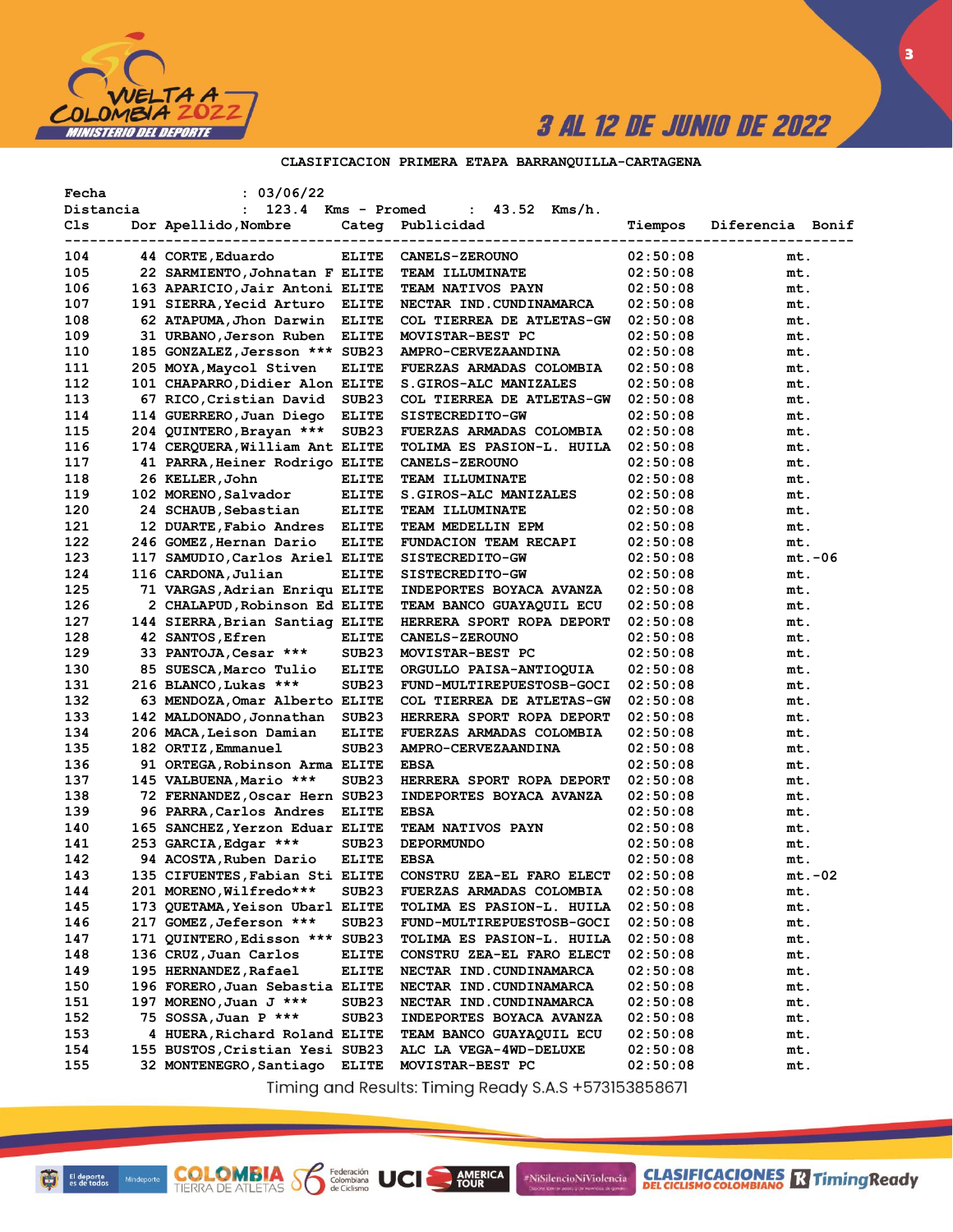

**4**

### **CLASIFICACION PRIMERA ETAPA BARRANQUILLA-CARTAGENA**

| Fecha     | : 03/06/22                            |              |                                  |          |                  |
|-----------|---------------------------------------|--------------|----------------------------------|----------|------------------|
| Distancia | 123.4<br>$\mathbf{r}$                 |              | $: 43.52$ Kms/h.<br>Kms - Promed |          |                  |
| Cls       | Dor Apellido, Nombre Cateq Publicidad |              |                                  | Tiempos  | Diferencia Bonif |
| 156       | 232 POSSO, Eduardo J *** SUB23        |              | TEAM CARTAGENA-LICICLISMO        | 02:50:08 | mt.              |
| 157       | 143 DIAZ, Christopher *** SUB23       |              | HERRERA SPORT ROPA DEPORT        | 02:50:08 | mt.              |
| 158       | 27 FURMAN, Travis                     | <b>ELITE</b> | <b>TEAM ILLUMINATE</b>           | 02:50:08 | mt.              |
| 159       | 23 CASTIBLANCO, Jorge Ca ELITE        |              | <b>TEAM ILLUMINATE</b>           | 02:50:08 | mt.              |
| 160       | 93 HERRERA, Pedro Antoni ELITE        |              | <b>EBSA</b>                      | 02:50:08 | mt.              |
| 161       | 127 GOMEZ, Manuel ***                 | SUB23        | CM TEAM                          | 02:51:44 | $1:36$ min.      |
| 162       | 186 MORENO, Juan F *** SUB23          |              | AMPRO-CERVEZAANDINA              | 02:50:08 | mt.              |
| 163       | 13 OCAMPO, Victor Alejan ELITE        |              | TEAM MEDELLIN EPM                | 02:50:08 | mt.              |
| 164       | 245 LESMES, Jhoan Sebasti SUB23       |              | <b>FUNDACION TEAM RECAPI</b>     | 02:50:08 | mt.              |
| 165       | 11 SEVILLA, Oscar Miquel ELITE        |              | TEAM MEDELLIN EPM                | 02:50:08 | mt.              |
| 166       | 147 SISIMITH, Eli ***                 | SUB23        | HERRERA SPORT ROPA DEPORT        | 02:50:08 | mt.              |
| 167       | 222 GRANADOS, David S *** SUB23       |              | <b>PETROLIKE</b>                 | 02:50:08 | mt.              |
| 168       | 236 GUAVITA, Cesar D *** SUB23        |              | TEAM CARTAGENA-LICICLISMO        | 02:50:08 | mt.              |
| 169       | 177 MORALES, Felipe ***               | SUB23        | TOLIMA ES PASION-L. HUILA        | 02:50:08 | mt.              |
| 170       | 126 OSORIO, Edison Estefa ELITE       |              | CM TEAM                          | 02:50:08 | mt.              |
| 171       | 125 VILLADA, Alejandro                | <b>ELITE</b> | CM TEAM                          | 02:50:08 | mt.              |
| 172       | 124 CASTRO, Camilo Andres ELITE       |              | CM TEAM                          | 02:50:08 | $mt.-03$         |
| 173       | 254 PIÑEROS, Cristian *** SUB23       |              | <b>DEPORMUNDO</b>                | 02:55:56 | $5:48$ min.      |
| 174       | 244 PINILLA, Juan ***                 | SUB23        | <b>FUNDACION TEAM RECAPI</b>     | 03:20:44 | $30:36$ min.     |

**Corredores clasificados : 174**

Timing and Results: Timing Ready S.A.S +573153858671

AMERICA

#NiSilencioNiViolencia

Federación<br>Colombiana<br>de Ciclismo

UCI

**COLOMBIA** S

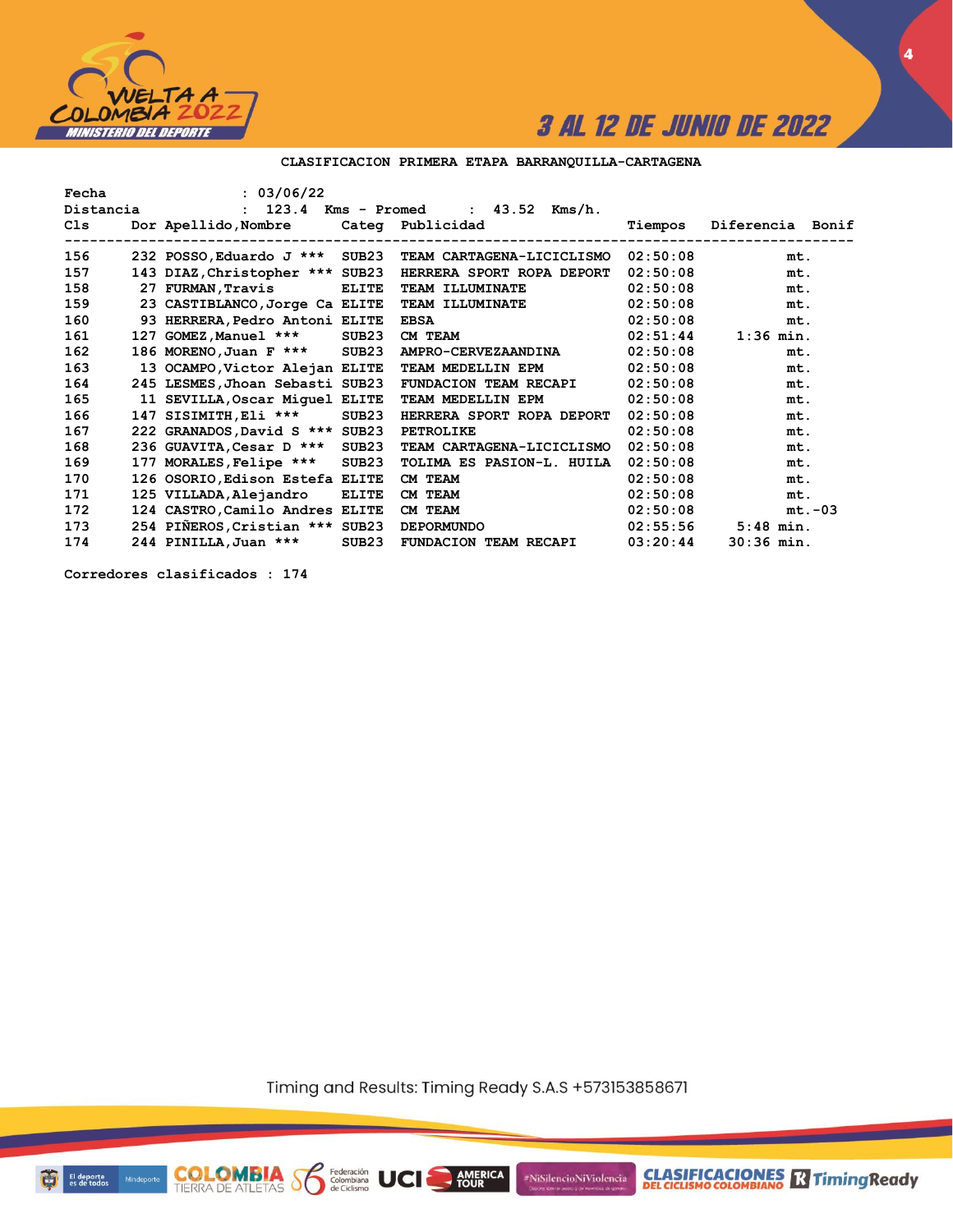

5

#### CLASIFICACION SUB23 DE LA ETAPA

| 1  | 76 UMBA, Juan Alejandro         | SUB <sub>23</sub> | INDEPORTES BOYACA AVANZA           | 02:50:08 | mt.          |
|----|---------------------------------|-------------------|------------------------------------|----------|--------------|
| 2  | 181 CASTILLO, Anuar ***         | SUB <sub>23</sub> | AMPRO-CERVEZAANDINA                | 02:50:08 | mt.          |
| з  | 146 TORRES, Camilo ***          | SUB <sub>23</sub> | HERRERA SPORT ROPA DEPORT 02:50:08 |          | mt.          |
| 4  | 233 ARZUAGA,Julio Jose          | SUB <sub>23</sub> | TEAM CARTAGENA-LICICLISMO 02:50:08 |          | mt.          |
| 5  | 73 URIAN, Jose M ***            | SUB <sub>23</sub> | <b>INDEPORTES BOYACA AVANZA</b>    | 02:50:08 | mt.          |
| 6  | 87 RENDON, Juan Tito ***        | SUB <sub>23</sub> | ORGULLO PAISA-ANTIOQUIA            | 02:50:08 | mt.          |
| 7  | 234 KELLY, Santiago A *** SUB23 |                   | TEAM CARTAGENA-LICICLISMO 02:50:08 |          | mt.          |
| 8  | 252 MORENO, Javier Esteba SUB23 |                   | <b>DEPORMUNDO</b>                  | 02:50:08 | mt.          |
| 9  | 183 CASTILLO, Jhon ***          | SUB <sub>23</sub> | AMPRO-CERVEZAANDINA                | 02:50:08 | mt.          |
| 10 | 175 RUBIANO, Juan S ***         | SUB <sub>23</sub> | TOLIMA ES PASION-L. HUILA 02:50:08 |          | mt.          |
| 11 | 137 RODRIGUEZ, Brandon ** SUB23 |                   | CONSTRU ZEA-EL FARO ELECT 02:50:08 |          | mt.          |
| 12 | 45 CADENA, Edgar ***            | SUB <sub>23</sub> | <b>CANELS-ZEROUNO</b>              | 02:50:08 | mt.          |
| 13 | 47 TORRES, Cristopher **        | SUB <sub>23</sub> | <b>CANELS-ZEROUNO</b>              | 02:50:08 | mt.          |
| 14 | 223 MUNIZ, Jose R ***           | SUB <sub>23</sub> | <b>PETROLIKE</b>                   | 02:50:08 | mt.          |
| 15 | 166 ALONSO, John ***            | SUB <sub>23</sub> | TEAM NATIVOS PAYN                  | 02:50:08 | mt.          |
| 16 | 202 MARTINEZ, Rafael ***        | SUB <sub>23</sub> | <b>FUERZAS ARMADAS COLOMBIA</b>    | 02:50:08 | mt.          |
| 17 | 74 PATIÑO, Edwin Alejand SUB23  |                   | INDEPORTES BOYACA AVANZA           | 02:50:08 | mt.          |
| 18 | 184 GAYON, Daniel F ***         | SUB <sub>23</sub> | AMPRO-CERVEZAANDINA                | 02:50:08 | mt.          |
| 19 | 203 JARAVA, Fernando ***        | SUB <sub>23</sub> | FUERZAS ARMADAS COLOMBIA           | 02:50:08 | mt.          |
| 20 | 251 ARISMENDY, Brayan ***       | SUB <sub>23</sub> | <b>DEPORMUNDO</b>                  | 02:50:08 | mt.          |
| 21 | 77 DIAGAMA, Marlon ***          | SUB <sub>23</sub> | INDEPORTES BOYACA AVANZA           | 02:50:08 | mt.          |
| 22 | 167 FORERO, Juan David          | SUB <sub>23</sub> | TEAM NATIVOS PAYN                  | 02:50:08 | mt.          |
| 23 | 215 CALLEJAS, Edinson ***       | SUB <sub>23</sub> | FUND-MULTIREPUESTOSB-GOCI 02:50:08 |          | mt.          |
| 24 | 97 PIRA, Omar ***               | SUB <sub>23</sub> | <b>EBSA</b>                        | 02:50:08 | mt.          |
| 25 | 134 MARTINEZ, Ivan Estive SUB23 |                   | CONSTRU ZEA-EL FARO ELECT 02:50:08 |          | mt.          |
| 26 | 176 ROBLES, Camilo A ***        | SUB <sub>23</sub> | TOLIMA ES PASION-L. HUILA 02:50:08 |          | mt.          |
| 27 | 141 ROMERO, Carlos Andres       | SUB23             | HERRERA SPORT ROPA DEPORT 02:50:08 |          | mt.          |
| 28 | 151 RODRIGUEZ, Juan ***         | SUB <sub>23</sub> | ALC LA VEGA-4WD-DELUXE             | 02:50:08 | mt.          |
| 29 | 185 GONZALEZ, Jersson ***       | SUB <sub>23</sub> | AMPRO-CERVEZAANDINA                | 02:50:08 | mt.          |
| 30 | 67 RICO, Cristian David         | SUB <sub>23</sub> | COL TIERREA DE ATLETAS-GW 02:50:08 |          | mt.          |
| 31 | 204 QUINTERO, Brayan ***        | SUB <sub>23</sub> | FUERZAS ARMADAS COLOMBIA           | 02:50:08 | mt.          |
| 32 | 33 PANTOJA, Cesar ***           | SUB <sub>23</sub> | MOVISTAR-BEST PC                   | 02:50:08 | mt.          |
| 33 | 216 BLANCO, Lukas ***           | SUB <sub>23</sub> | FUND-MULTIREPUESTOSB-GOCI 02:50:08 |          | mt.          |
| 34 | 142 MALDONADO, Jonnathan        | SUB <sub>23</sub> | HERRERA SPORT ROPA DEPORT 02:50:08 |          | mt.          |
| 35 | 182 ORTIZ, Emmanuel             | SUB <sub>23</sub> | AMPRO-CERVEZAANDINA                | 02:50:08 | mt.          |
| 36 | 145 VALBUENA, Mario ***         | SUB23             | HERRERA SPORT ROPA DEPORT 02:50:08 |          | mt.          |
| 37 | 72 FERNANDEZ, Oscar Hern SUB23  |                   | INDEPORTES BOYACA AVANZA           | 02:50:08 | mt.          |
| 38 | 253 GARCIA, Edgar ***           | SUB <sub>23</sub> | <b>DEPORMUNDO</b>                  | 02:50:08 | mt.          |
| 39 | 201 MORENO, Wilfredo***         | SUB <sub>23</sub> | FUERZAS ARMADAS COLOMBIA           | 02:50:08 | mt.          |
| 40 | 217 GOMEZ, Jeferson ***         | SUB <sub>23</sub> | FUND-MULTIREPUESTOSB-GOCI 02:50:08 |          | mt.          |
| 41 | 171 QUINTERO,Edisson ***        | SUB <sub>23</sub> | TOLIMA ES PASION-L. HUILA 02:50:08 |          | mt.          |
| 42 | 197 MORENO, Juan J ***          | SUB <sub>23</sub> | NECTAR IND. CUNDINAMARCA           | 02:50:08 | mt.          |
| 43 | 75 SOSSA, Juan P ***            | SUB <sub>23</sub> | <b>INDEPORTES BOYACA AVANZA</b>    | 02:50:08 | mt.          |
| 44 | 155 BUSTOS,Cristian Yesi SUB23  |                   | ALC LA VEGA-4WD-DELUXE             | 02:50:08 | mt.          |
| 45 | 232 POSSO, Eduardo J ***        | SUB23             | TEAM CARTAGENA-LICICLISMO 02:50:08 |          | mt.          |
| 46 | 143 DIAZ, Christopher ***       | SUB <sub>23</sub> | HERRERA SPORT ROPA DEPORT 02:50:08 |          | mt.          |
| 47 | 127 GOMEZ, Manuel ***           | SUB23             | CM TEAM                            | 02:51:44 | 1:36 min.    |
| 48 | 186 MORENO, Juan F ***          | SUB <sub>23</sub> | AMPRO-CERVEZAANDINA                | 02:50:08 | mt.          |
| 49 | 245 LESMES, Jhoan Sebasti SUB23 |                   | FUNDACION TEAM RECAPI              | 02:50:08 | mt.          |
| 50 | 147 SISIMITH, Eli ***           | SUB23             | HERRERA SPORT ROPA DEPORT 02:50:08 |          | mt.          |
| 51 | 222 GRANADOS, David S *** SUB23 |                   | <b>PETROLIKE</b>                   | 02:50:08 | mt.          |
| 52 | 236 GUAVITA, Cesar D ***        | SUB23             | TEAM CARTAGENA-LICICLISMO 02:50:08 |          | mt.          |
| 53 | 177 MORALES, Felipe ***         | SUB23             | TOLIMA ES PASION-L. HUILA 02:50:08 |          | mt.          |
| 54 | 254 PIÑEROS, Cristian ***       | SUB23             | <b>DEPORMUNDO</b>                  | 02:55:56 | $5:48$ min.  |
| 55 | 244 PINILLA, Juan ***           | SUB23             | FUNDACION TEAM RECAPI              | 03:20:44 | $30:36$ min. |
|    |                                 |                   |                                    |          |              |

Timing and Results: Timing Ready S.A.S +573153858671

AMERICA

#NiSilencioNiViolencia

Federación<br>Colombiana<br>de Ciclismo

UCI

**COLOMBIA SP**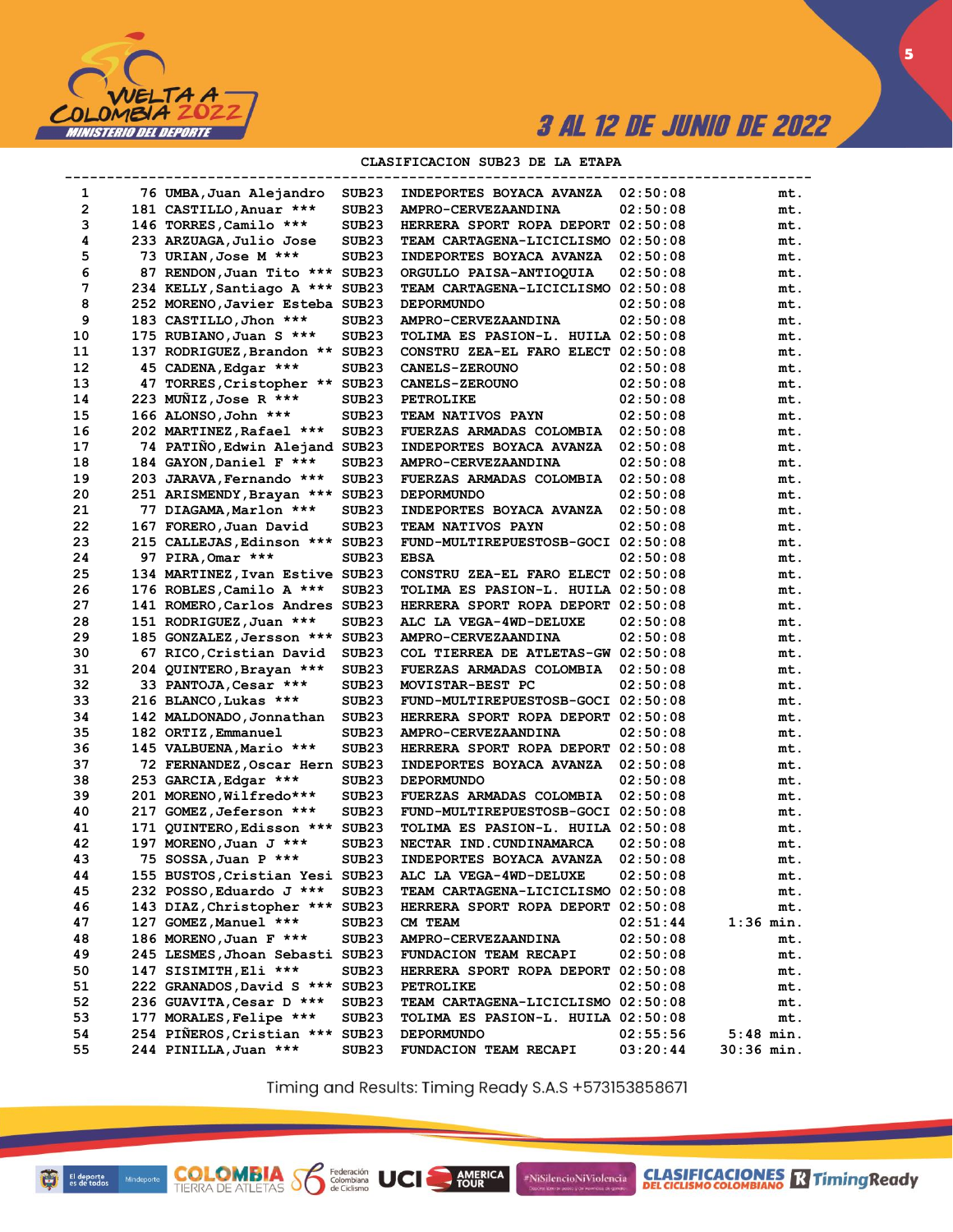



**CLASIFICACIONES** R Timing Ready

| 1 TEAM MEDELLIN EPM 08:30:24                           |  |     |
|--------------------------------------------------------|--|-----|
| 2 EPM-SCOTT 08:30:24 a                                 |  | mt. |
| 3 ORGULLO PAISA-ANTIOQUIA 08:30:24 a                   |  | mt. |
| COL TIERREA DE ATLETAS-GW $08:30:24$ a<br>4            |  | mt. |
| $08:30:24$ a<br>5<br>PETROLIKE                         |  | mt. |
| INDEPORTES BOYACA AVANZA 08:30:24 a<br>6               |  | mt. |
| $7^{\circ}$<br>TEAM CARTAGENA-LICICLISMO 08:30:24 a    |  | mt. |
| 8 MOVISTAR-BEST PC 08:30:24 a                          |  | mt. |
| TEAM BANCO GUAYAQUIL ECU 08:30:24 a<br>9               |  | mt. |
| TEAM NATIVOS PAYN 08:30:24 a<br>10                     |  | mt. |
| 11 CANELS-ZEROUNO $08:30:24$ a                         |  | mt. |
| NECTAR IND.CUNDINAMARCA 08:30:24 a<br>12 <sup>12</sup> |  | mt. |
| S.GIROS-ALC MANIZALES 08:30:24 a<br>13                 |  | mt. |
| AMPRO-CERVEZAANDINA 08:30:24 a<br>14                   |  | mt. |
| 15 CM TEAM $08:30:24$ a                                |  | mt. |
| 16 ALC LA VEGA-4WD-DELUXE $08:30:24$ a                 |  | mt. |
| SISTECREDITO-GW 08:30:24 a<br>17                       |  | mt. |
| FUNDACION TEAM RECAPI 08:30:24 a<br>18                 |  | mt. |
| DEPORMUNDO 08:30:24 a<br>19                            |  | mt. |
| 20 FUND-MULTIREPUESTOSB-GOCI 08:30:24 a                |  | mt. |
| CONSTRU ZEA-EL FARO ELECT $08:30:24$ a<br>21           |  | mt. |
| $08:30:24$ a<br>22 <sub>2</sub><br><b>EBSA</b>         |  | mt. |
| TEAM ILLUMINATE 08:30:24 a<br>23                       |  | mt. |
| TOLIMA ES PASION-L. HUILA 08:30:24 a<br>24             |  | mt. |
| FUERZAS ARMADAS COLOMBIA 08:30:24 a<br>25              |  | mt. |
| HERRERA SPORT ROPA DEPORT 08:30:24 a<br>26             |  | mt. |

#### **CLASIFICACIÓN POR EQUIPOS DE LA ETAPA Y GENERAL**

#### **PASOS DE LAS METAS VOLANTES**

**-----------------------------------------------------------------------**

| Meta Volante de : Petromil Km 18.4         | ------------------------------ |       |
|--------------------------------------------|--------------------------------|-------|
| 117 SAMUDIO Carlos Ariel SISTECREDITO-GW   |                                | 3 pts |
| 135 CIFUENTES Fabian Sti CONSTRU ZEA-EL FA |                                | 2 pts |
| 227 ALVAREZ Miquel Luis PETROLIKE          |                                | 1 pts |
| Meta Volante de : Prs 77-90a01 Km 39.9     |                                |       |
| 117 SAMUDIO Carlos Ariel SISTECREDITO-GW   |                                | 3 pts |
| 194 RUEDA Nestor Javier MECTAR IND.CUNDIN  |                                | 2 pts |
| 223 MUÑIZ Jose R *** PETROLIKE             |                                | 1 pts |
| Meta Volante de : Petromil Km 63           |                                |       |
| 124 CASTRO Camilo Andres CM TEAM           |                                | 3 pts |
| 43 PRADO Ignacio De Jes CANELS-ZEROUNO     |                                | 2 pts |
| 3 HARO Steven Wilson                       | TEAM BANCO GUAYAO              | 1 pts |

**COLOMBIA Se Rederación** UCI

Timing and Results: Timing Ready S.A.S +573153858671

AMERICA

#NiSilencioNiViolencia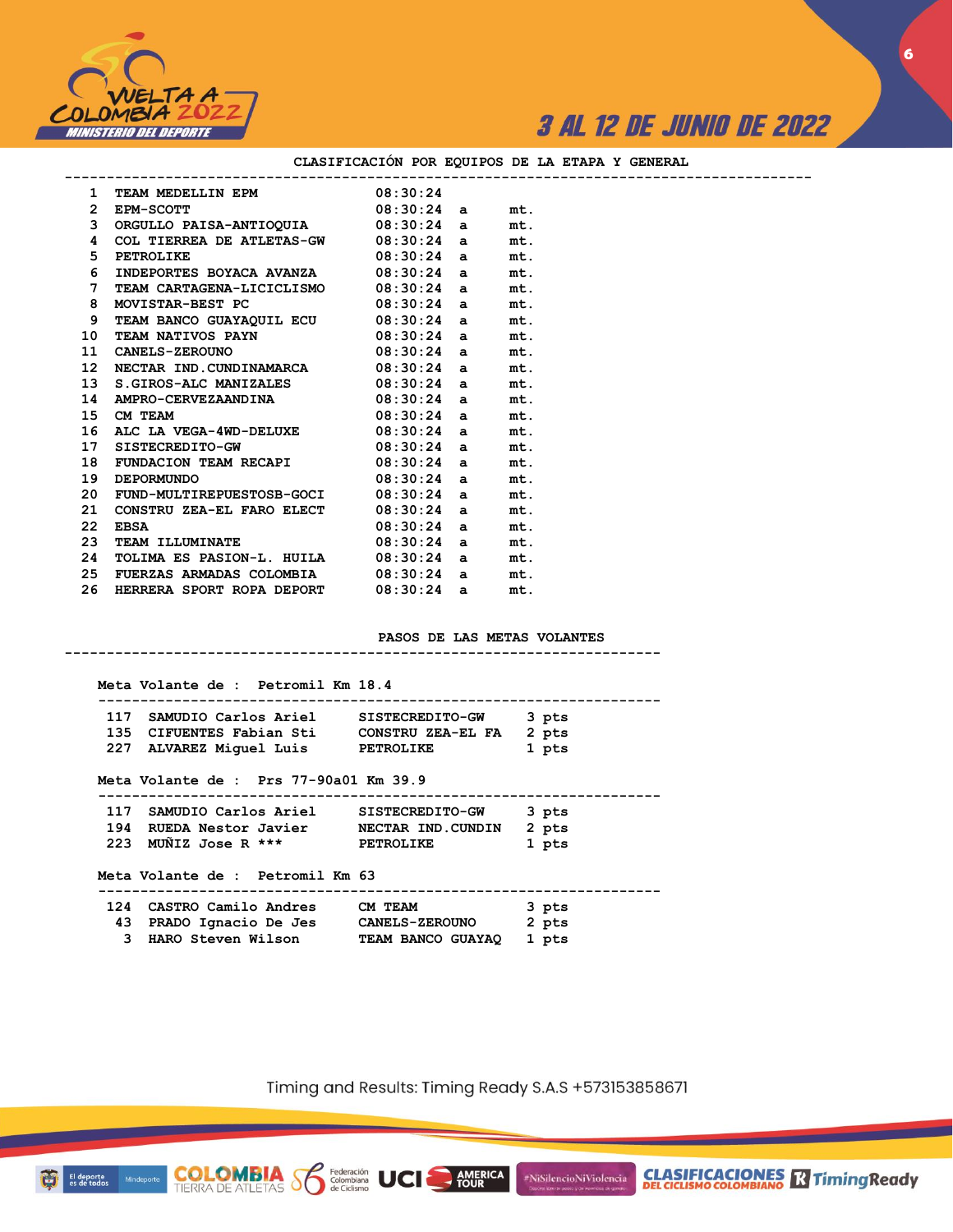

#### CLASIFICACION POR PUNTOS DE LA ETAPA Y GENERAL

| $\mathbf{1}$      | 107 | CHIA, Luis Carlos                  | ELITE        | <b>S.GIROS-ALC MANIZALES</b> | 15 Pts |
|-------------------|-----|------------------------------------|--------------|------------------------------|--------|
| $\overline{2}$    | 76  | UMBA, Juan Alejandro               | SUB23        | INDEPORTES BOYACA AVANZA     | 12 Pts |
| 3                 | 224 | PARRA,Jordan Arley                 | ELITE        | <b>PETROLIKE</b>             | 10 Pts |
| 4                 | 123 | ANGARITA, Marvin Orla ELITE        |              | CM TEAM                      | 8 Pts  |
| 5                 | 35  | NOVOA, Sebastian                   | <b>ELITE</b> | MOVISTAR-BEST PC             | 7 Pts  |
| 6                 | 164 | <b>CUESTA, Steven Manuel ELITE</b> |              | <b>TEAM NATIVOS PAYN</b>     | 6 Pts  |
| 7                 | 117 | SAMUDIO, Carlos Ariel ELITE        |              | SISTECREDITO-GW              | 6 Pts  |
| 8                 | 15  | SANCHEZ, Brayan Stive ELITE        |              | TEAM MEDELLIN EPM            | 5 Pts  |
| 9                 | 54  | OCHOA, Diego Antonio ELITE         |              | <b>EPM-SCOTT</b>             | 4 Pts  |
| 10                | 83  | COLON, Johan Antonio ELITE         |              | ORGULLO PAISA-ANTIOQUIA      | 3 Pts  |
| 11                | 124 | CASTRO, Camilo Andres ELITE        |              | CM TEAM                      | 3 Pts  |
| $12 \overline{ }$ | 34  | GUAMA, Bayron                      | <b>ELITE</b> | MOVISTAR-BEST PC             | 2 Pts  |
| 13                | 43  | PRADO, Ignacio De Jes ELITE        |              | <b>CANELS-ZEROUNO</b>        | 2 Pts  |
| 14                | 194 | RUEDA, Nestor Javier ELITE         |              | NECTAR IND.CUNDINAMARCA      | 2 Pts  |
| 15                | 135 | CIFUENTES, Fabian Sti ELITE        |              | CONSTRU ZEA-EL FARO ELECT    | 2 Pts  |
| 16                | 227 | ALVAREZ, Miquel Luis               | <b>ELITE</b> | PETROLIKE                    | 1 Pts  |
| 17                | 223 | MUÑIZ,Jose R ***                   | SUB23        | <b>PETROLIKE</b>             | 1 Pts  |
| 18                | 3   | HARO,Steven Wilson                 | <b>ELITE</b> | TEAM BANCO GUAYAQUIL ECU     | 1 Pts  |

Timing and Results: Timing Ready S.A.S +573153858671

AMERICA

UCI

#NiSilencioNiViolencia



-------

**COLOMBIA**<br>TIERRA DE ATLETAS **S** Rederación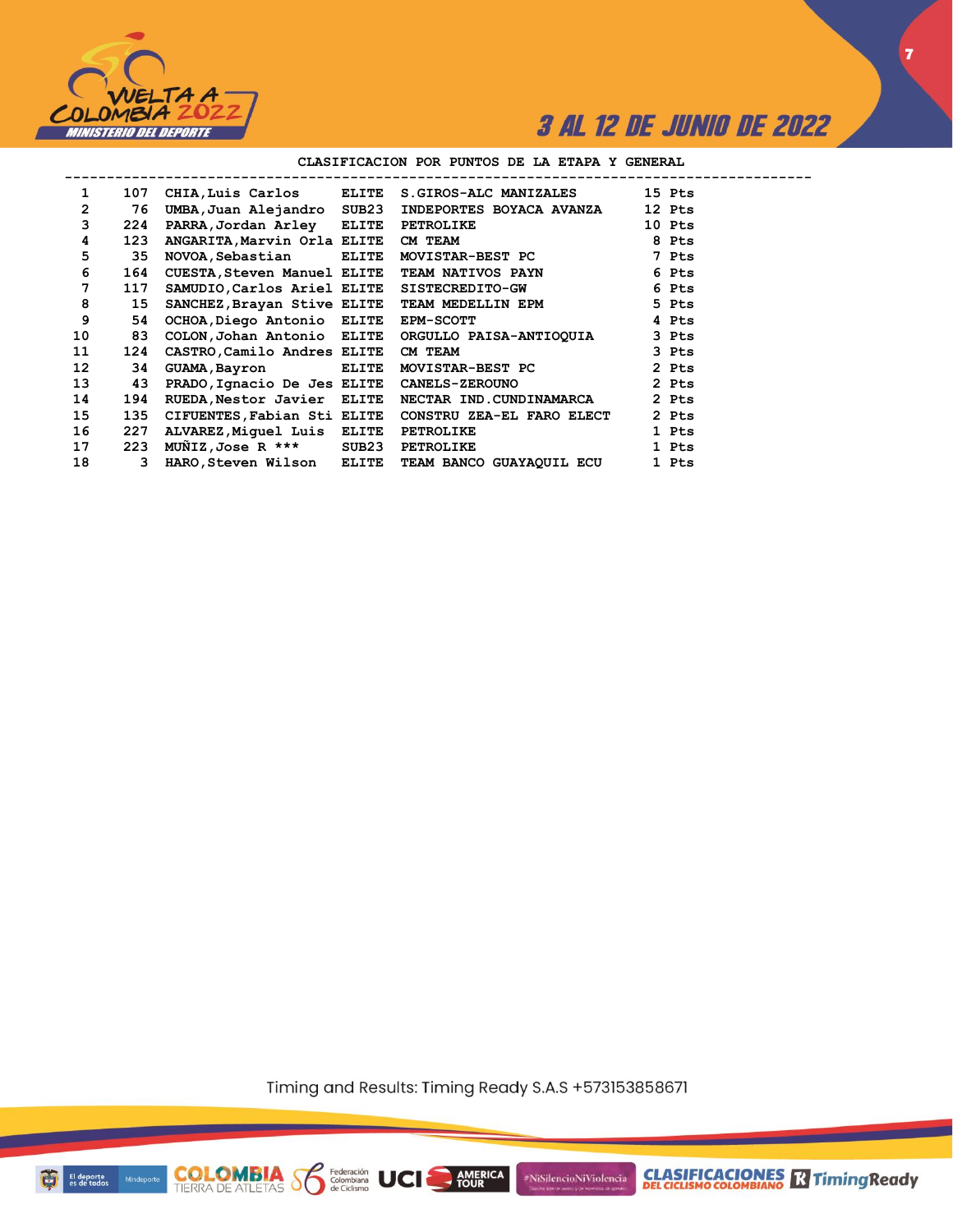

**8**

### **CLASIFICACION GENERAL**

#### **DESPUES DE LA PRIMERA ETAPA BARRANQUILLA-CARTAGENA**

| Fecha   |     | : 03/06/22                                                 |                   |                                                       |                  |            |    |
|---------|-----|------------------------------------------------------------|-------------------|-------------------------------------------------------|------------------|------------|----|
|         |     | Distancia acumulada : 123.4 Kms - Promed : 43.52 Kms/hora. |                   |                                                       |                  |            |    |
| Cls     | Dor | Apellido, Nombre                                           |                   | Categ Publicidad                                      | Tiempos          | Diferencia |    |
|         |     |                                                            |                   |                                                       |                  |            |    |
| 1.-     | 107 | CHIA, Luis Carlos                                          | <b>ELITE</b>      | S.GIROS-ALC MANIZALES                                 | $02:49:58-000$   |            |    |
| $2 -$   | 76  | UMBA, Juan Alejandro                                       | SUB23             | INDEPORTES BOYACA AVANZA                              | $02:50:02-000$ a |            | 4  |
| $3 -$   | 117 | SAMUDIO, Carlos Ariel                                      | <b>ELITE</b>      | SISTECREDITO-GW                                       | $02:50:02-000$ a |            | 4  |
| $4 -$   | 224 | PARRA, Jordan Arley                                        | <b>ELITE</b>      | <b>PETROLIKE</b>                                      | $02:50:04-000$ a |            | 6  |
| $5. -$  | 124 | CASTRO, Camilo Andres                                      | <b>ELITE</b>      | CM TEAM                                               | $02:50:05-000$ a |            | 7  |
| $6. -$  | 43  | PRADO, Ignacio De Jesus ELITE                              |                   | <b>CANELS-ZEROUNO</b>                                 | $02:50:06-000$ a |            | 8  |
| $7 -$   | 194 | RUEDA, Nestor Javier                                       | <b>ELITE</b>      | NECTAR IND. CUNDINAMARCA                              | $02:50:06-000$ a |            | 8  |
| $8 -$   | 135 | CIFUENTES, Fabian Stive ELITE                              |                   | CONSTRU ZEA-EL FARO ELECT                             | $02:50:06-000$ a |            | 8  |
| $9 -$   | 227 | ALVAREZ, Miguel Luis                                       | <b>ELITE</b>      | PETROLIKE                                             | $02:50:07-000$ a |            | 9  |
| $10. -$ | 223 | MUNIZ, Jose R ***                                          | SUB <sub>23</sub> | <b>PETROLIKE</b>                                      | $02:50:07-000$ a |            | 9  |
| $11. -$ | з   | HARO, Steven Wilson                                        | <b>ELITE</b>      | <b>TEAM BANCO GUAYAQUIL ECU</b>                       | $02:50:07-000$ a |            | 9  |
| $12 -$  | 123 | ANGARITA, Marvin Orland ELITE                              |                   | CM TEAM                                               | $02:50:08-000$ a |            | 10 |
| $13 -$  | 35  | NOVOA, Sebastian                                           | <b>ELITE</b>      | MOVISTAR-BEST PC                                      | $02:50:08-000$ a |            | 10 |
| $14. -$ | 164 | <b>CUESTA, Steven Manuel</b>                               | <b>ELITE</b>      | TEAM NATIVOS PAYN                                     | $02:50:08-000$ a |            | 10 |
| $15. -$ | 15  | SANCHEZ, Brayan Stiven                                     | <b>ELITE</b>      | TEAM MEDELLIN EPM                                     | $02:50:08-000$ a |            | 10 |
| $16. -$ | 54  | OCHOA, Diego Antonio                                       | <b>ELITE</b>      | <b>EPM-SCOTT</b>                                      | $02:50:08-000$ a |            | 10 |
| $17. -$ | 83  | COLON, Johan Antonio                                       | <b>ELITE</b>      | ORGULLO PAISA-ANTIOQUIA                               | $02:50:08-000$ a |            | 10 |
| $18. -$ | 34  | GUAMA, Bayron                                              | <b>ELITE</b>      | MOVISTAR-BEST PC                                      | $02:50:08-000$ a |            | 10 |
| $19. -$ | 64  | QUIROZ, Oscar Adalberto ELITE                              |                   | COL TIERREA DE ATLETAS-GW                             | $02:50:08-000$ a |            | 10 |
| $20 -$  | 56  | BOHORQUEZ, Hernando                                        | <b>ELITE</b>      | <b>EPM-SCOTT</b>                                      | $02:50:08-000$ a |            | 10 |
| $21 -$  | 21  | TORRES, Rodolfo Andres                                     | <b>ELITE</b>      | <b>TEAM ILLUMINATE</b>                                | $02:50:08-000$ a |            | 10 |
| $22 -$  | 112 | BUSTAMANTE, Adrian Cami ELITE                              |                   | SISTECREDITO-GW                                       | $02:50:08-000$ a |            | 10 |
| $23 -$  | 65  | SOTO, Nelson Andres                                        | <b>ELITE</b>      | COL TIERREA DE ATLETAS-GW                             | $02:50:08-000$ a |            | 10 |
| $24. -$ | 14  | OYOLA, Robigzon Leandro ELITE                              |                   | TEAM MEDELLIN EPM                                     | $02:50:08-000$ a |            | 10 |
| $25. -$ | 181 | CASTILLO, Anuar ***                                        | SUB <sub>23</sub> | AMPRO-CERVEZAANDINA                                   | $02:50:08-000$ a |            | 10 |
| $26. -$ | 5   |                                                            |                   |                                                       | $02:50:08-000$ a |            | 10 |
|         | 146 | GUTIERREZ, Carlos Alber ELITE                              | SUB <sub>23</sub> | TEAM BANCO GUAYAQUIL ECU<br>HERRERA SPORT ROPA DEPORT |                  |            | 10 |
| $27. -$ |     | TORRES, Camilo ***                                         |                   |                                                       | $02:50:08-000$ a |            | 10 |
| $28. -$ | 16  | REYES, Aldemar                                             | <b>ELITE</b>      | <b>TEAM MEDELLIN EPM</b>                              | $02:50:08-000$ a |            |    |
| $29. -$ | 82  | CASTAÑO, Sebastian Alex ELITE                              |                   | ORGULLO PAISA-ANTIOQUIA                               | $02:50:08-000$ a |            | 10 |
| $30 -$  | 192 | GARZON, Marlon David                                       | <b>ELITE</b>      | NECTAR IND.CUNDINAMARCA                               | $02:50:08-000$ a |            | 10 |
| 31.-    | 233 | ARZUAGA, Julio Jose                                        | SUB <sub>23</sub> | <b>TEAM CARTAGENA-LICICLISMO</b>                      | $02:50:08-000$ a |            | 10 |
| $32 -$  | 81  | GIL, Angel Alexander                                       | <b>ELITE</b>      | ORGULLO PAISA-ANTIOQUIA                               | $02:50:08-000$ a |            | 10 |
| $33 -$  | 73  | URIAN, Jose M ***                                          | SUB <sub>23</sub> | <b>INDEPORTES BOYACA AVANZA</b>                       | $02:50:08-000$ a |            | 10 |
| 34.-    | 242 | RIVERA, Hector Sebastia ELITE                              |                   | FUNDACION TEAM RECAPI                                 | $02:50:08-000$ a |            | 10 |
| $35. -$ | 7   | TORO, Alexander                                            | <b>ELITE</b>      | <b>TEAM BANCO GUAYAQUIL ECU</b>                       | $02:50:08-000$ a |            | 10 |
| 36.-    | 154 | CANASTUJ, Jose David                                       | <b>ELITE</b>      | ALC LA VEGA-4WD-DELUXE                                | $02:50:08-000$ a |            | 10 |
| $37 -$  | 86  | OSORIO, Frank Yair                                         | <b>ELITE</b>      | ORGULLO PAISA-ANTIOQUIA                               | $02:50:08-000$ a |            | 10 |
| $38 -$  | 87  | RENDON, Juan Tito ***                                      | SUB <sub>23</sub> | ORGULLO PAISA-ANTIOQUIA                               | $02:50:08-000$ a |            | 10 |
| 39.-    | 92  | CHAPARRO, Yeison Andres ELITE                              |                   | <b>EBSA</b>                                           | $02:50:08-000$ a |            | 10 |
| 40.-    | 237 | QUICENO, Luis Hernan                                       | <b>ELITE</b>      | TEAM CARTAGENA-LICICLISMO                             | $02:50:08-000$ a |            | 10 |
| $41. -$ | 57  | RODRIGUEZ, John Anderso ELITE                              |                   | <b>EPM-SCOTT</b>                                      | $02:50:08-000$ a |            | 10 |
| $42 -$  | 234 | KELLY, Santiago A ***                                      | SUB <sub>23</sub> | TEAM CARTAGENA-LICICLISMO                             | $02:50:08-000$ a |            | 10 |
| $43. -$ | 61  | PEÑA, Wilson Estiben                                       | <b>ELITE</b>      | COL TIERREA DE ATLETAS-GW                             | $02:50:08-000$ a |            | 10 |
| 44.-    | 121 | MUNOZ, Edison                                              | <b>ELITE</b>      | CM TEAM                                               | $02:50:08-000$ a |            | 10 |
| $45. -$ | 255 | JOSA, Carlos E ***                                         | <b>ELITE</b>      | <b>DEPORMUNDO</b>                                     | $02:50:08-000$ a |            | 10 |
| $46. -$ | 243 | HERRERA, Stiven Alexand ELITE                              |                   | FUNDACION TEAM RECAPI                                 | $02:50:08-000$ a |            | 10 |
| $47. -$ | 106 | SUAZA, Bernando Albeiro ELITE                              |                   | S.GIROS-ALC MANIZALES                                 | $02:50:08-000$ a |            | 10 |
| $48. -$ | 221 | RUBIANO, Miguel Angel                                      | <b>ELITE</b>      | <b>PETROLIKE</b>                                      | $02:50:08-000$ a |            | 10 |
| $49. -$ | 52  | CONTRERAS, Rodrigo                                         | <b>ELITE</b>      | <b>EPM-SCOTT</b>                                      | $02:50:08-000$ a |            | 10 |
| $50. -$ | 212 | BAEZ, Esneider Arley                                       | <b>ELITE</b>      | FUND-MULTIREPUESTOSB-GOCI                             | $02:50:08-000$ a |            | 10 |
|         |     |                                                            |                   |                                                       |                  |            |    |

Timing and Results: Timing Ready S.A.S +573153858671

**AMERICA** 

#NiSilencioNiViolencia

**COLOMBIA S6** 

Federación<br>Colombiana<br>de Ciclismo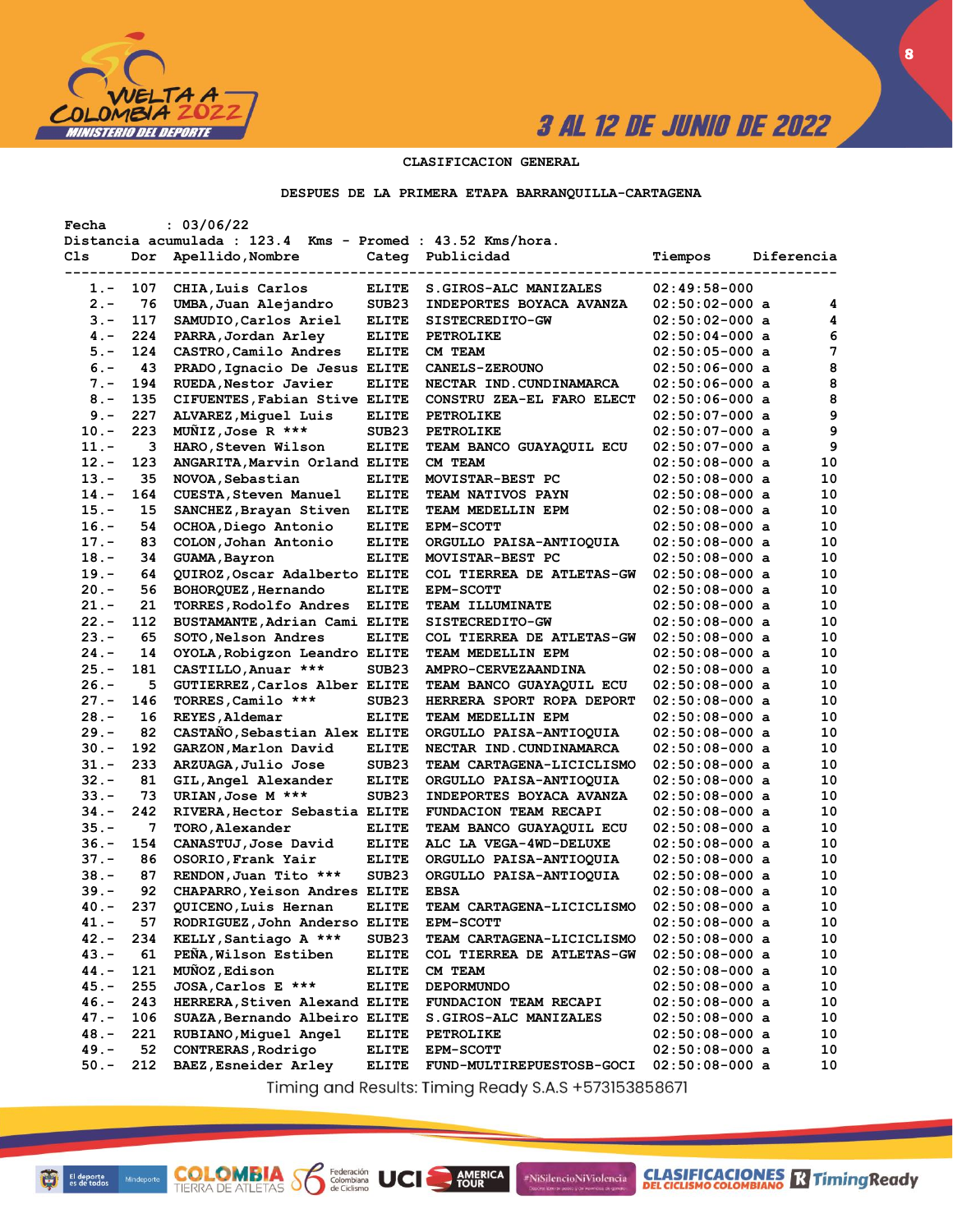

**CLASIFICACIONES** TimingReady

**9**

## **CLASIFICACION GENERAL**

#### **DESPUES DE LA PRIMERA ETAPA BARRANQUILLA-CARTAGENA**

| Fecha    |     | : 03/06/22                                                 |                   |                                  |                  |            |    |
|----------|-----|------------------------------------------------------------|-------------------|----------------------------------|------------------|------------|----|
|          |     | Distancia acumulada : 123.4 Kms - Promed : 43.52 Kms/hora. |                   |                                  |                  |            |    |
| Cls      | Dor | Apellido, Nombre                                           |                   | Categ Publicidad                 | Tiempos          | Diferencia |    |
|          |     |                                                            |                   |                                  |                  |            |    |
| 51.-     | 156 | <b>JULAJUJ, Elex Rony</b>                                  | ELITE             | ALC LA VEGA-4WD-DELUXE           | $02:50:08-000$ a |            | 10 |
| $52 -$   | 252 | MORENO, Javier Esteban                                     | SUB <sub>23</sub> | <b>DEPORMUNDO</b>                | $02:50:08-000$ a |            | 10 |
| $53. -$  | 162 | BORDA, Brayan Yesid                                        | <b>ELITE</b>      | <b>TEAM NATIVOS PAYN</b>         | $02:50:08-000$ a |            | 10 |
| $54. -$  | 183 | CASTILLO, Jhon ***                                         | SUB <sub>23</sub> | AMPRO-CERVEZAANDINA              | $02:50:08-000$ a |            | 10 |
| $55. -$  | 175 | RUBIANO, Juan S ***                                        | SUB <sub>23</sub> | TOLIMA ES PASION-L. HUILA        | $02:50:08-000$ a |            | 10 |
| $56. -$  | 137 | RODRIGUEZ, Brandon ***                                     | SUB <sub>23</sub> | CONSTRU ZEA-EL FARO ELECT        | $02:50:08-000$ a |            | 10 |
| $57. -$  | 45  | CADENA, Edgar ***                                          | SUB <sub>23</sub> | <b>CANELS-ZEROUNO</b>            | $02:50:08-000$ a |            | 10 |
| $58. -$  | 235 | DEL RISCO, Dario Jose                                      | <b>ELITE</b>      | <b>TEAM CARTAGENA-LICICLISMO</b> | $02:50:08-000$ a |            | 10 |
| $59. -$  | 47  | TORRES, Cristopher ***                                     | SUB <sub>23</sub> | <b>CANELS-ZEROUNO</b>            | $02:50:08-000$ a |            | 10 |
| $60 -$   | 211 | PAREDES, Cesar Nicolas                                     | <b>ELITE</b>      | FUND-MULTIREPUESTOSB-GOCI        | $02:50:08-000$ a |            | 10 |
| $61. -$  | 225 | CANO, Diego Fernando                                       | <b>ELITE</b>      | <b>PETROLIKE</b>                 | $02:50:08-000$ a |            | 10 |
| $62 -$   | 132 | VARGAS, Jhon Jairo                                         | <b>ELITE</b>      | CONSTRU ZEA-EL FARO ELECT        | $02:50:08-000$ a |            | 10 |
| $63 -$   | 84  | OSORIO, Juan Felipe                                        | <b>ELITE</b>      | ORGULLO PAISA-ANTIOQUIA          | $02:50:08-000$ a |            | 10 |
| $64. -$  | 131 | MUNOZ, Jean Carlos                                         | <b>ELITE</b>      | CONSTRU ZEA-EL FARO ELECT        | $02:50:08-000$ a |            | 10 |
|          | 166 |                                                            |                   |                                  |                  |            | 10 |
| $65. -$  |     | ALONSO, John ***                                           | SUB <sub>23</sub> | <b>TEAM NATIVOS PAYN</b>         | $02:50:08-000$ a |            |    |
| $66. -$  | 202 | MARTINEZ, Rafael ***                                       | SUB <sub>23</sub> | FUERZAS ARMADAS COLOMBIA         | $02:50:08-000$ a |            | 10 |
| $67. -$  | 6   | QUINTEROS, Alexis Benja ELITE                              |                   | TEAM BANCO GUAYAQUIL ECU         | $02:50:08-000$ a |            | 10 |
| $68. -$  | 213 | DIAZ, Manuel Ignacio                                       | <b>ELITE</b>      | FUND-MULTIREPUESTOSB-GOCI        | $02:50:08-000$ a |            | 10 |
| $69. -$  | 74  | PATIÑO, Edwin Alejandro SUB23                              |                   | INDEPORTES BOYACA AVANZA         | $02:50:08-000$ a |            | 10 |
| $70. -$  | 184 | GAYON, Daniel F ***                                        | SUB <sub>23</sub> | AMPRO-CERVEZAANDINA              | $02:50:08-000$ a |            | 10 |
| $71. -$  | 203 | JARAVA, Fernando ***                                       | SUB <sub>23</sub> | FUERZAS ARMADAS COLOMBIA         | $02:50:08-000$ a |            | 10 |
| $72 -$   | 95  | EUGENIO, Yonathan Migue ELITE                              |                   | <b>EBSA</b>                      | $02:50:08-000$ a |            | 10 |
| $73. -$  | 161 | BOBADILLA, Duban Camilo ELITE                              |                   | TEAM NATIVOS PAYN                | $02:50:08-000$ a |            | 10 |
| $74. -$  | 111 | AGUIRRE, Hernan Ricardo ELITE                              |                   | SISTECREDITO-GW                  | $02:50:08-000$ a |            | 10 |
| $75. -$  | 51  | SUAREZ, Juan Pablo                                         | <b>ELITE</b>      | <b>EPM-SCOTT</b>                 | $02:50:08-000$ a |            | 10 |
| $76. -$  | 1   | HERNANDEZ, Jose Tito                                       | <b>ELITE</b>      | TEAM BANCO GUAYAQUIL ECU         | $02:50:08-000$ a |            | 10 |
| $77. -$  | 193 | PEDRAZA, Walter Fernand ELITE                              |                   | NECTAR IND. CUNDINAMARCA         | $02:50:08-000$ a |            | 10 |
| $78. -$  | 115 | MARTINEZ, Juan Esteban                                     | <b>ELITE</b>      | <b>SISTECREDITO-GW</b>           | $02:50:08-000$ a |            | 10 |
| $79. -$  | 113 | GOMEZ, David Santiago                                      | <b>ELITE</b>      | SISTECREDITO-GW                  | $02:50:08-000$ a |            | 10 |
| $80 -$   | 25  | KIANI, Aria                                                | <b>ELITE</b>      | <b>TEAM ILLUMINATE</b>           | $02:50:08-000$ a |            | 10 |
| $81. -$  | 251 | ARISMENDY, Brayan ***                                      | SUB <sub>23</sub> | <b>DEPORMUNDO</b>                | $02:50:08-000$ a |            | 10 |
| $82 -$   | 226 | PEDROZA, Andres Camilo                                     | <b>ELITE</b>      | <b>PETROLIKE</b>                 | $02:50:08-000$ a |            | 10 |
| $83.-$   | 17  | JAMAICA, Javier Ernesto ELITE                              |                   | TEAM MEDELLIN EPM                | $02:50:08-000$ a |            | 10 |
| $84. -$  | 104 | MARTINEZ, Luis Miguel                                      | <b>ELITE</b>      | <b>S.GIROS-ALC MANIZALES</b>     | $02:50:08-000$ a |            | 10 |
| $85. -$  | 77  | DIAGAMA, Marlon ***                                        | SUB <sub>23</sub> | <b>INDEPORTES BOYACA AVANZA</b>  | $02:50:08-000$ a |            | 10 |
| $86. -$  | 36  | CAICEDO, Pablo                                             | <b>ELITE</b>      | MOVISTAR-BEST PC                 | $02:50:08-000$ a |            | 10 |
| $87. -$  | 152 | LOPEZ, Luis                                                | <b>ELITE</b>      | ALC LA VEGA-4WD-DELUXE           | $02:50:08-000$ a |            | 10 |
| $88. -$  | 133 | RODRIGUEZ, Wilmer Dario ELITE                              |                   | CONSTRU ZEA-EL FARO ELECT        | $02:50:08-000$ a |            | 10 |
| $89. -$  | 167 | FORERO, Juan David                                         | SUB <sub>23</sub> | <b>TEAM NATIVOS PAYN</b>         | $02:50:08-000$ a |            | 10 |
| $90 -$   | 66  | PINEDA, Rafael Stive                                       | <b>ELITE</b>      | COL TIERREA DE ATLETAS-GW        | $02:50:08-000$ a |            | 10 |
|          |     | RINCON, Yeison Alejandr ELITE                              |                   |                                  |                  |            |    |
| $91. -$  | 105 |                                                            |                   | S.GIROS-ALC MANIZALES            | $02:50:08-000$ a |            | 10 |
| $92 -$   | 215 | CALLEJAS, Edinson ***                                      | SUB <sub>23</sub> | FUND-MULTIREPUESTOSB-GOCI        | $02:50:08-000$ a |            | 10 |
| $93 -$   | 97  | PIRA, Omar ***                                             | SUB <sub>23</sub> | <b>EBSA</b>                      | $02:50:08-000$ a |            | 10 |
| $94. -$  | 53  | MUNOZ, Cristian Camilo                                     | <b>ELITE</b>      | <b>EPM-SCOTT</b>                 | $02:50:08-000$ a |            | 10 |
| $95. -$  | 172 | RODRIGUEZ, Juan Pablo                                      | <b>ELITE</b>      | <b>TOLIMA ES PASION-L. HUILA</b> | $02:50:08-000$ a |            | 10 |
| $96. -$  | 241 | ARIZA, Heimarhanz                                          | <b>ELITE</b>      | FUNDACION TEAM RECAPI            | $02:50:08-000$ a |            | 10 |
| $97. -$  | 103 | TABARES, Jordan Felipe                                     | <b>ELITE</b>      | <b>S.GIROS-ALC MANIZALES</b>     | $02:50:08-000$ a |            | 10 |
| $98. -$  | 55  | CHAVES, German Enrique                                     | <b>ELITE</b>      | EPM-SCOTT                        | $02:50:08-000$ a |            | 10 |
| $99. -$  | 134 | MARTINEZ, Ivan Estiven                                     | SUB <sub>23</sub> | CONSTRU ZEA-EL FARO ELECT        | $02:50:08-000$ a |            | 10 |
| $100. -$ | 176 | ROBLES, Camilo A ***                                       | SUB <sub>23</sub> | TOLIMA ES PASION-L. HUILA        | $02:50:08-000$ a |            | 10 |
|          |     |                                                            |                   |                                  |                  |            |    |

Timing and Results: Timing Ready S.A.S +573153858671

**AMERICA** 

#NiSilencioNiViolencia

**COLOMBIA S6** 

Federación<br>Colombiana<br>de Ciclismo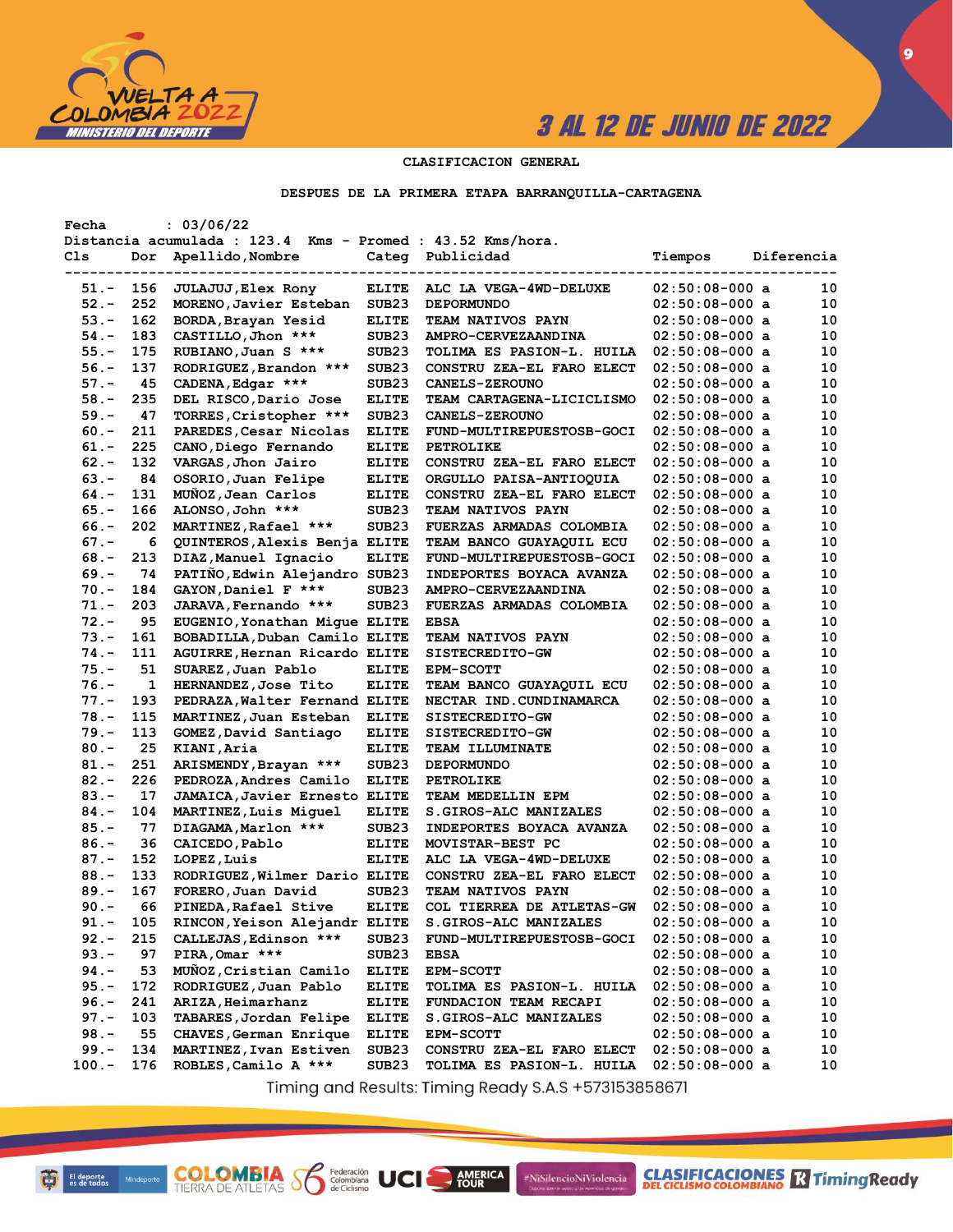

**10**

### **CLASIFICACION GENERAL**

#### **DESPUES DE LA PRIMERA ETAPA BARRANQUILLA-CARTAGENA**

| Fecha    |     | : 03/06/22                                                 |                   |                                  |                  |            |
|----------|-----|------------------------------------------------------------|-------------------|----------------------------------|------------------|------------|
|          |     | Distancia acumulada : 123.4 Kms - Promed : 43.52 Kms/hora. |                   |                                  |                  |            |
| Cls      | Dor | Apellido, Nombre                                           | Categ             | Publicidad                       | Tiempos          | Diferencia |
|          |     |                                                            |                   |                                  |                  |            |
| 101.-    | 153 | MUNOZ, Jonatrhan Stiven ELITE                              |                   | ALC LA VEGA-4WD-DELUXE           | $02:50:08-000$ a | 10         |
| $102 -$  | 141 | ROMERO, Carlos Andres                                      | SUB <sub>23</sub> | HERRERA SPORT ROPA DEPORT        | $02:50:08-000$ a | 10         |
| $103. -$ | 231 | RAMIREZ, Santiago                                          | <b>ELITE</b>      | TEAM CARTAGENA-LICICLISMO        | $02:50:08-000$ a | 10         |
| $104. -$ | 151 | RODRIGUEZ, Juan ***                                        | SUB <sub>23</sub> | ALC LA VEGA-4WD-DELUXE           | $02:50:08-000$ a | 10         |
| $105.-$  | 122 | BURGOS, Eli Saul                                           | <b>ELITE</b>      | CM TEAM                          | $02:50:08-000$ a | 10         |
| $106. -$ | 214 | PEREZ, Wilmar Jahir                                        | <b>ELITE</b>      | FUND-MULTIREPUESTOSB-GOCI        | $02:50:08-000$ a | 10         |
| $107. -$ | 44  | CORTE, Eduardo                                             | <b>ELITE</b>      | <b>CANELS-ZEROUNO</b>            | $02:50:08-000$ a | 10         |
| $108. -$ | 22  | SARMIENTO, Johnatan Fer ELITE                              |                   | <b>TEAM ILLUMINATE</b>           | $02:50:08-000$ a | 10         |
| 109.-    | 163 | APARICIO, Jair Antonio                                     | <b>ELITE</b>      | TEAM NATIVOS PAYN                | $02:50:08-000$ a | 10         |
| $110.-$  | 191 | SIERRA, Yecid Arturo                                       | <b>ELITE</b>      | NECTAR IND. CUNDINAMARCA         | $02:50:08-000$ a | 10         |
| 111.-    | 62  | ATAPUMA, Jhon Darwin                                       | <b>ELITE</b>      | <b>COL TIERREA DE ATLETAS-GW</b> | $02:50:08-000$ a | 10         |
| $112. -$ | 31  | URBANO, Jerson Ruben                                       | <b>ELITE</b>      | MOVISTAR-BEST PC                 | $02:50:08-000$ a | 10         |
| $113 -$  | 185 | GONZALEZ, Jersson ***                                      | SUB <sub>23</sub> | AMPRO-CERVEZAANDINA              | $02:50:08-000$ a | 10         |
| 114.-    | 205 | MOYA, Maycol Stiven                                        | <b>ELITE</b>      | <b>FUERZAS ARMADAS COLOMBIA</b>  | $02:50:08-000$ a | 10         |
| $115. -$ | 101 | CHAPARRO, Didier Alonso ELITE                              |                   | S.GIROS-ALC MANIZALES            | $02:50:08-000$ a | 10         |
| $116. -$ | 67  | RICO, Cristian David                                       | SUB <sub>23</sub> | <b>COL TIERREA DE ATLETAS-GW</b> | $02:50:08-000$ a | 10         |
| $117. -$ | 114 | GUERRERO, Juan Diego                                       | <b>ELITE</b>      | <b>SISTECREDITO-GW</b>           | $02:50:08-000$ a | 10         |
| $118. -$ | 204 | QUINTERO, Brayan ***                                       | SUB <sub>23</sub> | FUERZAS ARMADAS COLOMBIA         | $02:50:08-000$ a | 10         |
| $119. -$ | 174 | CERQUERA, William Anton ELITE                              |                   | TOLIMA ES PASION-L. HUILA        | $02:50:08-000$ a | 10         |
| $120 -$  | 41  | PARRA, Heiner Rodrigo                                      | <b>ELITE</b>      | <b>CANELS-ZEROUNO</b>            | $02:50:08-000$ a | 10         |
| $121. -$ | 26  | KELLER, John                                               | <b>ELITE</b>      | <b>TEAM ILLUMINATE</b>           | $02:50:08-000$ a | 10         |
| $122 -$  | 102 | MORENO, Salvador                                           | <b>ELITE</b>      | <b>S.GIROS-ALC MANIZALES</b>     | $02:50:08-000$ a | 10         |
| $123 -$  | 24  | <b>SCHAUB, Sebastian</b>                                   | <b>ELITE</b>      | <b>TEAM ILLUMINATE</b>           | $02:50:08-000$ a | 10         |
| $124. -$ | 12  | DUARTE, Fabio Andres                                       | <b>ELITE</b>      | TEAM MEDELLIN EPM                | $02:50:08-000$ a | 10         |
| $125. -$ | 246 | GOMEZ, Hernan Dario                                        | <b>ELITE</b>      | FUNDACION TEAM RECAPI            | $02:50:08-000$ a | 10         |
| $126. -$ | 116 | CARDONA, Julian                                            | <b>ELITE</b>      | SISTECREDITO-GW                  | $02:50:08-000$ a | 10         |
| $127. -$ | 71  | VARGAS, Adrian Enrique                                     | <b>ELITE</b>      | <b>INDEPORTES BOYACA AVANZA</b>  | $02:50:08-000$ a | 10         |
| $128 -$  | 2   | CHALAPUD, Robinson Edua ELITE                              |                   | <b>TEAM BANCO GUAYAQUIL ECU</b>  | $02:50:08-000$ a | 10         |
| $129. -$ | 144 | SIERRA, Brian Santiago                                     | <b>ELITE</b>      | HERRERA SPORT ROPA DEPORT        | $02:50:08-000$ a | 10         |
| $130 -$  | 42  | SANTOS, Efren                                              | <b>ELITE</b>      | <b>CANELS-ZEROUNO</b>            | $02:50:08-000$ a | 10         |
| $131 -$  | 33  |                                                            | SUB <sub>23</sub> |                                  |                  | 10         |
|          | 85  | PANTOJA, Cesar ***                                         |                   | MOVISTAR-BEST PC                 | $02:50:08-000$ a | 10         |
| $132 -$  |     | SUESCA, Marco Tulio                                        | <b>ELITE</b>      | ORGULLO PAISA-ANTIOQUIA          | $02:50:08-000$ a |            |
| $133 -$  | 216 | BLANCO, Lukas ***                                          | SUB <sub>23</sub> | FUND-MULTIREPUESTOSB-GOCI        | $02:50:08-000$ a | 10         |
| $134. -$ | 63  | MENDOZA, Omar Alberto                                      | <b>ELITE</b>      | <b>COL TIERREA DE ATLETAS-GW</b> | $02:50:08-000$ a | 10         |
| $135.-$  | 142 | MALDONADO, Jonnathan **                                    | SUB <sub>23</sub> | HERRERA SPORT ROPA DEPORT        | $02:50:08-000$ a | 10         |
| $136. -$ | 206 | MACA, Leison Damian                                        | ELITE             | FUERZAS ARMADAS COLOMBIA         | $02:50:08-000$ a | 10         |
| $137. -$ | 182 | ORTIZ, Emmanuel                                            | SUB <sub>23</sub> | AMPRO-CERVEZAANDINA              | $02:50:08-000$ a | 10         |
| $138 -$  | 91  | ORTEGA, Robinson Armand ELITE                              |                   | <b>EBSA</b>                      | $02:50:08-000$ a | 10         |
| $139. -$ | 145 | VALBUENA, Mario ***                                        | SUB <sub>23</sub> | HERRERA SPORT ROPA DEPORT        | $02:50:08-000$ a | 10         |
| $140 -$  | 72  | FERNANDEZ, Oscar Hernan SUB23                              |                   | <b>INDEPORTES BOYACA AVANZA</b>  | $02:50:08-000$ a | 10         |
| $141. -$ | 96  | PARRA, Carlos Andres                                       | <b>ELITE</b>      | <b>EBSA</b>                      | $02:50:08-000$ a | 10         |
| $142. -$ | 165 | SANCHEZ, Yerzon Eduardo ELITE                              |                   | <b>TEAM NATIVOS PAYN</b>         | $02:50:08-000$ a | 10         |
| $143. -$ | 253 | GARCIA, Edgar ***                                          | SUB23             | <b>DEPORMUNDO</b>                | $02:50:08-000$ a | 10         |
| $144. -$ | 94  | ACOSTA, Ruben Dario                                        | <b>ELITE</b>      | <b>EBSA</b>                      | $02:50:08-000$ a | 10         |
| $145. -$ | 201 | MORENO, Wilfredo***                                        | SUB <sub>23</sub> | FUERZAS ARMADAS COLOMBIA         | $02:50:08-000$ a | 10         |
| $146. -$ | 173 | QUETAMA, Yeison Ubarley ELITE                              |                   | TOLIMA ES PASION-L. HUILA        | $02:50:08-000$ a | 10         |
| $147. -$ | 217 | GOMEZ, Jeferson ***                                        | SUB23             | FUND-MULTIREPUESTOSB-GOCI        | $02:50:08-000$ a | 10         |
| $148. -$ | 171 | QUINTERO, Edisson ***                                      | SUB <sub>23</sub> | TOLIMA ES PASION-L. HUILA        | $02:50:08-000$ a | 10         |
| $149. -$ | 136 | CRUZ, Juan Carlos                                          | ELITE             | CONSTRU ZEA-EL FARO ELECT        | $02:50:08-000$ a | 10         |
| $150. -$ | 195 | HERNANDEZ, Rafael                                          | <b>ELITE</b>      | NECTAR IND. CUNDINAMARCA         | $02:50:08-000$ a | 10         |

Timing and Results: Timing Ready S.A.S +573153858671

**AMERICA** 

#NiSilencioNiViolencia

Federación<br>Colombiana<br>de Ciclismo

UCI

**COLOMBIA S**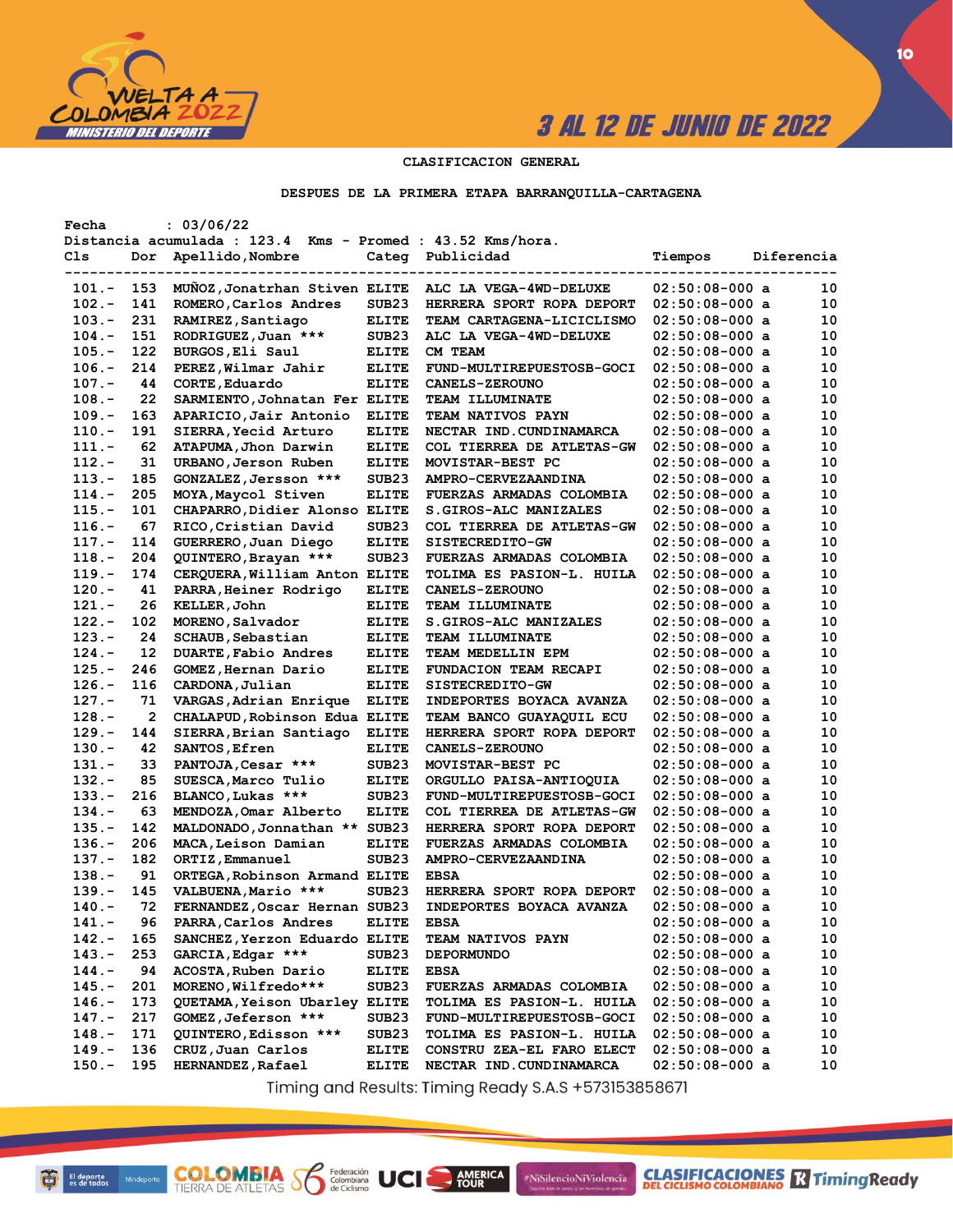

**CLASIFICACIONES** TimingReady

**11**

#### **CLASIFICACION GENERAL**

#### **DESPUES DE LA PRIMERA ETAPA BARRANQUILLA-CARTAGENA**

| Fecha    |                         | : 03/06/22                                                 |                   |                              |                  |            |
|----------|-------------------------|------------------------------------------------------------|-------------------|------------------------------|------------------|------------|
|          |                         | Distancia acumulada : 123.4 Kms - Promed : 43.52 Kms/hora. |                   |                              |                  |            |
| Cls      |                         | Dor Apellido, Nombre Cateq Publicidad                      |                   |                              | Tiempos          | Diferencia |
|          |                         | --------------------                                       |                   |                              |                  |            |
| $151 -$  | 196                     | FORERO, Juan Sebastian                                     | <b>ELITE</b>      | NECTAR IND.CUNDINAMARCA      | $02:50:08-000$ a | 10         |
| $152 -$  | 197                     | MORENO, Juan J ***                                         | SUB23             | NECTAR IND.CUNDINAMARCA      | $02:50:08-000$ a | 10         |
| $153 -$  | 75                      | $SOSSA$ , Juan P ***                                       | SUB <sub>23</sub> | INDEPORTES BOYACA AVANZA     | $02:50:08-000$ a | 10         |
| $154. -$ | $\overline{\mathbf{4}}$ | HUERA, Richard Rolando                                     | <b>ELITE</b>      | TEAM BANCO GUAYAQUIL ECU     | $02:50:08-000$ a | 10         |
| $155. -$ | 155                     | BUSTOS, Cristian Yesid                                     | SUB <sub>23</sub> | ALC LA VEGA-4WD-DELUXE       | $02:50:08-000$ a | 10         |
| $156. -$ | 32                      | MONTENEGRO, Santiago                                       | <b>ELITE</b>      | MOVISTAR-BEST PC             | $02:50:08-000$ a | 10         |
| $157. -$ | 232                     | POSSO, Eduardo J ***                                       | SUB <sub>23</sub> | TEAM CARTAGENA-LICICLISMO    | $02:50:08-000$ a | 10         |
| $158 -$  | 143                     | DIAZ, Christopher ***                                      | SUB <sub>23</sub> | HERRERA SPORT ROPA DEPORT    | $02:50:08-000$ a | 10         |
| $159. -$ | 27                      | <b>FURMAN, Travis</b>                                      | <b>ELITE</b>      | TEAM ILLUMINATE              | $02:50:08-000$ a | 10         |
| $160 -$  | 23                      | CASTIBLANCO, Jorge Cami ELITE                              |                   | <b>TEAM ILLUMINATE</b>       | $02:50:08-000$ a | 10         |
| $161. -$ | 93                      | HERRERA, Pedro Antonio                                     | <b>ELITE</b>      | <b>EBSA</b>                  | $02:50:08-000$ a | 10         |
| $162 -$  | 186                     | MORENO, Juan F $***$                                       | SUB <sub>23</sub> | AMPRO-CERVEZAANDINA          | $02:50:08-000$ a | 10         |
| $163 -$  | 13                      | OCAMPO, Victor Alejandr ELITE                              |                   | TEAM MEDELLIN EPM            | $02:50:08-000$ a | 10         |
| $164. -$ | 245                     | LESMES, Jhoan Sebastian SUB23                              |                   | <b>FUNDACION TEAM RECAPI</b> | $02:50:08-000$ a | 10         |
| $165. -$ | 11                      | SEVILLA, Oscar Miquel                                      | <b>ELITE</b>      | TEAM MEDELLIN EPM            | $02:50:08-000$ a | 10         |
| $166. -$ | 147                     | SISIMITH, Eli ***                                          | SUB <sub>23</sub> | HERRERA SPORT ROPA DEPORT    | $02:50:08-000$ a | 10         |
| $167. -$ | 222                     | GRANADOS, David S ***                                      | SUB23             | <b>PETROLIKE</b>             | $02:50:08-000$ a | 10         |
| $168. -$ | 236                     | GUAVITA, Cesar D ***                                       | SUB <sub>23</sub> | TEAM CARTAGENA-LICICLISMO    | $02:50:08-000$ a | 10         |
| $169. -$ | 177                     | MORALES, Felipe ***                                        | SUB <sub>23</sub> | TOLIMA ES PASION-L. HUILA    | $02:50:08-000$ a | 10         |
| $170 -$  | 126                     | OSORIO, Edison Estefan                                     | <b>ELITE</b>      | CM TEAM                      | $02:50:08-000$ a | 10         |
| $171 -$  | 125                     | VILLADA, Alejandro                                         | <b>ELITE</b>      | CM TEAM                      | $02:50:08-000$ a | 10         |
| $172 -$  | 127                     | GOMEZ, Manuel ***                                          | SUB <sub>23</sub> | CM TEAM                      | $02:51:44-000$ a | 1:46       |
| $173 -$  | 254                     | PIÑEROS, Cristian ***                                      | SUB <sub>23</sub> | <b>DEPORMUNDO</b>            | $02:55:56-000$ a | 5:58       |
| $174. -$ | 244                     | PINILLA, Juan ***                                          | SUB <sub>23</sub> | <b>FUNDACION TEAM RECAPI</b> | $03:20:44-000$ a | 30:46      |

Timing and Results: Timing Ready S.A.S +573153858671

**AMERICA** 

UCI

#NiSilencioNiViolencia



ū

**COLOMBIA** Solenbiana<br>TIERRA DE ATLETAS Solenbiana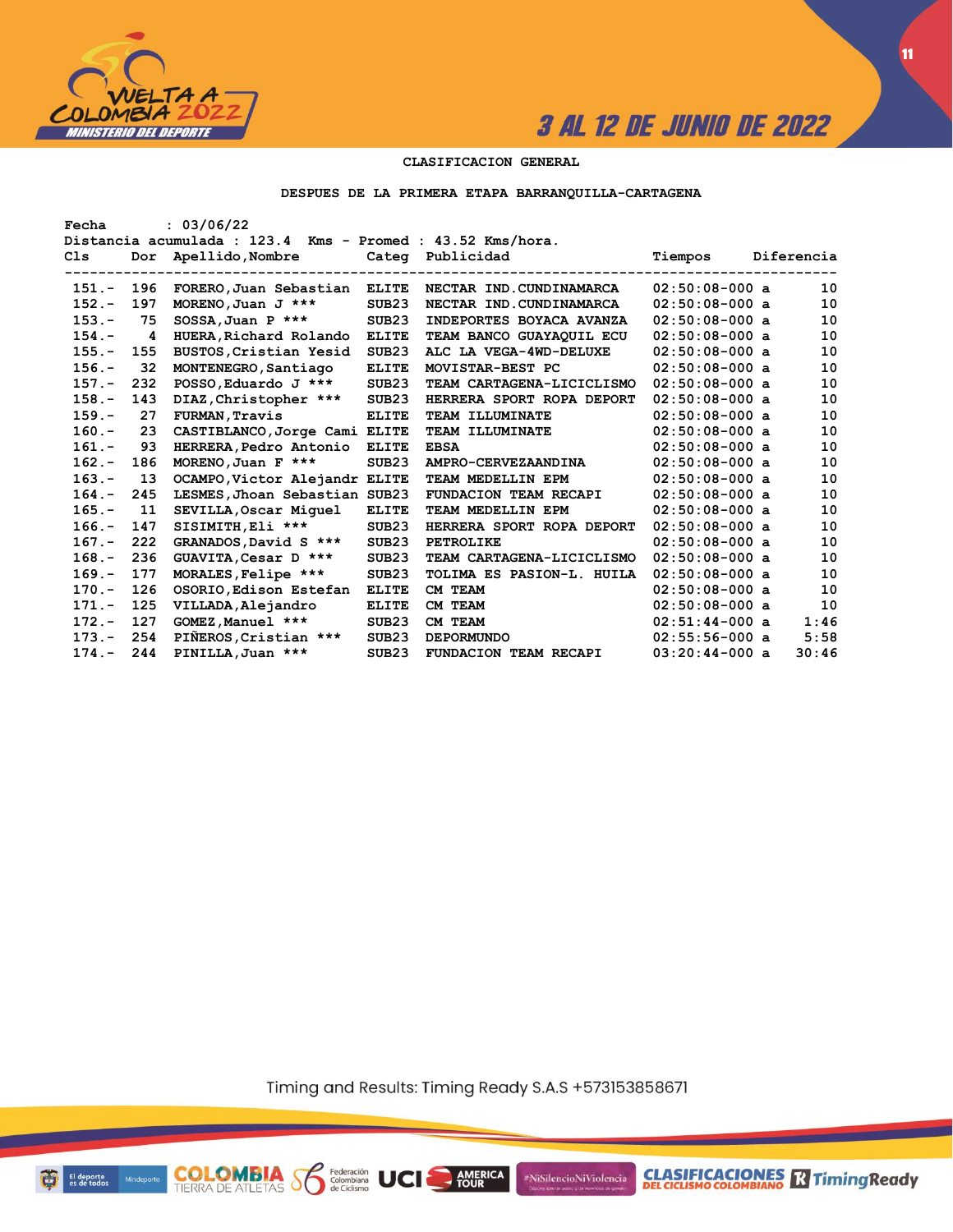

**CLASIFICACION GENERAL SUB23**

| Cls     | Dor | Apellido, Nombre              | Categ             | Publicidad                 | Tiempos          | Diferencia |
|---------|-----|-------------------------------|-------------------|----------------------------|------------------|------------|
| 1.-     | 76  | UMBA, Juan Alejandro          | SUB23             | INDEPORTES BOYACA AVANZA   | $02:50:02-000$   |            |
| 2.-     | 223 | MUNIZ, Jose R ***             | SUB23             | <b>PETROLIKE</b>           | $02:50:07-000$ a | 5          |
| $3 -$   | 181 | CASTILLO, Anuar ***           | SUB23             | AMPRO-CERVEZAANDINA        | $02:50:08-000$ a | 6          |
| 4. –    | 146 | TORRES, Camilo ***            | SUB23             | HERRERA SPORT ROPA DEPORT  | $02:50:08-000$ a | 6          |
| $5. -$  | 233 | ARZUAGA, Julio Jose           | SUB23             | TEAM CARTAGENA-LICICLISMO  | $02:50:08-000$ a | 6          |
| $6 -$   | 73  | URIAN, Jose M ***             | SUB23             | INDEPORTES BOYACA AVANZA   | $02:50:08-000$ a | 6          |
| $7. -$  | 87  | RENDON, Juan Tito ***         | SUB23             | ORGULLO PAISA-ANTIOQUIA    | $02:50:08-000$ a | 6          |
| $8 -$   | 234 | KELLY, Santiago A ***         | SUB23             | TEAM CARTAGENA-LICICLISMO  | $02:50:08-000$ a | 6          |
| $9. -$  | 252 | MORENO, Javier Esteban        | SUB23             | <b>DEPORMUNDO</b>          | $02:50:08-000$ a | 6          |
| $10. -$ | 183 | CASTILLO, Jhon ***            | SUB <sub>23</sub> | AMPRO-CERVEZAANDINA        | $02:50:08-000$ a | 6          |
| $11. -$ | 175 | RUBIANO, Juan S ***           | SUB <sub>23</sub> | TOLIMA ES PASION-L. HUILA  | $02:50:08-000$ a | 6          |
| $12. -$ | 137 | RODRIGUEZ, Brandon ***        | SUB23             | CONSTRU ZEA-EL FARO ELECT  | $02:50:08-000$ a | 6          |
| $13 -$  | 45  | CADENA, Edgar ***             | SUB23             | <b>CANELS-ZEROUNO</b>      | $02:50:08-000$ a | 6          |
| $14. -$ | 47  | TORRES, Cristopher ***        | SUB23             | <b>CANELS-ZEROUNO</b>      | $02:50:08-000$ a | 6          |
| $15. -$ | 166 | ALONSO, John ***              | SUB23             | TEAM NATIVOS PAYN          | $02:50:08-000$ a | 6          |
| $16. -$ | 202 | MARTINEZ, Rafael ***          | SUB23             | FUERZAS ARMADAS COLOMBIA   | $02:50:08-000$ a | 6          |
| $17. -$ | 74  | PATIÑO, Edwin Alejandro SUB23 |                   | INDEPORTES BOYACA AVANZA   | $02:50:08-000$ a | 6          |
| $18. -$ | 184 | GAYON, Daniel F ***           | SUB23             | <b>AMPRO-CERVEZAANDINA</b> | $02:50:08-000$ a | 6          |
| $19. -$ | 203 | JARAVA, Fernando ***          | SUB23             | FUERZAS ARMADAS COLOMBIA   | $02:50:08-000$ a | 6          |
| $20 -$  | 251 | ARISMENDY, Brayan ***         | SUB23             | <b>DEPORMUNDO</b>          | $02:50:08-000$ a | 6          |
| $21 -$  | 77  | DIAGAMA, Marlon ***           | SUB23             | INDEPORTES BOYACA AVANZA   | $02:50:08-000$ a | 6          |
| $22 -$  | 167 | FORERO, Juan David            | SUB23             | <b>TEAM NATIVOS PAYN</b>   | $02:50:08-000$ a | 6          |
| $23 -$  | 215 | CALLEJAS, Edinson ***         | SUB23             | FUND-MULTIREPUESTOSB-GOCI  | $02:50:08-000$ a | 6          |
| $24. -$ | 97  | PIRA, Omar ***                | SUB23             | <b>EBSA</b>                | $02:50:08-000$ a | 6          |
| $25. -$ | 134 | MARTINEZ, Ivan Estiven        | SUB <sub>23</sub> | CONSTRU ZEA-EL FARO ELECT  | $02:50:08-000$ a | 6          |
| $26. -$ | 176 | ROBLES, Camilo A ***          | SUB23             | TOLIMA ES PASION-L. HUILA  | $02:50:08-000$ a | 6          |
| $27. -$ | 141 | ROMERO, Carlos Andres         | SUB23             | HERRERA SPORT ROPA DEPORT  | $02:50:08-000$ a | 6          |
| $28. -$ | 151 | RODRIGUEZ, Juan ***           | SUB23             | ALC LA VEGA-4WD-DELUXE     | $02:50:08-000$ a | 6          |
| $29. -$ | 185 | GONZALEZ, Jersson ***         | SUB23             | <b>AMPRO-CERVEZAANDINA</b> | $02:50:08-000$ a | 6          |
| $30 -$  | 67  | RICO, Cristian David          | SUB23             | COL TIERREA DE ATLETAS-GW  | $02:50:08-000$ a | 6          |
| $31 -$  | 204 | QUINTERO, Brayan ***          | SUB23             | FUERZAS ARMADAS COLOMBIA   | $02:50:08-000$ a | 6          |
| $32 -$  | 33  | PANTOJA, Cesar ***            | SUB23             | MOVISTAR-BEST PC           | $02:50:08-000$ a | 6          |
| $33 -$  | 216 | BLANCO, Lukas ***             | SUB23             | FUND-MULTIREPUESTOSB-GOCI  | $02:50:08-000$ a | 6          |
| 34.-    | 142 | MALDONADO, Jonnathan ** SUB23 |                   | HERRERA SPORT ROPA DEPORT  | $02:50:08-000$ a | 6          |
| $35. -$ | 182 | ORTIZ, Emmanuel               | SUB23             | <b>AMPRO-CERVEZAANDINA</b> | $02:50:08-000$ a | 6          |
| $36. -$ | 145 | VALBUENA, Mario ***           | SUB23             | HERRERA SPORT ROPA DEPORT  | $02:50:08-000$ a | 6          |
| $37 -$  | 72  | FERNANDEZ, Oscar Hernan SUB23 |                   | INDEPORTES BOYACA AVANZA   | $02:50:08-000$ a | 6          |
| $38. -$ | 253 | GARCIA, Edgar ***             | SUB23             | <b>DEPORMUNDO</b>          | $02:50:08-000$ a | 6          |
| $39. -$ | 201 | MORENO, Wilfredo***           | SUB23             | FUERZAS ARMADAS COLOMBIA   | $02:50:08-000$ a | 6          |
| $40 -$  | 217 | GOMEZ, Jeferson ***           | SUB23             | FUND-MULTIREPUESTOSB-GOCI  | $02:50:08-000$ a | 6          |
| 41.-    | 171 | QUINTERO, Edisson ***         | SUB23             | TOLIMA ES PASION-L. HUILA  | $02:50:08-000$ a | 6          |
| 42.-    | 197 | MORENO, Juan J ***            | SUB <sub>23</sub> | NECTAR IND. CUNDINAMARCA   | 02:50:08-000 a   | 6          |
| 43.-    | 75  | $SOSSA$ , Juan P ***          | SUB23             | INDEPORTES BOYACA AVANZA   | $02:50:08-000$ a | 6          |
| 44.-    | 155 | BUSTOS, Cristian Yesid        | SUB <sub>23</sub> | ALC LA VEGA-4WD-DELUXE     | $02:50:08-000$ a | 6          |
| 45.-    | 232 | POSSO, Eduardo J ***          | SUB23             | TEAM CARTAGENA-LICICLISMO  | $02:50:08-000$ a | 6          |
| 46.-    | 143 | DIAZ, Christopher ***         | SUB23             | HERRERA SPORT ROPA DEPORT  | $02:50:08-000$ a | 6          |
| $47. -$ | 186 | MORENO, Juan F ***            | SUB23             | AMPRO-CERVEZAANDINA        | $02:50:08-000$ a | 6          |
| $48. -$ | 245 | LESMES, Jhoan Sebastian SUB23 |                   | FUNDACION TEAM RECAPI      | $02:50:08-000$ a | 6          |
| 49.-    | 147 | SISIMITH, Eli ***             | SUB23             | HERRERA SPORT ROPA DEPORT  | $02:50:08-000$ a | 6          |
| $50. -$ | 222 | GRANADOS, David S ***         | SUB23             | <b>PETROLIKE</b>           | $02:50:08-000$ a | 6          |
| $51. -$ | 236 | GUAVITA, Cesar D ***          | SUB23             | TEAM CARTAGENA-LICICLISMO  | $02:50:08-000$ a | 6          |
| $52 -$  | 177 | MORALES, Felipe ***           | SUB23             | TOLIMA ES PASION-L. HUILA  | $02:50:08-000$ a | 6          |
| $53 -$  | 127 | GOMEZ, Manuel ***             | SUB <sub>23</sub> | CM TEAM                    | $02:51:44-000$ a | 1:42       |
| $54. -$ | 254 | PIÑEROS, Cristian ***         | SUB23             | <b>DEPORMUNDO</b>          | $02:55:56-000$ a | 5:54       |
| $55. -$ | 244 | PINILLA, Juan ***             | SUB23             | FUNDACION TEAM RECAPI      | $03:20:44-000$ a | 30:42      |

Timing and Results: Timing Ready S.A.S +573153858671

AMERICA

#NiSilencioNiViolencia

**COLOMBIA Se Ederación** UCI

**12**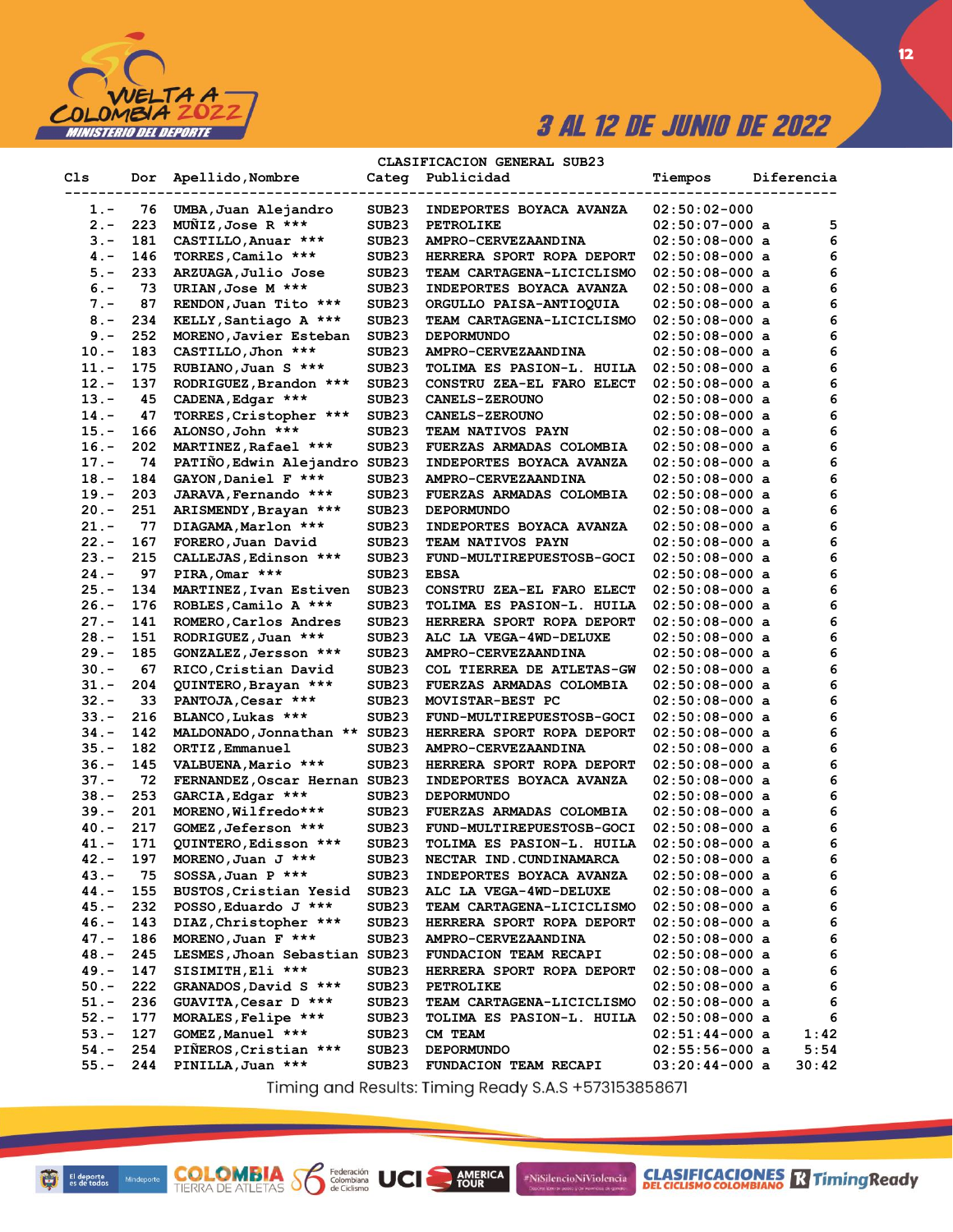

**13**

#### **CLASIFICACION GENERAL DE METAS VOLANTES**

|   | 1 117       | SAMUDIO, Carlos Ariel               | ELITE             |  | 6 Pts |  |
|---|-------------|-------------------------------------|-------------------|--|-------|--|
|   | 2 124       | CASTRO, Camilo Andres               | <b>ELITE</b>      |  | 3 Pts |  |
|   | $3\quad 43$ | PRADO, Ignacio De Jesus ELITE       |                   |  | 2 Pts |  |
|   |             | 4 194 RUEDA, Nestor Javier          | <b>ELITE</b>      |  | 2 Pts |  |
|   |             | 5 135 CIFUENTES, Fabian Stive ELITE |                   |  | 2 Pts |  |
|   |             | 6 227 ALVAREZ, Miquel Luis          | <b>ELITE</b>      |  | 1 Pts |  |
|   | 7 223       | MUNIZ, Jose R $***$                 | SUB <sub>23</sub> |  | 1 Pts |  |
| 8 |             | HARO, Steven Wilson                 | <b>ELITE</b>      |  | 1 Pts |  |
|   |             |                                     |                   |  |       |  |

#### **ORDEN DE VEHICULOS PARA LA SEGUNDA ETAPA**

**--------------------------------------------------------------------------------------------**

- **1 .- S.GIROS-ALC MANIZALES**
- **2 .- INDEPORTES BOYACA AVANZA**
- **3 .- SISTECREDITO-GW**
- **4 .- PETROLIKE**
- **5 .- CM TEAM**
- **6 .- CANELS-ZEROUNO**
- **7 .- NECTAR IND.CUNDINAMARCA**
- **8 .- CONSTRU ZEA-EL FARO ELECT**
- **9 .- TEAM BANCO GUAYAQUIL ECU**
- **10 .- MOVISTAR-BEST PC**
- **11 .- TEAM NATIVOS PAYN**
- **12 .- TEAM MEDELLIN EPM**
- **13 .- EPM-SCOTT**
- **14 .- ORGULLO PAISA-ANTIOQUIA**
- **15 .- COL TIERREA DE ATLETAS-GW**
- **16 .- TEAM ILLUMINATE**
- **17 .- AMPRO-CERVEZAANDINA**
- **18 .- HERRERA SPORT ROPA DEPORT**
- **19 .- TEAM CARTAGENA-LICICLISMO**
- **20 .- FUNDACION TEAM RECAPI**
- **21 .- ALC LA VEGA-4WD-DELUXE**
- **22 .- EBSA**
- **23 .- DEPORMUNDO**
- **24 .- FUND-MULTIREPUESTOSB-GOCI**
- **25 .- TOLIMA ES PASION-L. HUILA**
- **26 .- FUERZAS ARMADAS COLOMBIA**

**COLOMBIA Se Exerción UCI** 

Timing and Results: Timing Ready S.A.S +573153858671

**AMERICA**<br>TOUR

#NiSilencioNiViolencia

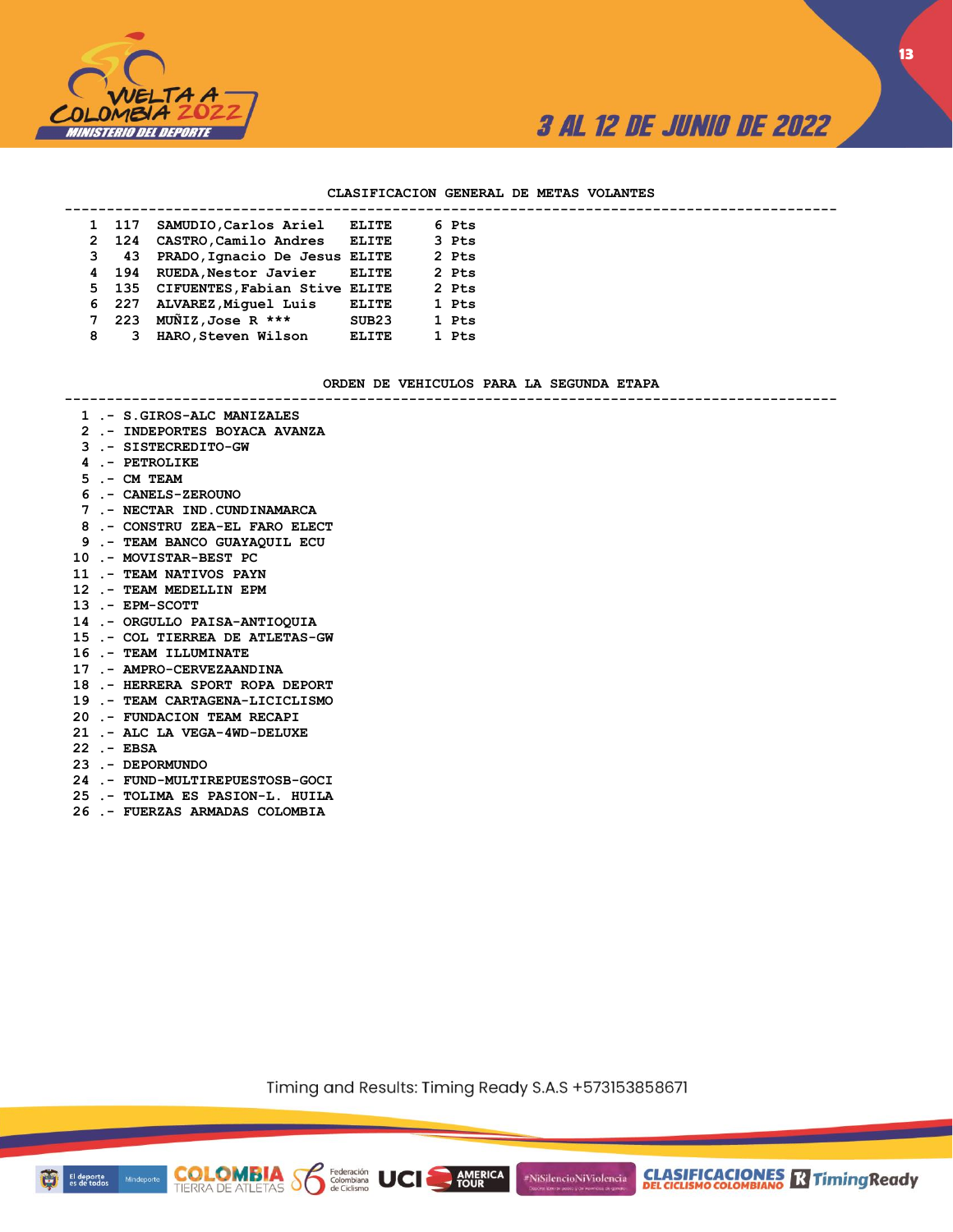



**14**

## **BOLETIN JURADO DE COMISARIOS PRIMERA ETAPA BARRANQUILLA – PTO. COLOMBIA – LOMA ARENA – CARTAGENA 123.4 KM**

| ADVERTENCIA/WARNING:         | SE DEBEN RESPETAR LAS ZONAS DE DESCARTES SEÑALADAS EN LA GUIA. LAS<br>CARAMAÑOLAS DEBEN REGRESAR A SUS CORRESPONDIENTES VEHICULOS. |
|------------------------------|------------------------------------------------------------------------------------------------------------------------------------|
|                              | LOS VEHICULOS DE ALIMENTACION PUEDEN SALIR HASTA 15 MINUTOS ANTES DE                                                               |
|                              | LA HORA OFICIAL. UNA VEZ CUMPLIDA LA ZONA PIE EN TIERRA SE GARANTIZARÁ                                                             |
|                              | UNA CARAVANA PARA SU PASO HACIA META.                                                                                              |
| FIRMA DE PLANILLA/SIGNATURE: | SE HARA EN ORDEN INVERSO A LA CLASIFICACION GENERAL DE EQUIPOS Y EL                                                                |
|                              | ULTIMO EQUIPO EN PASAR A LA FIRMA DE PLANILLAS SERA EL DEL LIDER DE LA                                                             |
|                              | <b>CLASIFICACION GENERAL INDIVIDIAL.</b>                                                                                           |
|                              | LA PRESENTACION DE LOS EQUIPOS PARA CONTROL DE FIRMAS, COMIENZA A LAS                                                              |
|                              | 7:00 AM Y SE ADELANTARA CADA 2 MINUTOS.                                                                                            |

**FDO JURADO DE COMISARIOS**

Timing and Results: Timing Ready S.A.S +573153858671

**AMERICA** 

#NiSilencioNiViolencia



Mind

**COLO**<br>TIERRA DE

Federación<br>Colombiana<br>de Ciclismo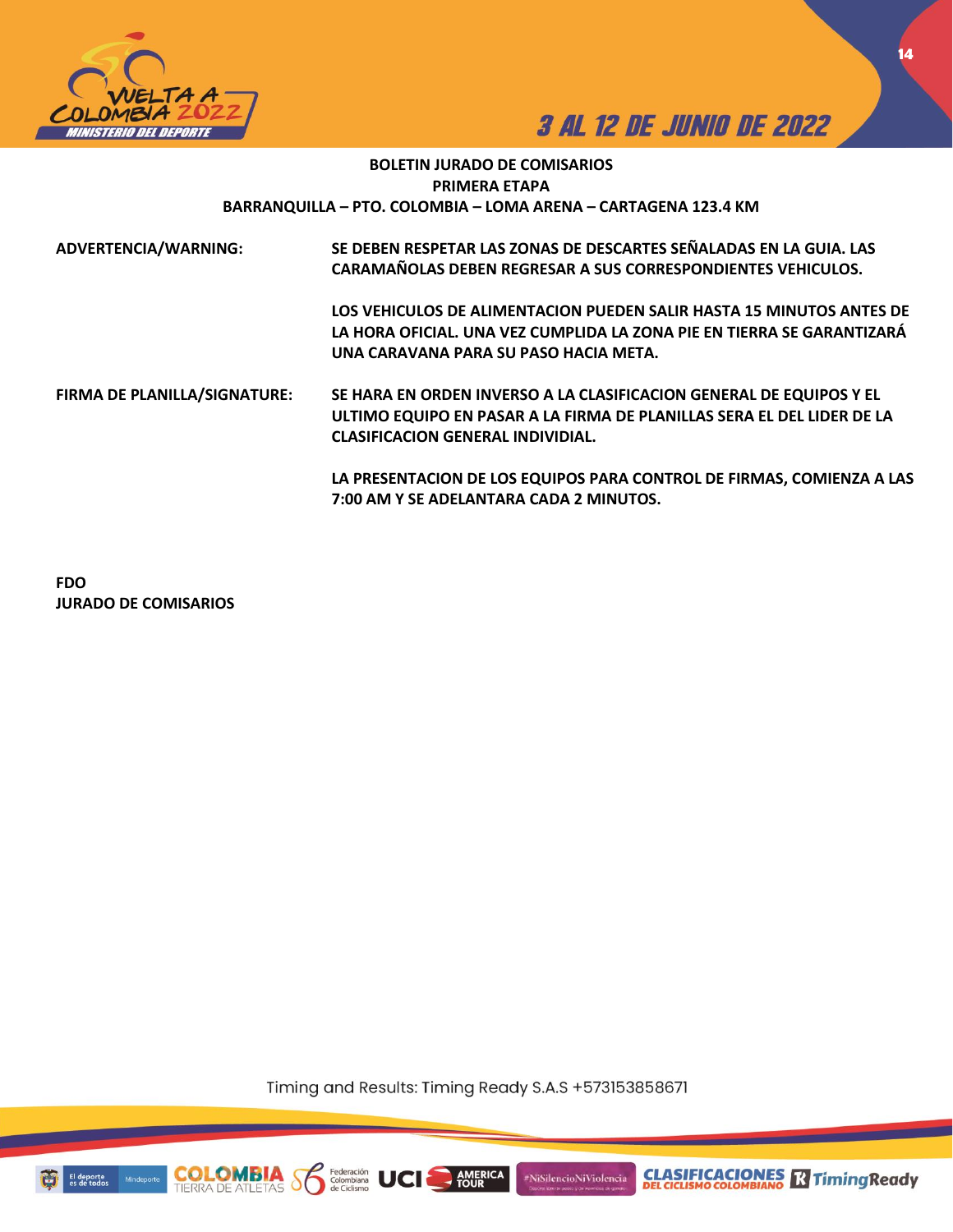



**CLASIFICACIONES M**Timing Ready

## **SEGUNDA ETAPA CARTAGENA – TURBACO – ARJONA – SAN JACINTO - CARMEN – COROZAL – SINCELEJO 176.7 KM SABADO 4 DE JUNIO DE 2022**

| 1.200 MTS DESPUES DEL SPRINT ESPECIAL 1 PRS 25-25BLO2 KM 38.6 |
|---------------------------------------------------------------|
|                                                               |
|                                                               |
|                                                               |
|                                                               |
| PIE EN TIERRA: 500 MTS ADELANTE DEL SPRINT 2 KM 77.3 POR 1 KM |
|                                                               |

**NOTA: ENVIO DE RESULTADOS EN DIGITAL, UNA VEZ ENTREGADO EL INFORME DE LOS COMISARIOS DESPUES DE LA ETAPA.** 

**ENTREGA DE LOS RESULTADOS EN FISICO, UNA HORA ANTES DE LA SALIDA DE LA SEGUNDA ETAPA, EN EL SITIO DONDE SE ENTREGARÁN LOS NUMEROS DE LOS VEHICULOS.** 



## **ALTIMETRIA SEGUNDA ETAPA**

Timing and Results: Timing Ready S.A.S +573153858671

**AMERICA** 

#NiSilencioNiViolencia



**COLOMBIA**<br>TIERRA DE ATLETAS

Federación<br>Colombiana<br>de Ciclismo

ð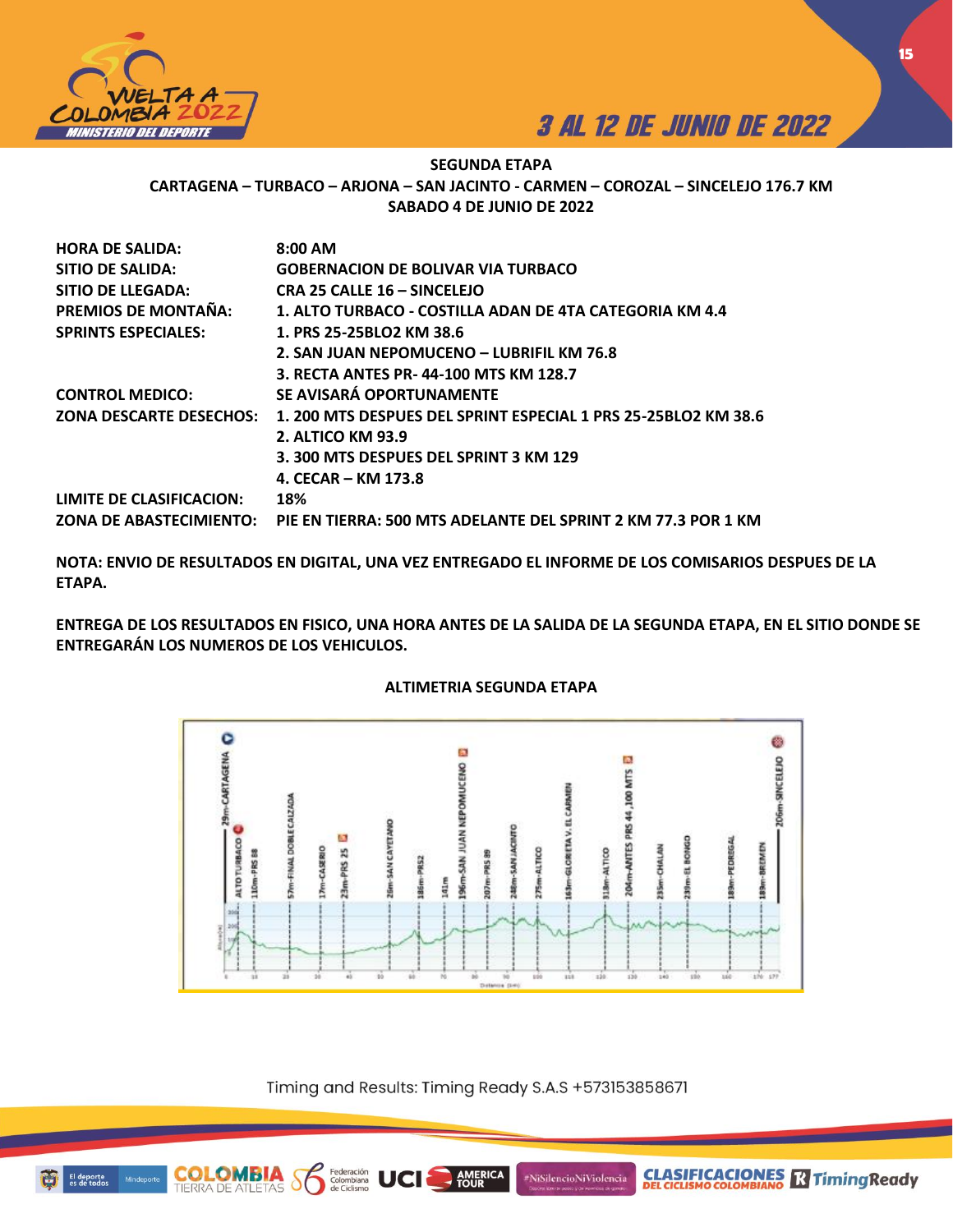



**16**

## **BOLETIN DE DIRECCION**

### **CUADRO DE PORTADORES DE CAMISETAS**

| <b>CAMISETA</b>                    | <b>LIDER</b>                    | <b>PORTADOR</b>                 |
|------------------------------------|---------------------------------|---------------------------------|
|                                    |                                 |                                 |
| <b>ETAPA</b>                       | <b>SEBASTIAN NOVOA</b>          | <b>SEBASTIAN NOVOA</b>          |
| AGENCIA NACIONAL DE SEGURIDAD VIAL | <b>MOVISTAR BEST PC</b>         | <b>MOVISTAR BEST PC</b>         |
| <b>SPRINTS ESPECIALES</b>          | <b>CARLOS ZAMUDIO</b>           | <b>CARLOS ZAMUDIO</b>           |
| <b>SURA</b>                        | <b>SISTECREDITO</b>             | <b>SISTECREDITO</b>             |
| PREMIOS DE MONTAÑA                 | <b>MARVIN ANGARITA</b>          | <b>MARVIN ANGARITA</b>          |
| <b>CERVEZA ANDINA</b>              | <b>CM TEAM</b>                  | <b>CM TEAM</b>                  |
| <b>LIDER SUB23</b>                 | <b>JUAN A UMBA</b>              | <b>JUAN A UMBA</b>              |
| <b>MANZANA POSTOBON</b>            | <b>INDEPORTES BOYACA AVANZA</b> | <b>INDEPORTES BOYACA AVANZA</b> |
| <b>LIDER PUNTOS</b>                | <b>YORDAN PARRA</b>             | <b>YORDAN PARRA</b>             |
| <b>MACPOLLO</b>                    | <b>PETROLIKE</b>                | <b>PETROLIKE</b>                |
| <b>LIDER GENERAL</b>               | LUIS CARLOS CHIA                | LUIS CARLOS CHIA                |
| <b>MINISTERIO DEL DEPORTE</b>      | <b>SUPERGIROS</b>               | <b>SUPERGIROS</b>               |
|                                    |                                 |                                 |

**FDO**

**JORGE MAURICIO VARGAS CARREÑO ARMANDO MORELO PEÑA JOSE ANGEL CALDERON DIRECTOR GENERAL SUB-DIRECTOR GENERAL CRONOMETRAJE Y RESULTADOS (TIMING READY)**

Timing and Results: Timing Ready S.A.S +573153858671

**AMERICA** 

#NiSilencioNiViolencia



**COLON** 

Federación<br>Colombiana<br>de Ciclismo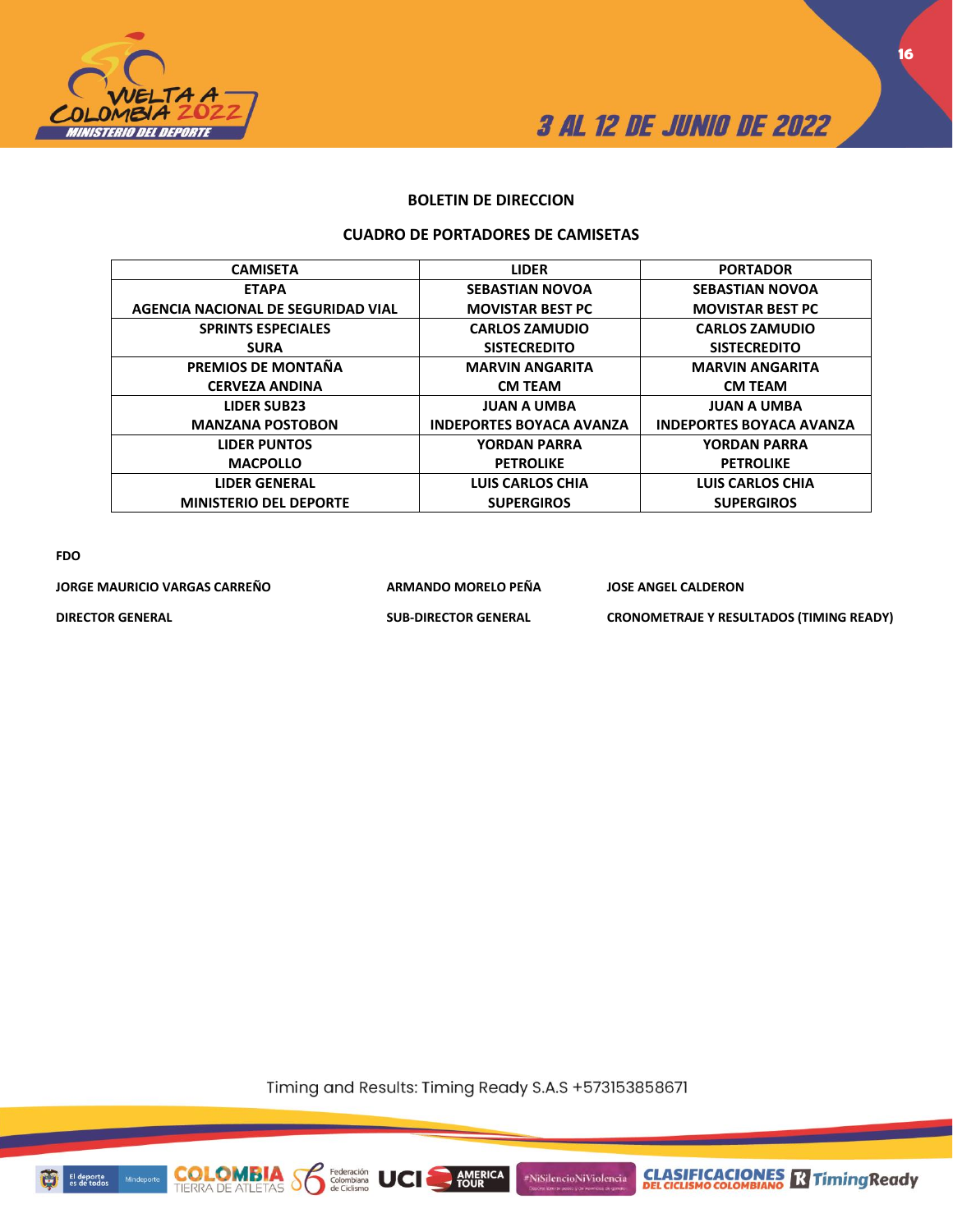

## **ORDEN Y HORARIO DE PRESENTACION DE EQUIPOS EN LA SALIDA**

| Ord            | <b>Equipo</b>                    | Hora    |           |
|----------------|----------------------------------|---------|-----------|
| $\mathbf{1}$   | <b>HERRERA SPORT ROPA DEPORT</b> | 7:00:00 | <b>AM</b> |
| $\overline{2}$ | <b>FUERZAS ARMADAS COLOMBIA</b>  | 7:02:00 | <b>AM</b> |
| 3              | <b>TOLIMA ES PASION-L. HUILA</b> | 7:04:00 | <b>AM</b> |
| 4              | <b>TEAM ILLUMINATE</b>           | 7:06:00 | <b>AM</b> |
| 5              | <b>EBSA</b>                      | 7:08:00 | <b>AM</b> |
| 6              | <b>CONSTRU ZEA-EL FARO ELECT</b> | 7:10:00 | <b>AM</b> |
| 7              | <b>FUND-MULTIREPUESTOSB-GOCI</b> | 7:12:00 | <b>AM</b> |
| 8              | <b>DEPORMUNDO</b>                | 7:14:00 | <b>AM</b> |
| 9              | <b>FUNDACION TEAM RECAPI</b>     | 7:16:00 | <b>AM</b> |
| 10             | SISTECREDITO-GW                  | 7:18:00 | <b>AM</b> |
| 11             | <b>ALC LA VEGA-4WD-DELUXE</b>    | 7:20:00 | <b>AM</b> |
| 12             | <b>CM TEAM</b>                   | 7:22:00 | <b>AM</b> |
| 13             | <b>AMPRO-CERVEZAANDINA</b>       | 7:24:00 | <b>AM</b> |
| 14             | <b>NECTAR IND.CUNDINAMARCA</b>   | 7:26:00 | <b>AM</b> |
| 15             | <b>CANELS-ZEROUNO</b>            | 7:28:00 | AM        |
| 16             | <b>TEAM NATIVOS PAYN</b>         | 7:30:00 | <b>AM</b> |
| 17             | <b>TEAM BANCO GUAYAQUIL ECU</b>  | 7:32:00 | <b>AM</b> |
| 18             | <b>MOVISTAR-BEST PC</b>          | 7:34:00 | <b>AM</b> |
| 19             | <b>TEAM CARTAGENA-LICICLISMO</b> | 7:36:00 | <b>AM</b> |
| 20             | <b>INDEPORTES BOYACA AVANZA</b>  | 7:38:00 | <b>AM</b> |
| 21             | <b>PETROLIKE</b>                 | 7:40:00 | AM        |
| 22             | <b>COL TIERREA DE ATLETAS-GW</b> | 7:42:00 | <b>AM</b> |
| 23             | <b>ORGULLO PAISA-ANTIOQUIA</b>   | 7:44:00 | <b>AM</b> |
| 24             | <b>EPM-SCOTT</b>                 | 7:46:00 | <b>AM</b> |
| 25             | <b>TEAM MEDELLIN EPM</b>         | 7:48:00 | <b>AM</b> |
| 26             | <b>S.GIROS-ALC MANIZALES</b>     | 7:50:00 | AM        |

Timing and Results: Timing Ready S.A.S +573153858671

AMERICA

#NiSilencioNiViolencia

**COLOMBIA Se Ederación** UCI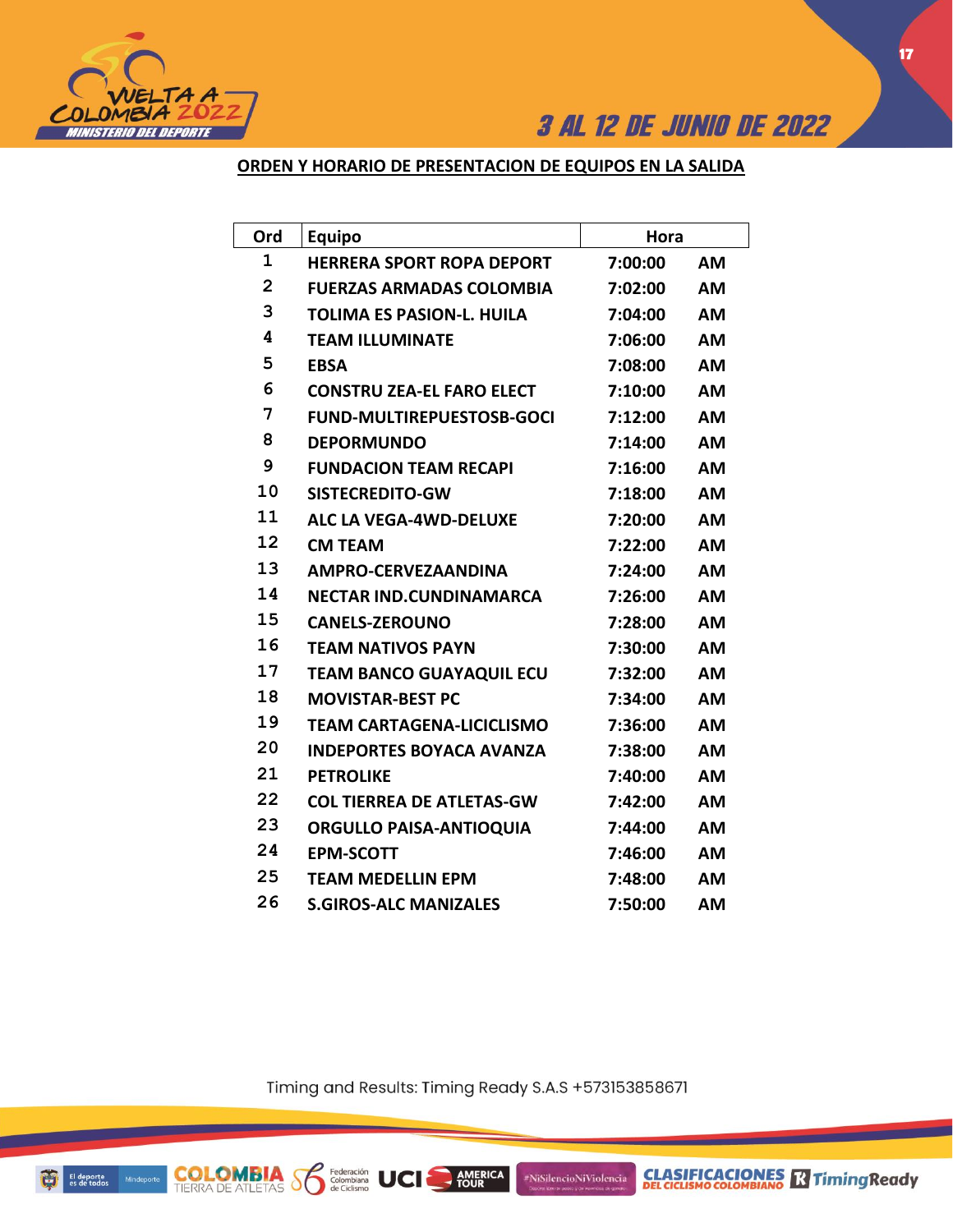

#### CLASIFICACION GENERAL ORDENADA POR DORSAL DESPUES DE LA PRIMERA ETAPA

|          | Dor Cls Apellido, Nombre                                | с   | Publicidad                                     |                          |              | Tiempos   Dor Cls Apellido, Nombre                                | с      | Publicidad                                    | Tiempos                 |
|----------|---------------------------------------------------------|-----|------------------------------------------------|--------------------------|--------------|-------------------------------------------------------------------|--------|-----------------------------------------------|-------------------------|
| 1        | 76 HERNANDEZ, Jose Tit E                                |     | TEAM BANCO GUAYAQ                              |                          |              | 10 s   126 170 OSORIO,Edison Este E                               |        | CM TEAM                                       | 10 s                    |
|          | 2 128 CHALAPUD, Robinson E                              |     | TEAM BANCO GUAYAQ                              |                          |              | 10 s   127 172 GOMEZ,Manuel ***                                   | s      | CM TEAM                                       | $1:46$ m                |
| з        | 11 HARO, Steven Wilson E                                |     | TEAM BANCO GUAYAQ                              | 9 s   131                |              | 64 MUÑOZ, Jean Carlos                                             | Е      | CONSTRU ZEA-EL FA                             | 10 s                    |
|          | 4 154 HUERA, Richard Rola E                             |     | TEAM BANCO GUAYAQ                              | 10 s   132               |              | 62 VARGAS, Jhon Jairo                                             | Е      | CONSTRU ZEA-EL FA                             | 10 s                    |
| 5        | 26 GUTIERREZ, Carlos A E                                |     | TEAM BANCO GUAYAQ                              | $10 s + 133$             |              | 88 RODRIGUEZ, Wilmer D E                                          |        | CONSTRU ZEA-EL FA                             | 10 s                    |
| 6<br>7   | 67 QUINTEROS, Alexis B E                                | Е   | TEAM BANCO GUAYAQ                              | 10 s   134<br>10 s   135 |              | 99 MARTINEZ, Ivan Esti S                                          |        | CONSTRU ZEA-EL FA<br>CONSTRU ZEA-EL FA        | 10 s<br>8 s             |
|          | 35 TORO, Alexander<br>11 165 SEVILLA, Oscar Migu E      |     | TEAM BANCO GUAYAQ<br>TEAM MEDELLIN EPM         |                          |              | 8 CIFUENTES, Fabian S E<br>10 s   136 149 CRUZ,Juan Carlos        | E      | CONSTRU ZEA-EL FA                             | 10 s                    |
|          | 12 124 DUARTE, Fabio Andre E                            |     | TEAM MEDELLIN EPM                              | 10 s ¦ 137               |              | 56 RODRIGUEZ, Brandon                                             | s      | CONSTRU ZEA-EL FA                             | 10 s                    |
|          | 13 163 OCAMPO, Victor Alej E                            |     | TEAM MEDELLIN EPM                              |                          |              | 10 s   141 102 ROMERO,Carlos Andr S                               |        | HERRERA SPORT ROP                             | 10 s                    |
| 14       | 24 OYOLA, Robigzon Lea E                                |     | TEAM MEDELLIN EPM                              | 10 s                     |              | 142 135 MALDONADO, Jonnatha S                                     |        | HERRERA SPORT ROP                             | 10 s                    |
| 15       | 15 SANCHEZ, Brayan Sti E                                |     | TEAM MEDELLIN EPM                              |                          |              | 10 s   143 158 DIAZ, Christopher * S                              |        | HERRERA SPORT ROP                             | 10 s                    |
| 16       | 28 REYES, Aldemar                                       | E   | TEAM MEDELLIN EPM                              |                          |              | 10 s ¦ 144 129 SIERRA,Brian Santi E                               |        | HERRERA SPORT ROP                             | 10 <sub>s</sub>         |
| 17       | 83 JAMAICA, Javier Ern E                                |     | TEAM MEDELLIN EPM                              | 10 s                     |              | 145 139 VALBUENA, Mario *** S                                     |        | HERRERA SPORT ROP                             | 10 s                    |
| 21       | 21 TORRES, Rodolfo And E                                |     | TEAM ILLUMINATE                                | 10 s                     | <b>t</b> 146 | 27 TORRES, Camilo ***                                             | s      | HERRERA SPORT ROP                             | 10 s                    |
|          | 22 108 SARMIENTO, Johnatan E                            |     | TEAM ILLUMINATE                                |                          |              | 10 s ¦ 147 166 SISIMITH,Eli ***                                   | s      | HERRERA SPORT ROP                             | 10 s                    |
|          | 23 160 CASTIBLANCO, Jorge E<br>24 123 SCHAUB, Sebastian | Е   | TEAM ILLUMINATE<br>TEAM ILLUMINATE             | 10 s<br>10 s ¦ 152       |              | 151 104 RODRIGUEZ, Juan *** S<br>87 LOPEZ, Luis                   | Е      | ALC LA VEGA-4WD-D<br>ALC LA VEGA-4WD-D        | 10 s<br>10 s            |
| 25       | 80 KIANI, Aria                                          | Е   | TEAM ILLUMINATE                                |                          |              | 10 s ¦ 153 101 MUÑOZ,Jonatrhan St E                               |        | ALC LA VEGA-4WD-D                             | 10 s                    |
|          | 26 121 KELLER, John                                     | Е   | TEAM ILLUMINATE                                | 10 s   154               |              | 36 CANASTUJ, Jose Davi E                                          |        | ALC LA VEGA-4WD-D                             | 10 s                    |
|          | 27 159 FURMAN, Travis                                   | Е   | TEAM ILLUMINATE                                |                          |              | 10 s ¦ 155 155 BUSTOS,Cristian Ye S                               |        | ALC LA VEGA-4WD-D                             | 10 s                    |
|          | 31 112 URBANO, Jerson Rube E                            |     | MOVISTAR-BEST PC                               | 10 s ¦ 156               |              | 51 JULAJUJ, Elex Rony E                                           |        | ALC LA VEGA-4WD-D                             | 10 s                    |
|          | 32 156 MONTENEGRO, Santiag E                            |     | MOVISTAR-BEST PC                               | 10 s   161               |              | 73 BOBADILLA, Duban Ca E                                          |        | TEAM NATIVOS PAYN                             | 10 s                    |
|          | 33 131 PANTOJA, Cesar ***                               | s   | MOVISTAR-BEST PC                               | 10 s ¦ 162               |              | 53 BORDA, Brayan Yesid E                                          |        | TEAM NATIVOS PAYN                             | 10 s                    |
| 34       | 18 GUAMA, Bayron                                        | E   | MOVISTAR-BEST PC                               |                          |              | 10 s ¦ 163 109 APARICIO,Jair Anto E                               |        | TEAM NATIVOS PAYN                             | 10 s                    |
| 35       | 13 NOVOA, Sebastian                                     | Е   | MOVISTAR-BEST PC                               | 10 s ¦ 164               |              | 14 CUESTA, Steven Manu E                                          |        | TEAM NATIVOS PAYN                             | 10 s                    |
| 36       | 86 CAICEDO, Pablo                                       | Е   | MOVISTAR-BEST PC                               |                          |              | 10 s ¦ 165 142 SANCHEZ,Yerzon Edu E                               |        | TEAM NATIVOS PAYN                             | 10 <sub>s</sub>         |
|          | 41 120 PARRA, Heiner Rodri E                            | Е   | <b>CANELS-ZEROUNO</b>                          | 10 s   166<br>10 s ¦ 167 |              | 65 ALONSO, John ***                                               | s<br>s | TEAM NATIVOS PAYN                             | 10 <sub>s</sub><br>10 s |
| 43       | 42 130 SANTOS, Efren<br>6 PRADO, Ignacio De J E         |     | <b>CANELS-ZEROUNO</b><br><b>CANELS-ZEROUNO</b> |                          |              | 89 FORERO, Juan David<br>8 s   171 148 QUINTERO, Edisson * S      |        | TEAM NATIVOS PAYN<br>TOLIMA ES PASION-        | 10 s                    |
|          | 44 107 CORTE, Eduardo                                   | Е   | <b>CANELS-ZEROUNO</b>                          | 10 s   172               |              | 95 RODRIGUEZ, Juan Pab E                                          |        | TOLIMA ES PASION-                             | 10 s                    |
| 45       | 57 CADENA, Edgar ***                                    | s   | CANELS-ZEROUNO                                 |                          |              | 10 s ¦ 173 146 QUETAMA,Yeison Uba E                               |        | TOLIMA ES PASION-                             | 10 s                    |
| 47       | 59 TORRES, Cristopher                                   | - S | CANELS-ZEROUNO                                 |                          |              | 10 s   174 119 CERQUERA, William A E                              |        | TOLIMA ES PASION-                             | 10 s                    |
| 51       | 75 SUAREZ, Juan Pablo                                   | Е   | <b>EPM-SCOTT</b>                               | 10 s   175               |              | 55 RUBIANO, Juan S *** S                                          |        | TOLIMA ES PASION-                             | 10 s                    |
| 52       | 49 CONTRERAS, Rodrigo                                   | Е   | <b>EPM-SCOTT</b>                               |                          |              | 10 s   176 100 ROBLES,Camilo A ** S                               |        | <b>TOLIMA ES PASION-</b>                      | 10 s                    |
| 53       | 94 MUNOZ, Cristian Cam E                                |     | <b>EPM-SCOTT</b>                               | 10 s                     |              | 177 169 MORALES, Felipe *** S                                     |        | TOLIMA ES PASION-                             | 10 s                    |
| 54       | 16 OCHOA, Diego Antoni E                                |     | <b>EPM-SCOTT</b>                               | 10 s   181               |              | 25 CASTILLO, Anuar *** S                                          |        | AMPRO-CERVEZAANDI                             | 10 <sub>s</sub>         |
| 55       | 98 CHAVES, German Enri E                                |     | <b>EPM-SCOTT</b>                               | 10 s                     |              | 182 137 ORTIZ, Emmanuel                                           | s      | AMPRO-CERVEZAANDI                             | 10 <sub>s</sub>         |
| 56<br>57 | 20 BOHORQUEZ, Hernando E                                |     | <b>EPM-SCOTT</b><br><b>EPM-SCOTT</b>           | 10 s ¦ 183<br>10 s   184 |              | 54 CASTILLO, Jhon ***<br>70 GAYON, Daniel F *** S                 | s      | AMPRO-CERVEZAANDI<br>AMPRO-CERVEZAANDI        | 10 s<br>10 s            |
| 61       | 41 RODRIGUEZ, John And E<br>43 PENA, Wilson Estibe E    |     | COL TIERREA DE AT                              |                          |              | 10 s   185 113 GONZALEZ, Jersson * S                              |        | AMPRO-CERVEZAANDI                             | 10 <sub>s</sub>         |
|          | 62 111 ATAPUMA, Jhon Darwi E                            |     | COL TIERREA DE AT                              | 10 s                     |              | 186 162 MORENO, Juan F ***                                        | s      | AMPRO-CERVEZAANDI                             | 10 s                    |
| 63       | 134 MENDOZA, Omar Alber E                               |     | COL TIERREA DE AT                              |                          |              | 10 s   191 110 SIERRA, Yecid Artur E                              |        | NECTAR IND.CUNDIN                             | 10 s                    |
| 64       | 19 QUIROZ, Oscar Adalb E                                |     | COL TIERREA DE AT                              | 10 s   192               |              | 30 GARZON, Marlon Davi E                                          |        | NECTAR IND.CUNDIN                             | 10 <sub>s</sub>         |
| 65       | 23 SOTO, Nelson Andres E                                |     | COL TIERREA DE AT                              | 10 s   193               |              | 77 PEDRAZA, Walter Fer E                                          |        | NECTAR IND.CUNDIN                             | 10 <sub>s</sub>         |
| 66       | 90 PINEDA, Rafael Stiv E                                |     | COL TIERREA DE AT                              | 10 s ¦ 194               |              | 7 RUEDA, Nestor Javie E                                           |        | NECTAR IND.CUNDIN                             | 8 s                     |
|          | 67 116 RICO, Cristian Davi S                            |     | COL TIERREA DE AT                              |                          |              | 10 s ¦ 195 150 HERNANDEZ,Rafael                                   | Е      | NECTAR IND.CUNDIN                             | 10 <sub>s</sub>         |
|          | 71 127 VARGAS, Adrian Enri E                            |     | INDEPORTES BOYACA                              |                          |              | 10 s   196 151 FORERO, Juan Sebast E                              |        | NECTAR IND.CUNDIN                             | 10 s                    |
| 73       | 72 140 FERNANDEZ, Oscar He S<br>33 URIAN, Jose M ***    | s   | INDEPORTES BOYACA<br>INDEPORTES BOYACA         | 10 s                     |              | 197 152 MORENO, Juan J ***<br>10 s   201 145 MORENO,Wilfredo*** S | s      | NECTAR IND.CUNDIN<br><b>FUERZAS ARMADAS C</b> | 10 s<br>10 s            |
| 74       | 69 PATIÑO, Edwin Aleja S                                |     | INDEPORTES BOYACA                              | $10 s$   202             |              | 66 MARTINEZ, Rafael ** S                                          |        | FUERZAS ARMADAS C                             | 10 s                    |
|          | 75 153 SOSSA, Juan P ***                                | s   | INDEPORTES BOYACA                              | 10 s                     | <b>203</b>   | 71 JARAVA, Fernando ** S                                          |        | FUERZAS ARMADAS C                             | 10 s                    |
| 76       | 2 UMBA,Juan Alejandr S                                  |     | INDEPORTES BOYACA                              |                          |              | 4 s   204 118 QUINTERO, Brayan ** S                               |        | <b>FUERZAS ARMADAS C</b>                      | 10 s                    |
| 77       | 85 DIAGAMA, Marlon *** S                                |     | INDEPORTES BOYACA                              |                          |              | 10 s   205 114 MOYA,Maycol Stiven E                               |        | FUERZAS ARMADAS C                             | 10 s                    |
| 81       | 32 GIL, Angel Alexande E                                |     | ORGULLO PAISA-ANT                              |                          |              | 10 s   206 136 MACA, Leison Damian E                              |        | FUERZAS ARMADAS C                             | 10 s                    |
|          | 82 29 CASTANO, Sebastian E                              |     | ORGULLO PAISA-ANT                              |                          |              | 10 s   211 60 PAREDES, Cesar Nico E                               |        | FUND-MULTIREPUEST                             | 10 s                    |
| 83       | 17 COLON, Johan Antoni E                                |     | ORGULLO PAISA-ANT                              | 10 s   212               |              | 50 BAEZ, Esneider Arle E                                          |        | FUND-MULTIREPUEST                             | 10 s                    |
| 84       | 63 OSORIO, Juan Felipe E                                |     | ORGULLO PAISA-ANT                              | 10 s   213               |              | 68 DIAZ, Manuel Ignaci E                                          |        | FUND-MULTIREPUEST                             | 10 s                    |
|          | 85 132 SUESCA, Marco Tulio E                            |     | ORGULLO PAISA-ANT                              |                          |              | 10 s ¦ 214 106 PEREZ,Wilmar Jahir E<br>92 CALLEJAS, Edinson * S   |        | <b>FUND-MULTIREPUEST</b>                      | 10 s                    |
| 86<br>87 | 37 OSORIO, Frank Yair E<br>38 RENDON, Juan Tito * S     |     | ORGULLO PAISA-ANT<br>ORGULLO PAISA-ANT         | 10 s   215               |              | 10 s   216 133 BLANCO, Lukas ***                                  | s      | FUND-MULTIREPUEST<br>FUND-MULTIREPUEST        | 10 s<br>10 s            |
|          | 91 138 ORTEGA, Robinson Ar E                            |     | <b>EBSA</b>                                    |                          |              | 10 s   217 147 GOMEZ,Jeferson *** S                               |        | FUND-MULTIREPUEST                             | 10 s                    |
| 92       | 39 CHAPARRO, Yeison An E                                |     | <b>EBSA</b>                                    | 10 s   221               |              | 48 RUBIANO, Miguel Ang E                                          |        | PETROLIKE                                     | 10 s                    |
|          | 93 161 HERRERA, Pedro Anto E                            |     | <b>EBSA</b>                                    |                          |              | 10 s   222 167 GRANADOS, David S * S                              |        | PETROLIKE                                     | 10 s                    |
|          | 94 144 ACOSTA, Ruben Dario E                            |     | <b>EBSA</b>                                    | 10 s   223               |              | 10 MUÑIZ, Jose R ***                                              | s      | PETROLIKE                                     | 9 <sub>s</sub>          |
| 95       | 72 EUGENIO, Yonathan M E                                |     | <b>EBSA</b>                                    | 10 s   224               |              | 4 PARRA, Jordan Arley E                                           |        | <b>PETROLIKE</b>                              | 6 s                     |
|          | 96 141 PARRA, Carlos Andre E                            |     | <b>EBSA</b>                                    | 10 s   225               |              | 61 CANO, Diego Fernand E                                          |        | PETROLIKE                                     | 10 s                    |
| 97       | 93 PIRA, Omar ***                                       | s   | <b>EBSA</b>                                    | 10 s   226               |              | 82 PEDROZA, Andres Cam E                                          |        | PETROLIKE                                     | 10 s                    |
|          | 101 115 CHAPARRO, Didier Al E                           |     | S.GIROS-ALC MANIZ                              | 10 s   227               |              | 9 ALVAREZ, Miguel Lui E                                           |        | PETROLIKE                                     | 9 s                     |

Timing and Results: Timing Ready S.A.S +573153858671

AMERICA

UCI

#NiSilencioNiViolencia

**COLOMBIA**<br>TIERRA DE ATLETAS **S** Rederación

18